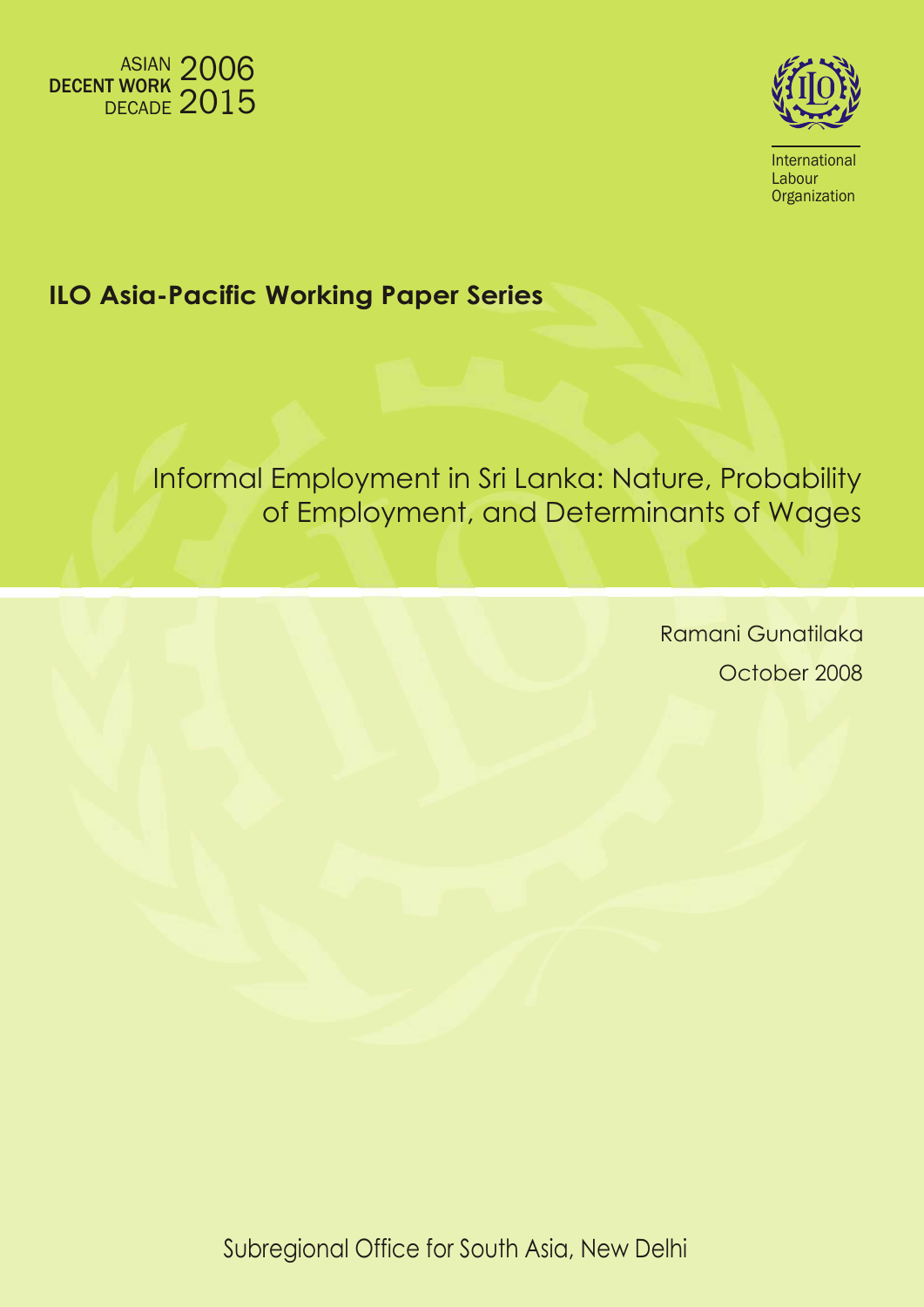# **Informal Employment in Sri Lanka: Nature, Probability of Employment, and Determinants of Wages**

## **Ramani Gunatilaka**

Ramani Gunatilaka, a Sri Lankan national, has been working as a development economist in Sri Lanka since graduating from the Universities of London and Oxford in 1992–93. Her research has concentrated on poverty alleviation, rural development, and labour market issues in Sri Lanka and, more recently, on the determinants of subjective well-being in rural and urban China. In 2006, she received her PhD in Applied Econometrics from Monash University, Australia, for her thesis on income distribution in Sri Lanka after economic liberalization. She has worked as an independent consultant for many international organizations, such as the ADB, GTZ, ILO, SIDA, UNDP, and the World Bank.

The responsibility for the opinions expressed in this paper rests solely with the author and publication does not constitute an endorsement by the International Labour Office of the opinions expressed in this paper, or of any products, processes or geographical designations mentioned in it.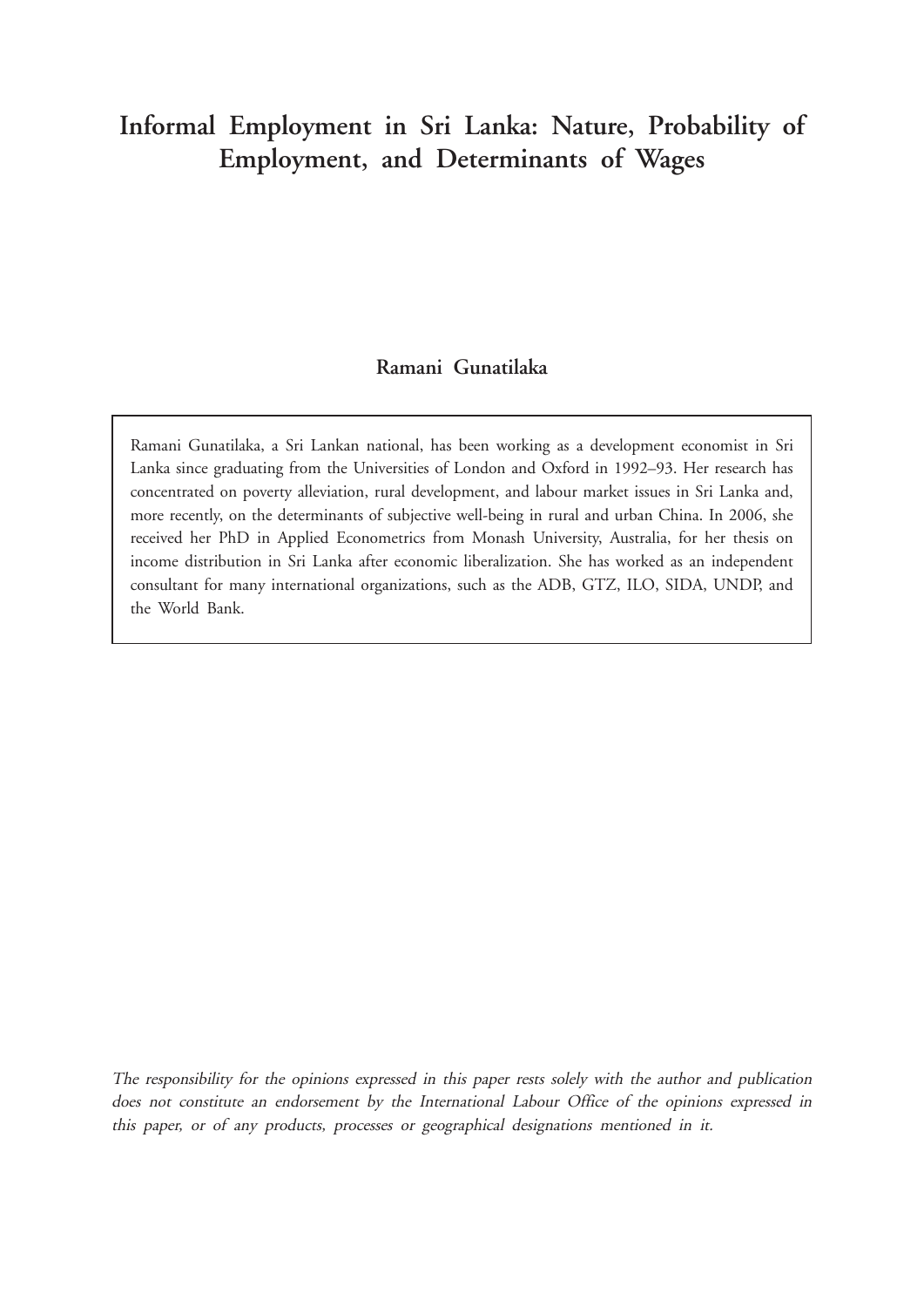Copyright © International Labour Organization 2008 First published 2008

Publications of the International Labour Office enjoy copyright under Protocol 2 of the Universal Copyright Convention. Nevertheless, short excerpts from them may be reproduced without authorization, on condition that the source is indicated. For rights of reproduction or translation, application should be made to the ILO Publications (Rights and Permissions), International Labour Office, CH-1211 Geneva 22, Switzerland or by email: pubdroit@ilo.org. The International Labour Office welcomes such applications.

Libraries, institutions and other users registered in the United Kingdom with the Copyright Licensing Agency, 90 Tottenham Court Road, London W1T 4LP [Fax: (+44) (0)20 7631 5500; email: cla@cla.co.uk], in the United States with the Copyright Clearance Center, 222 Rosewood Drive, Danvers, MA 01923 (Fax: (+1) (978) 750 4470; email: info@copyright.com] or in other countries with associated Reproduction Rights Organizations, may make photocopies in accordance with the licences issued to them for this purpose.

**Informal Employment in Sri Lanka: Nature, Probability of Employment, and Determinants of Wages** Subregional Office New Delhi 2008

ISBN: 978-92-2-121787-9 (print) ISBN: 978-92-2-121788-6 (web pdf)

The designations employed in ILO publications, which are in conformity with United Nations practice, and the presentation of material therein do not imply the expression of any opinion whatsoever on the part of the International Labour Office concerning the legal status of any country, area or territory or of its authorities, or concerning the delimitation of its frontiers.

The responsibility for opinions expressed in signed articles, studies and other contributions rests solely with their authors, and publication does not constitute an endorsement by the International Labour Office of the opinions expressed in them.

Reference to names of firms and commercial products and processes does not imply their endorsement by the International Labour Office, and any failure to mention a particular firm, commercial product or process is not a sign of disapproval.

ILO publications can be obtained through major booksellers or ILO Subregional Office for South Asia, India Habitat Center, Theatre Court Road, 3rd Floor, Lodi Road, New Delhi-110 003. Catalogues or lists of new publications are available free of charges from the above address, or by email: pubvente@ilo.org.

Visit our website: www.ilo.org/publns, or www.ilo.org/india

Printed in India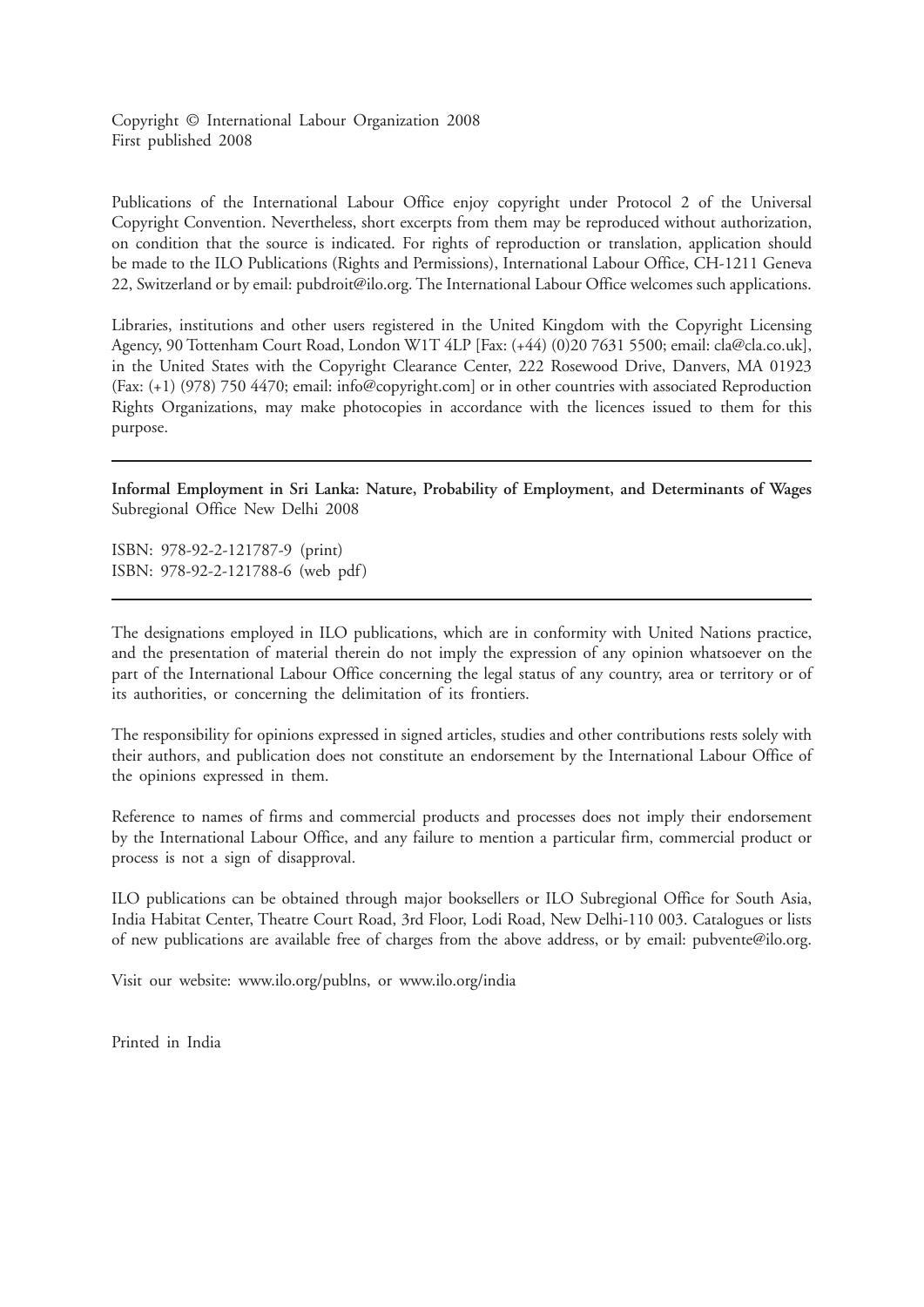# **Executive Summary**

#### **Objectives**

This paper looks at the nature of informal employment in Sri Lanka along three dimensions: its extent and nature; the characteristics of workers that increase the probability of engaging in informal employment, rather than in formal employment; and the determinants of informal employees' wages when compared with formal employees' wages. It is the first study in Sri Lanka that looks at informality in employment arrangements in terms of occupations or jobs as well as in terms of production units. Hence, it uses the broader and internationally accepted definition of informality determined by the 15th International Conference of Labour Statisticians, which takes into account changes in employment relations that have occurred worldwide during the last 20 years.

#### **Extent of informal employment**

This study found 66 per cent of all employed people working in informal work arrangements. Nearly 28 per cent of total employment was made up of agricultural informal employment. Non-agricultural informal employment accounted for 39 per cent of total employment. Formal employment accounted for 34 per cent of total employment: 13 per cent from the public sector, and 20 per cent of the total consisting of private formal employment. The gender bias in informal employment appears to favour males (69 per cent of total employment) rather than females (61 per cent of total employment).

Insecurity is characteristic of informal employment. A little less than half of all informal workers are own-account workers, while 15 per cent are family workers; only 29 per cent are employees in informal enterprises or households. Of the employees in informal enterprises or households, only 6 per cent have permanent tenure, the rest are mainly temporary, casual, or without a permanent employer. Moreover, 45 per cent of informal employees are in firms with less than five workers.

#### **Determinants of probability of informal employment**

Males are more likely to be informally employed, as are young people and older workers. Informal workers are more likely to be ethnic Moors than of the reference category, Sinhalese. The more educated one is, the less likely one is to be informally employed, and the relationship is monotonic. Likewise, the better educated and skilled employees are less likely to be in informal employment than in formal employment. Managers and other skilled occupation categories are less likely to be informally engaged relative to production workers, the reference category. Only service and agricultural workers are more likely to be informally employed.

Informal workers are also more likely to be employed in the manufacturing and services sectors, rather than in agriculture, the reference category. They are also significantly more likely to be resident in urban areas, rather than in rural or estate areas. Residents of Central, Southern, North-Western, and Sabaragamuwa Province are more likely to be informally employed than residents of Western Province.

In the informal sector, as firm size increased, employees were less likely to be informally employed. Temporary or casual tenure, relative to permanent tenure, significantly increases the likelihood of being an informal employee in either a formal or informal enterprise.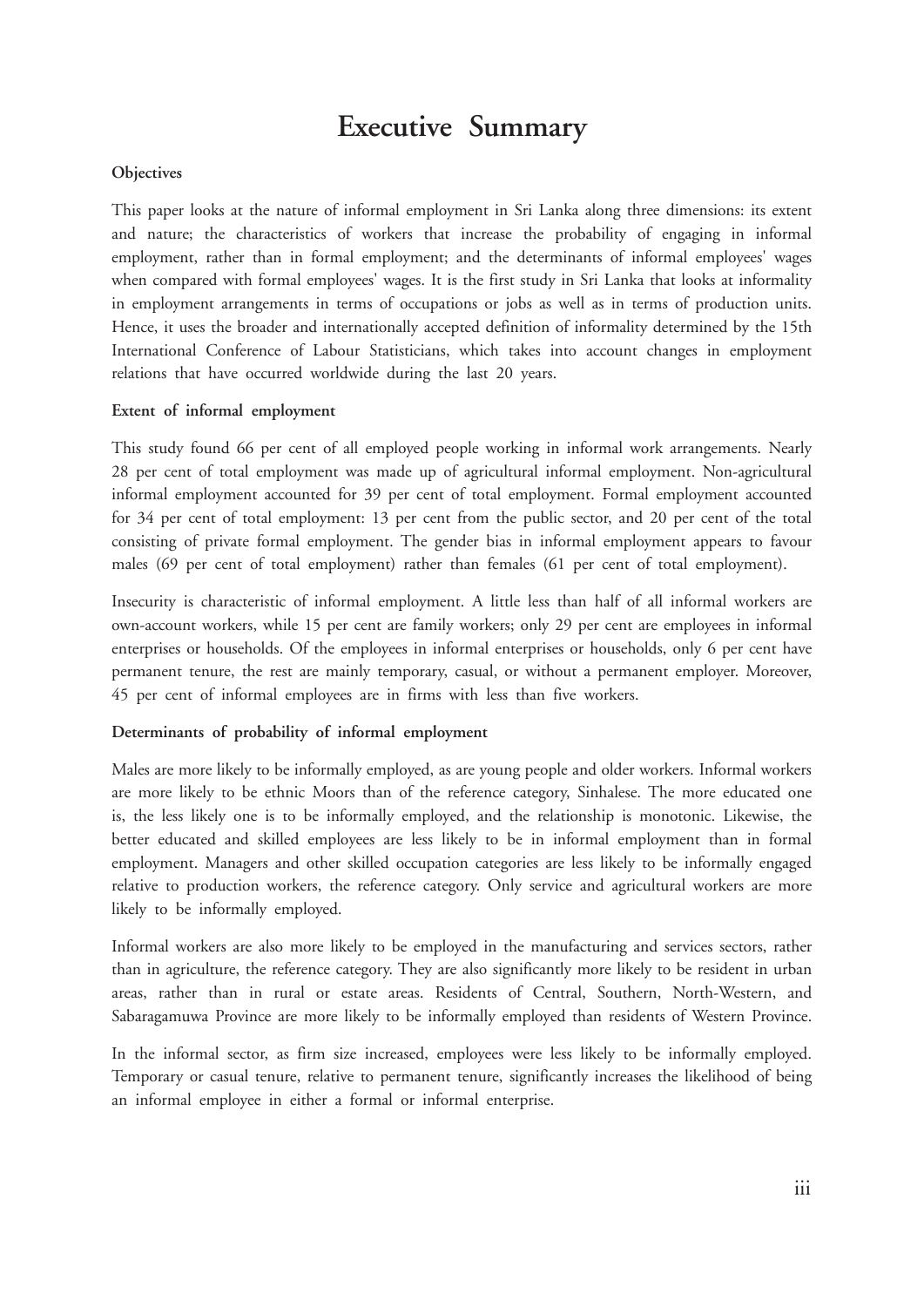#### **Determinants of wages**

Males get higher wages in both the formal and informal sectors. Youth and seniority also make for higher returns. Ethnicity is not a significant determinant of wages, other than for the ethnic 'Other' category, which commands higher wages in formal employment than the reference group, Sinhalese. Thus, there is no evidence of ethnic discrimination in wages. But greater educational attainment leads to significantly higher wages in formal employment, while the results are not significant for informal employees. Higher skilled occupations in formal work also result in higher wages compared to production workers, and workers in agricultural and elementary occupations earn less than production workers. The results are not significant for informal employees. Employees in manufacturing and services all earn more than employees in agriculture, but the results are both significant and larger for formal employees.

The firm-size related variables are, by and large, not significant, other than for the 100 employees plus group, which earns significantly more than employees in microenterprises in the formal sector, and significantly less than employees in microenterprises in informal employment. Temporary and casual workers earn significantly less than permanent employees in formal employment. However, formal employees, who are not attached to any specific institution, earn the most. On the whole, the spatial variables are not significant, except that formal employees in Central, North-Western, and Sabaragamuwa Province earn significantly less than formal employees in Western Province. But informal employees in Southern Province earn significantly more than employees in Western Province, while informal employees in Sabaragamuwa earn significantly less than employees in Western Province.

#### **Implications for research and policy formulation**

The fact that almost two-thirds of total employment in Sri Lanka is informal is cause for serious concern. That so many Sri Lankans are still engaged in agriculture and informal employment, confirms that the economy's rate of structural transformation since economic liberalization has been less than optimal. This fact, taken together with the study's finding that better education and skills are poorly rewarded in informal work, underlines the observation that Sri Lanka has been unable to reap the benefits of its superior education policies because the economy has been unable to generate the kind of jobs that can pay educated workers a good wage.

Formal job creation in Sri Lanka is probably constrained by labour regulations that raise labour costs; certain clauses in the Inland Revenue Act operating as a growth trap for businesses; the impact of the secessionist conflict and high rates of inflation on business confidence; and serious infrastructure constraints in terms of electricity generation and transport. Nevertheless, Sri Lanka's experience has parallels in other parts of South Asia and it has been argued that increasing returns to scale and the nature of technological progress in recent times have also constrained the movement of workers out of low-productivity employment in agriculture.

While informal employment may be something that Sri Lanka may have to learn to live with, policy needs to concentrate on ensuring decent work standards in informal jobs, particularly on implementing measures that improve productivity and incomes, enforce regulations relating to occupational safety and health, and strengthen social insurance, assistance, and welfare schemes. At the same time, regulations and procedures relating to enterprises may need to be simplified and incentives such as credit offered, in order to encourage informal enterprises to seek legal recognition.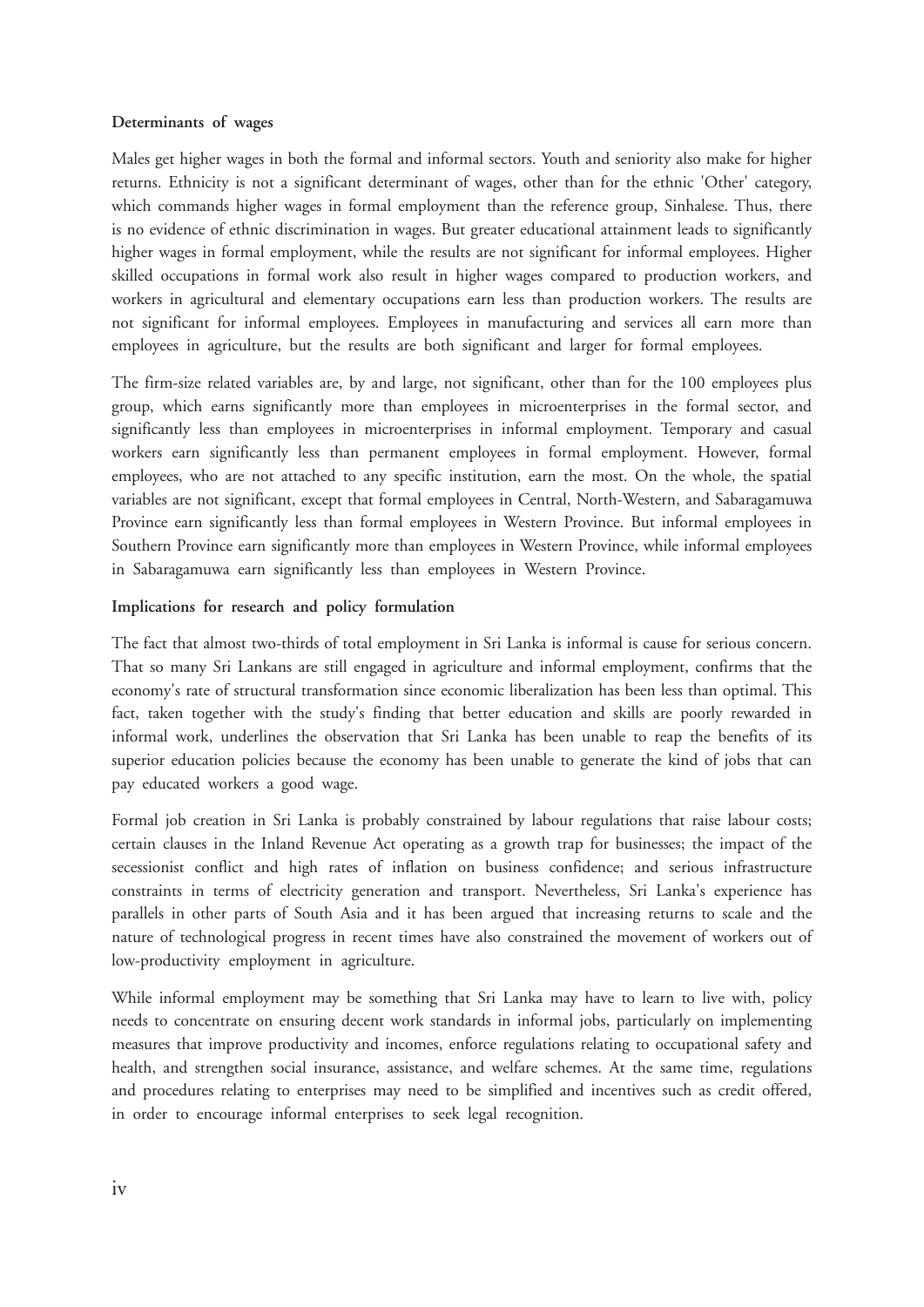Potential areas for research arising from the heterogeneity of informal employment are:

- (1) Investigating the nature of own-account work:
	- (a) Which of the segments of own-account work has the potential for expansion into microenterprises, and what are the constraints that prevent them from achieving this potential?
	- (b) Which segments of own-account workers are more suited to work as employees rather than proprietors?
- (2) The impediments to formal job creation:
	- (a) What are the costs (e.g. greater visibility in terms of law enforcement) and benefits of formalization (access to credit, technology, economies of scale)?
	- (b) Do certain policy reforms and other interventions have the potential to change the incentive structure to favour formalization?
	- (c) What are the factors that constrain the expansion of formal employment in formal enterprises?

Future research needs to be facilitated by more comprehensive data. The Department of Census and Statistics' Household Income and Expenditure Survey may be a more suitable instrument for collecting data related to informal employment because it includes earnings data for all types of employed persons, not just employees. Sri Lanka also needs longitudinal panel data on enterprises, particularly microenterprises, which would enable the monitoring of the growth of firms and identifying the factors that ensure their survival or precipitate their dissolution. Quantitative data collection and analyses need to be complemented by in-depth qualitative studies that can capture information about the power relations, networks, and aspirations that determine the employment chances of individuals and the survival and expansion rates of businesses.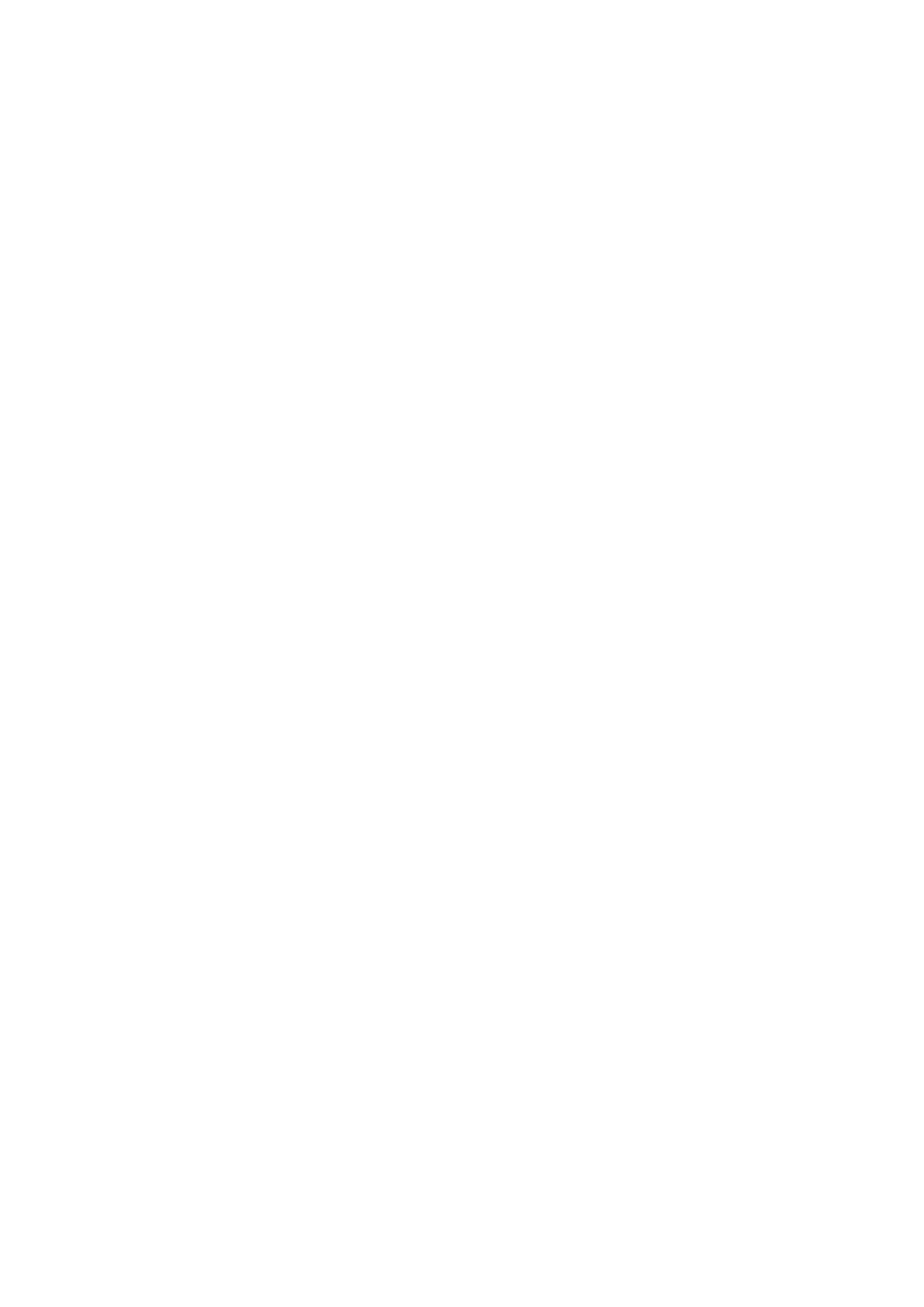# **Foreword**

A distinguishing characteristic of labour markets of developing countries is the predominance of informal activities, which have been described as the informal sector or the informal economy. Workers in the informal economy face serious deficits in decent work: They are engaged in poor quality jobs, with low productivity and incomes, poor working conditions and occupational health and safety standards, and limited access to knowledge, technology, finance, and markets. Since they are normally outside the legislative regulatory framework and are not covered in official statistical enumeration, they are unrecognized, unregistered, unprotected, and socially excluded. Their problems are compounded by their lack of organization and lack of voice at work.

The absence of an appropriate framework for the governance of markets in general, and labour markets in particular, creates an environment of insecurity, which prevents the accumulation of physical, financial, human, and social capital. Without a strategy for the gradual extension of formal regulations to meet the needs of informal workers and enterprises in the developing world, the productive potential of the world's working poor will remain untapped, acting as a brake on growth and creating a source of increasing social tension. Policies must be based on the reality that most people live and work in the informal economy, not by choice, but out of a need to survive.

In response to numerous requests by the social partners to carry out a comprehensive study of the informal economy, the International Labour Organization (ILO) commissioned this study to identify the critical issues that need to be addressed in order to provide decent working conditions for those employed in the informal economy. This study attempts to look at the extent of informal employment and the informal economy in Sri Lanka; analyse the determinants of wages in the economy at large and the role played by employment in the informal sector, or informal employment, in determining wages; analyse the determinants of wages in the informal sector relative to the factors that determine employment in the formal sector; and assess the factors that determine the probability of an individual being employed in the informal sector.

The findings of the study show that the majority of the employed in Sri Lanka are working in informal work arrangements. The employment conditions are precarious and only about 6 per cent have permanent tenure. Compared to females, males comprise a larger portion of the employed in the informal economy. It is also evident that informal job creation has had a direct impact on reducing unemployment by generating more employment opportunities than formal job creation.

Further, the study points out the necessity to instil decent work standards in informal jobs, the enforcement of occupational safety and health, and the promotion and provision of social insurance, assistance, welfare schemes, and credit. The simplification of rigid regulations with regard to starting up enterprises and obtaining credit would be a welcome initiative for most of the own-account workers and microenterprises vying for legal recognition. The author articulates the necessity to undertake more comprehensive research on the informal economy to strengthen the existing knowledge base, as outlined in the ILO Sri Lanka's Decent Work Country Programme 2008–12.

The study was commissioned and financed by the ILO office in Colombo, with technical backstopping by the Sri Lanka office and the Senior Employment Specialist, SRO, New Delhi. It makes an important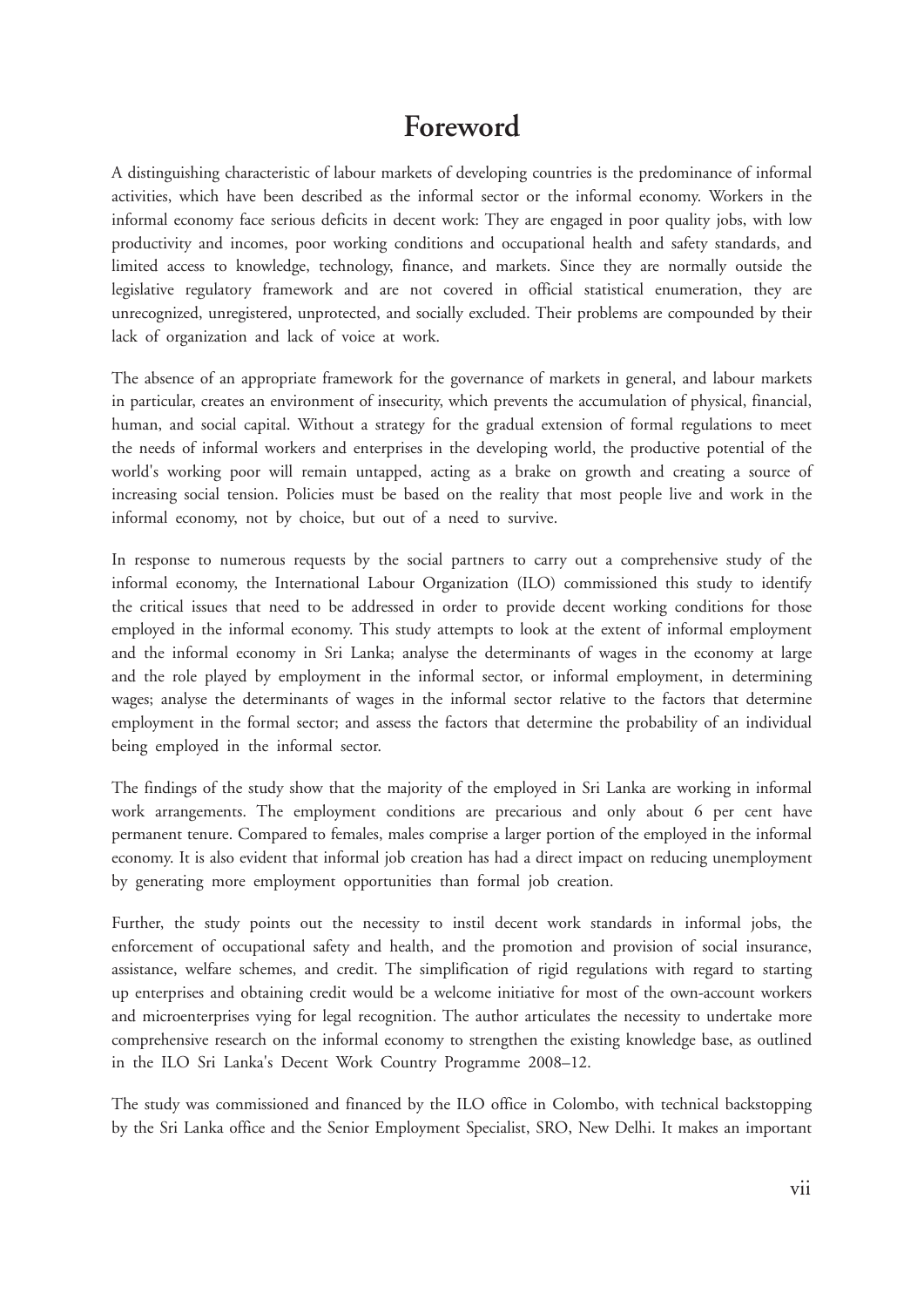contribution to the understanding of the informal economy in Sri Lanka, its estimates and determinants and is also a valuable analysis of the dynamics of informality and development in South Asia.

**Tine Statermose Leyla Tegmo-Reddy** Director Director ILO, Colombo Subregional Office ILO, New Delhi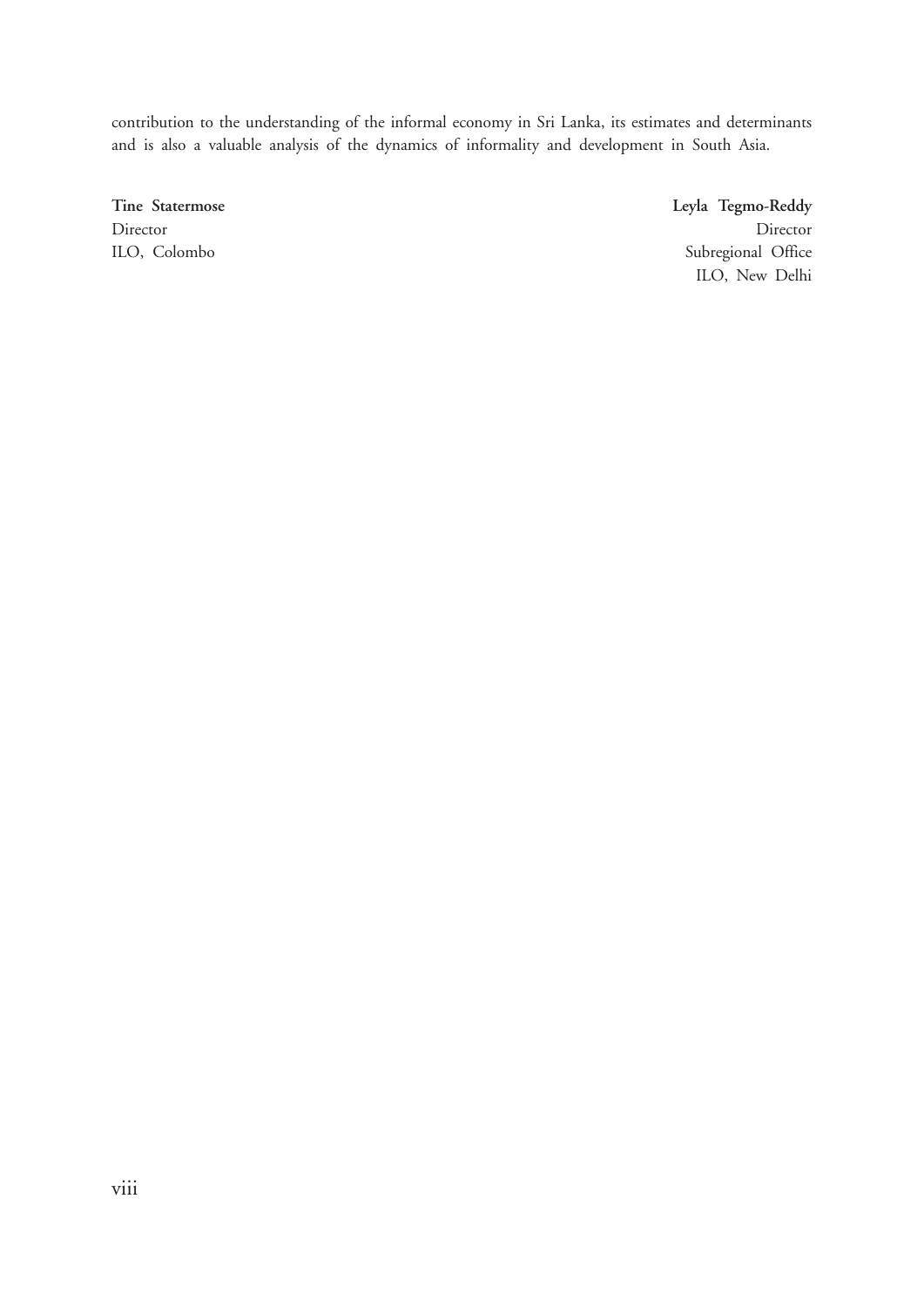# **Table of Contents**

| 1.         | Introduction |                                                                                                                       |                |  |  |
|------------|--------------|-----------------------------------------------------------------------------------------------------------------------|----------------|--|--|
| 2.         |              | Definitions, data, and methodology                                                                                    | $\mathfrak{Z}$ |  |  |
|            | 2.1          | Definition of informal employment                                                                                     | $\mathfrak{Z}$ |  |  |
|            | 2.2          | Data                                                                                                                  | 6              |  |  |
|            | 2.3          | Methodology and variables                                                                                             | 6              |  |  |
| 3.         |              | Overview of informal employment                                                                                       | 10             |  |  |
|            | 3.1          | Extent and nature                                                                                                     | 10             |  |  |
|            | 3.2          | Characteristics of formal and informal workers                                                                        | 11             |  |  |
|            | 3.3          | Wages of formal and informal employees                                                                                | 13             |  |  |
| 4.         |              | Probability of informal employment                                                                                    | 15             |  |  |
|            | 4.1          | Determinants of probability of informal employment                                                                    | 15             |  |  |
|            | 4.2          | Determinants of probability of different categories of informal employment                                            | 16             |  |  |
|            | 4.3          | Job related determinants of probability of being informal employees                                                   | 17             |  |  |
| 5.         |              | Determinants of wages                                                                                                 | 18             |  |  |
| 6.         |              | Conclusions                                                                                                           | 19             |  |  |
|            | 6.1          | Overview of findings                                                                                                  | 19             |  |  |
|            | 6.2          | Implications for research and policy formulation                                                                      | 21             |  |  |
| References |              |                                                                                                                       | 25             |  |  |
|            |              | List of Tables                                                                                                        |                |  |  |
| Table 1:   |              | Conceptual framework of informal employment developed by the<br>15th International Conference of Labour Statisticians | 27             |  |  |
| Table 2:   |              | Definitions of different categories of informal workers                                                               | 28             |  |  |
| Table 3:   |              | Extent and nature of informal employment in Sri Lanka, all employed (2006)                                            | 29             |  |  |
| Table 4:   |              | Extent and nature of informal employment in Sri Lanka, by gender (2006)                                               | 30             |  |  |
| Table 5:   |              | Share of employment in public, formal, and informal work,<br>by population group $(\%)$                               | 31             |  |  |
| Table 6:   |              | Mean hourly wage by population group, employees only (Rs)                                                             | 33             |  |  |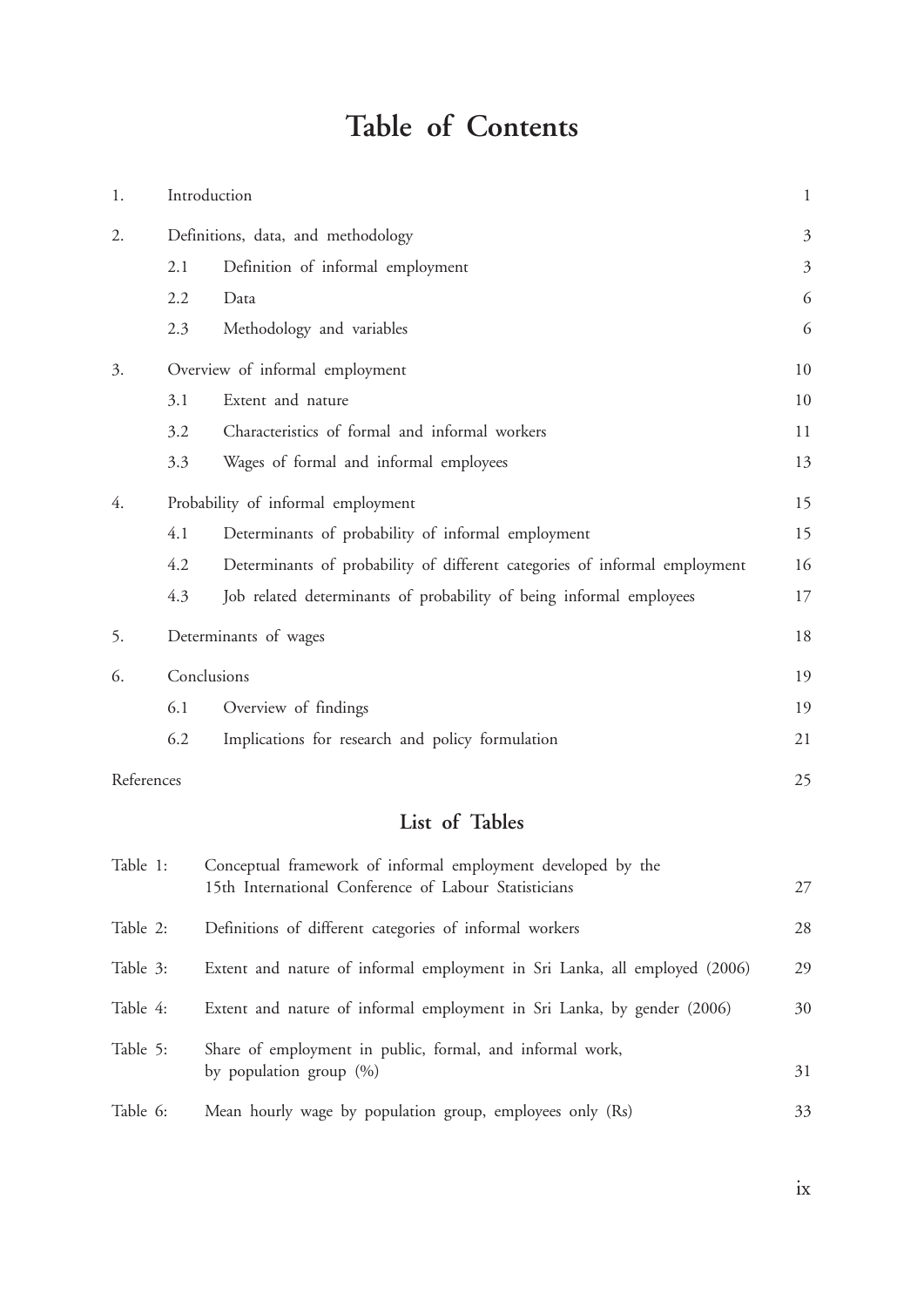| Table 7:  | Mean hourly wages of formal and informal employees (Rs)                                                                                                    | 35 |
|-----------|------------------------------------------------------------------------------------------------------------------------------------------------------------|----|
| Table 8:  | Mean hourly wages of formal and informal employees by gender (Rs)                                                                                          | 36 |
| Table 9:  | Wage inequality measures, employees                                                                                                                        | 37 |
| Table 10: | Determinants of probability of employment in public, formal, and informal<br>employment: Marginal effects of multinomial logistic estimates (all employed) | 38 |
| Table 11: | Determinants of probability of different categories of informal employment:<br>Marginal effects of multinomial logistic estimates (all employed)           | 39 |
| Table 12: | Determinants of probability of different categories of informal employment:<br>Marginal effects of multinomial logistic estimates (employed males)         | 40 |
| Table 13: | Determinants of probability of different categories of informal employment:<br>Marginal effects of multinomial logistic estimates (employed females)       | 41 |
| Table 14: | Determinants of probability of different categories of employees:<br>Marginal effects of multinomial logistic estimates (informal employees)               | 42 |
| Table 15: | Determinants of hourly wages (all employees)                                                                                                               | 44 |
| Table 16: | Determinants of hourly wages (male employees)                                                                                                              | 46 |
| Table 17: | Determinants of hourly wages (female employees)                                                                                                            | 48 |
|           |                                                                                                                                                            |    |

## **List of Figures**

| Figure 1: Adaptive kernel density estimation of wage distribution, public, |  |
|----------------------------------------------------------------------------|--|
| formal, and informal employees, 2006                                       |  |

# **Acknowledgements**

Insightful comments on earlier versions of this paper by Nisha Arunatilake, Johanna Boestel, Sukti Dasgupta, Tine Staermose, Shafinaz Hassendeen, Brett Inder, Sangheon Lee, Shyamali Ranaraja, Chandra Rodrigo, Paul Vandenberg, Pramodini Weerasekera, and Ravi Samithadasa are gratefully acknowledged. The paper also benefited from the comments of participants at the tripartite workshop at which the findings were presented. The usual disclaimers apply.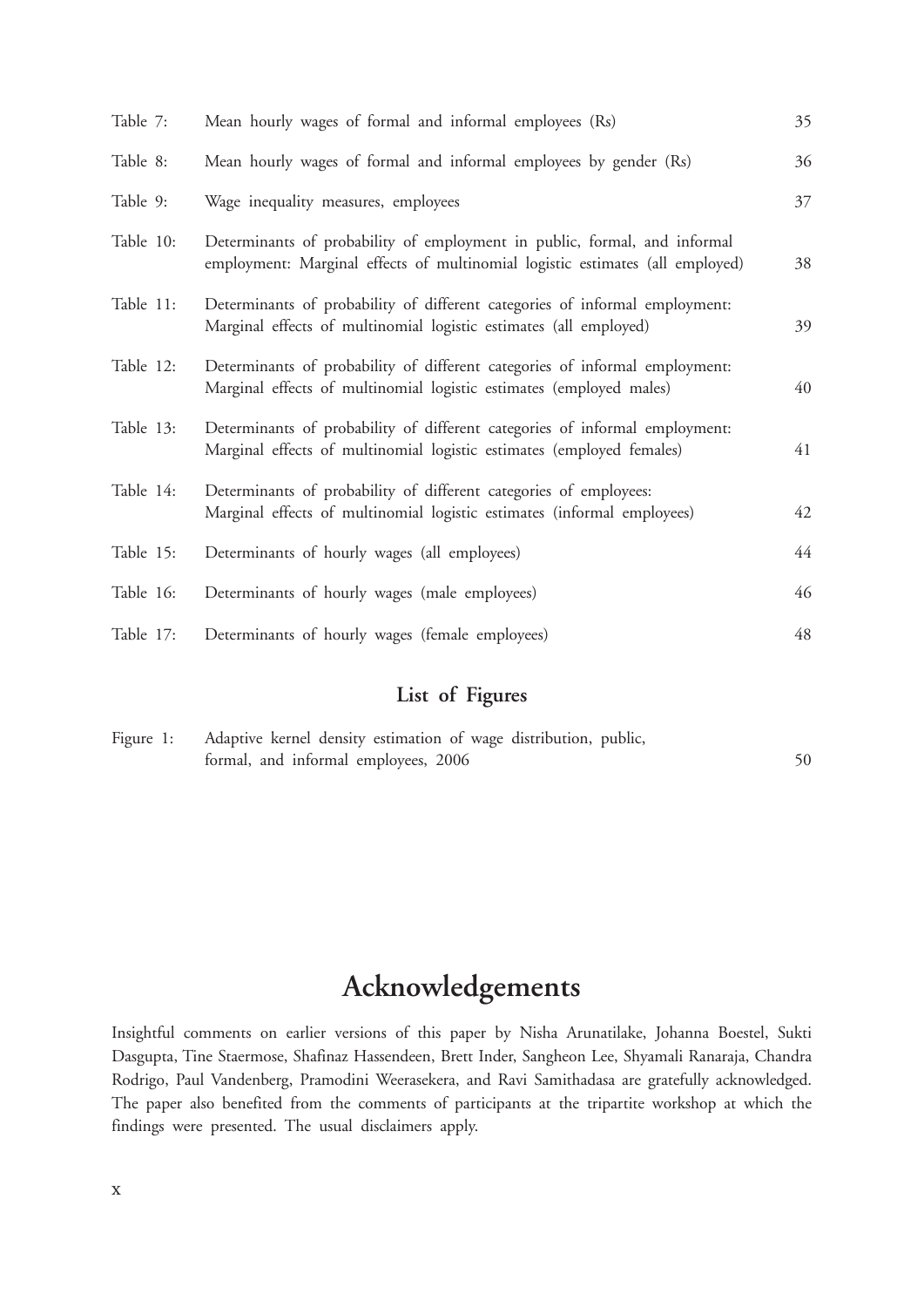#### **1. Introduction**

This paper looks at the nature of informal employment in Sri Lanka along three dimensions: its extent and nature; the characteristics of workers that increase the probability of engaging in informal employment, rather than in formal employment; and the determinants of informal employees' wages when compared with formal employees' wages. It is the first study in Sri Lanka that looks at informality in employment arrangements in terms of occupations or jobs as well as in terms of production units. As a result, it uses a broader and more internationally accepted definition of informality, which takes into account changes in employment relations that have occurred worldwide during the last 20 years, than has been hitherto possible.

The conventional approach to informality hinges on a dualistic model of the economy. The structuralist interpretation of this dualism sees development as a structural transformation of the economy, in which labour moves from a traditional sector, where labour productivity is low, to an expanding modern sector, where labour productivity is high, as in Lewis' (1954) model of economic development with unlimited supplies of labour. In this model, informal employment is regarded as a transitory phase and the traditional sector is expected to contract as labour transfers to the modern, formal sector.

However, the legalist approach to informality commonly favoured by neoclassical economists based at the World Bank argues that this process of labour transfer can be constrained if the modern sector is subject to restrictive job security legislation, which hampers the growth of that sector. This can force the majority of workers into 'unprotected', poor quality, informal employment in exploitative work relations (for e.g., see Heltberg and Vodopivec, 2004; Rama, 1994). At the same time, governmental institutions and regulations can force entrepreneurs into the informal sector in order to establish and run their businesses in a timely and profitable way. Thus, the informal sector is regarded as a repository of economic dynamism prevented from reaching its full potential by government regulations (de Soto, 1989).

In such an environment, trade liberalization can actually increase informalization: On the one hand, foreign competition forces domestic firms to become more competitive and reduce costs by subcontracting to the informal sector; by firing workers who are, in turn, forced to turn to informal employment; or by hiring workers in informal work arrangements (Attanasio et al., 2004). On the other hand, the growth of formal employment need not necessarily imply a contraction of informal employment if the two complement each other, rather than act as substitutes for each other. Firms may well cut costs by subcontracting uncongenial tasks, such as sewing garments or washing dishes, to the informal sector and invest the savings in equipment and infrastructure and employ higher skilled workers, such as fashion designers or chefs (Marcelli, 2004). This is the marginalist characterization of informal employment, which focuses on production processes, employment relationships, and linkages with larger national and global economies.

Indeed, from the mid-1980s onwards, unprotected, precarious employment conditions have been proliferating in formal sector enterprises and production chains, requiring a widening of the concept of informality to cover the formal sector as well. The resulting concept of informal economy adopted by the International Labour Organization (ILO)**<sup>1</sup>** includes the informal sector as well as workers employed

<sup>&</sup>lt;sup>1</sup> See the "Resolution concerning statistics of employment in the informal sector", adopted in 1993 by the 15th International Conference of Labour Statisticians, http://www.ilo.org/public/english/bureau/stat/res/index.htm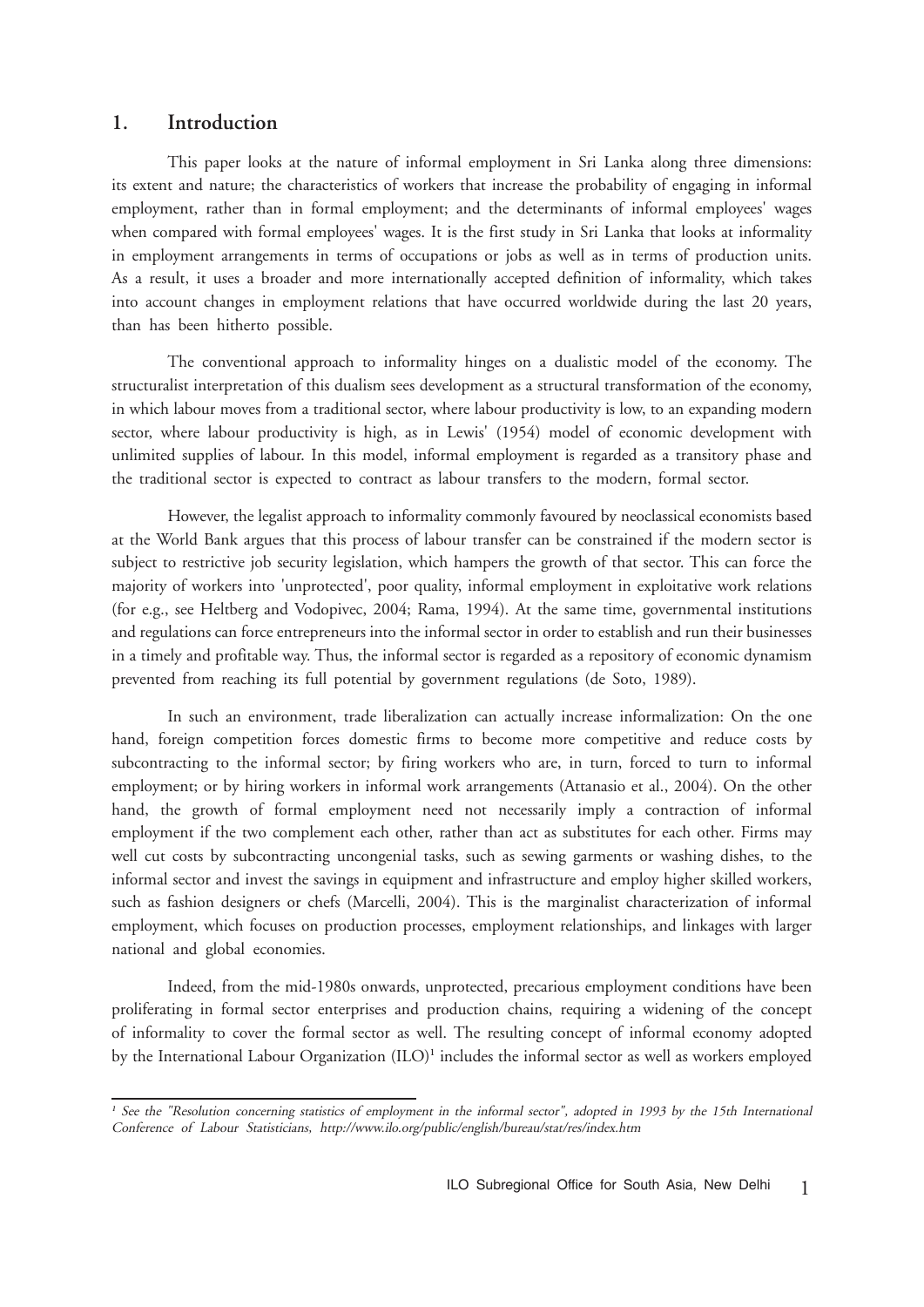on a precarious basis, directly or indirectly, by formal sector enterprises. Accordingly, all workers whose employment relations are not subject to conditions set by labour legislation regarding taxation, social security contributions, and social protection are regarded as informal (Tokman, 2007). This broad definition of informality requires additional information about whether workers receive benefits such as social security, a widely accepted distinction between formal and informal employment (Attanasio et al., 2004).

Yet, while informal employment has been conventionally associated with poor quality and low wage employment, there is recent evidence of high incomes and growth of incomes among those working in the sector in developing countries. For example, Pratap and Quintin (2006) show that the wage premium that formal employment appears to enjoy over informal employment in Argentina disappears once semiparametric techniques are used to control for individual and employer characteristics. Dasgupta's (2003) study of informal service employment in New Delhi also suggests that earnings in the informal service sector were not the lowest. Nor were they comparable to wages in the urban formal unskilled sector.

Heterogeneity is certainly a hallmark of informal employment, as different economic processes give rise to a spectrum of different economic activities with different income generating potential (Dasgupta, 2003). Different interpretations of these processes, in turn, give rise to different policy prescriptions. For example, reform of job security regulations, increased social security coverage, and enforcement of decent work standards are prescribed to address the ills of labour market segmentation, poor labour standards, and the low productivity and stagnation associated with informal employment. At the same time, policies such as credit schemes and technical training are prescribed to tap the productive potential and dynamism of informal enterprises. In fact, the microenterprise approach to the informal sector is a policy based approach that recognizes that self-employed micro proprietors account for the major part of the informal sector and need help to become growing, self-sustaining businesses that contribute significantly to economic growth, productive employment creation, and poverty reduction (Mead and Liedholm, 1998; Pisani and Patrick, 2002).

Thus, while a broad definition of informality is essential to take into account this heterogeneity, the different processes that give rise to it, and the most appropriate policy responses, Sri Lanka has thus far lacked the data necessary to analyse the informal economy in such generic terms. Previous studies have been based on small sample surveys of particular localities that have offered immensely rich insights about the diversity of informal employment and the social, political, and economic processes associated with it (for e.g., see Hettige, 1989; Marga Institute, 1979; Sandaratne, 1989, 2002). The few quantitative analyses using nationwide data sets that have been carried out have been forced to look at the informality associated with the lower ends of the wage distribution or with the lower ends of the occupation scale because of data limitations. For example, the limitations of the SLIS 1999-2000 data and the Quarterly Labour Force Survey (QLFS) data of 1997-2003 confined Arunatilake and Jayawardena (2005) to a definition of informality which was based on jobs – own-account workers, unpaid family workers, and daily paid private sector employees – and which did not include informal work arrangements in formal or informal production units (sector). Lack of information about receipt of social security benefits – a widely accepted distinction between formal and informal work – is likely to have been a key constraint. Dissanayake (2005), similarly hampered by the limitations of the QLFS 2003, used a jobs based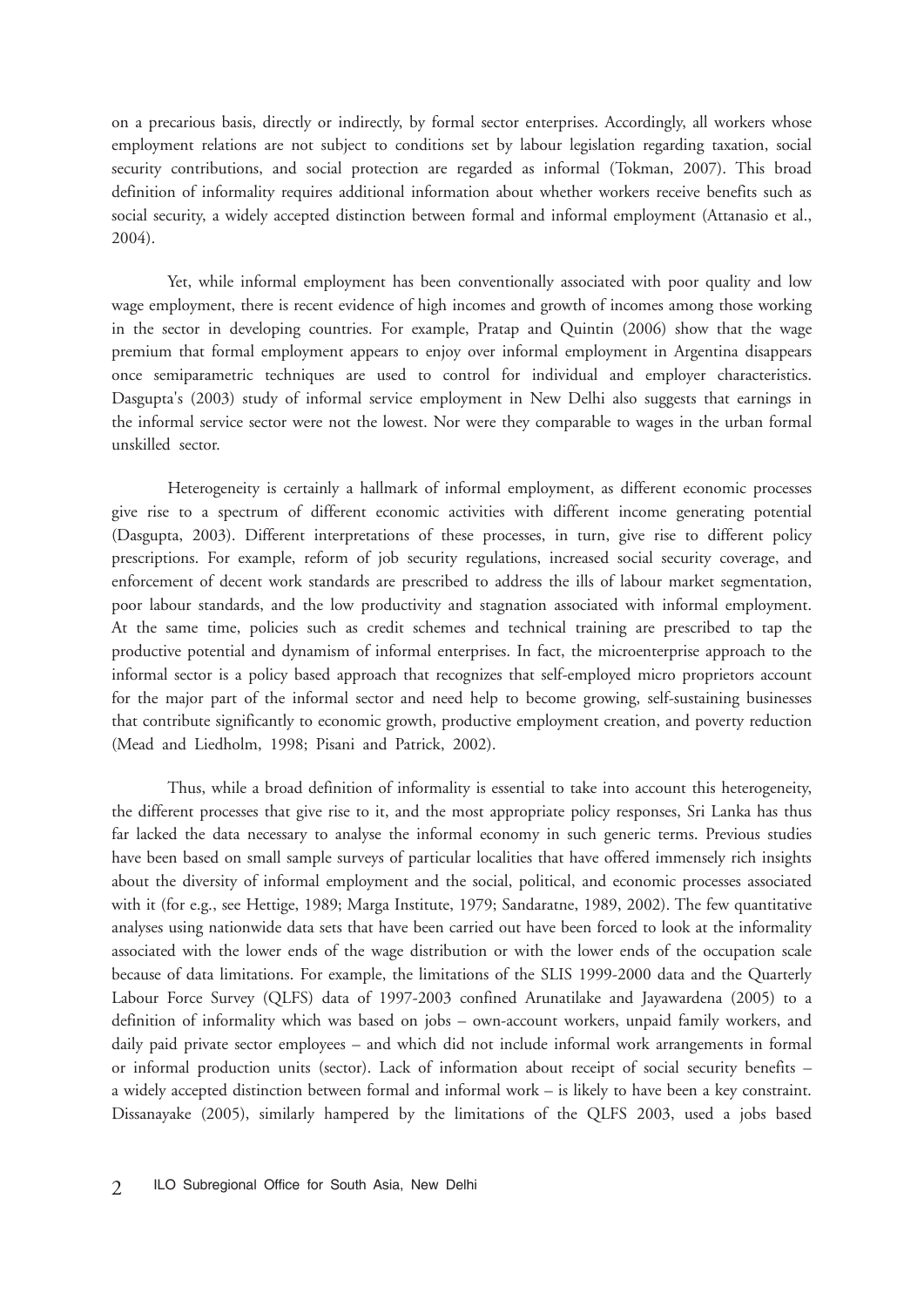definition that included own-account workers, unpaid family workers, and paid employees in elementary occupations.

In contrast, the present study has been able to use the QLFS 2006 data, which has benefited from the Department of Census and Statistics' 2006 revision of the QLFS schedule. This data set is amenable to an analysis that uses a broad definition of informal employment. An enterprise based definition of informality, which includes employment in the informal sector as well as other forms of informal employment (outside the informal sector), is now possible. Hence, this study aims to fully exploit this new data set and carry out a baseline analysis of the extent, nature, and determinants of employment and wages in the informal economy, which will help policy makers monitor changes and develop appropriate policy options in the future.

This paper is structured as follows. Section 2 discusses the definition of informal employment adopted, the data used, the methodology applied, and the variables defined. Section 3 presents an overview of informal employment in terms of size, characteristics, and the mean earnings of formal and informal workers. Section 4 investigates the determinants of the probability of being informally employed, given the characteristics of individuals and production units. Section 5 presents the results of the analysis on the determinants of earnings of formal and informal employees. Section 6 concludes and draws the implications of the analysis for policy and future research.

### **2. Definitions, data, and methodology**

#### **2.1 Definition of informal employment**

In the broadest terms, informal employment denotes engagement in economic activities that take place beyond the legal purview of the state. This may be because there is no legislation covering these activities or, even where there are laws, they are not enforced due to a combination of factors such as deliberate evasion and/or lack of monitoring and enforcing capacity by the state.

The 15th International Conference of Labour Statisticians (15th ICLS) adopted a conceptual framework of informal employment in terms of characteristics of enterprises or production units (sector) as well as in terms of the characteristics of persons employed (jobs). The production units of the informal sector were defined as unincorporated enterprises owned by households as well as units that are owned and operated by single individuals working on their own account as self-employed persons, either alone or with the help of unpaid family members. In particular, these units were to be characterized by three criteria: (a) non-registration of the enterprise; (b) small size in terms of employment; and (c) nonregistration of the employees of the enterprise. The 15th ICLS also recommended the exclusion from the informal sector of units exclusively engaged in the production of goods or services for own final consumption or own fixed capital formation and the exclusion of agricultural activities. It recommended the inclusion or exclusion of enterprises engaged in the production of professional or technical services rendered by self-employed persons on the same basis as other enterprises and the option to include or exclude paid domestic workers engaged in households, depending upon national circumstances.

Table 1 presents in matrix form the conceptual framework of informal employment developed by the 15th ICLS. Note that the rows denote production units set out as observation units, while the columns denote jobs as observation units. According to this conceptualization, informal employment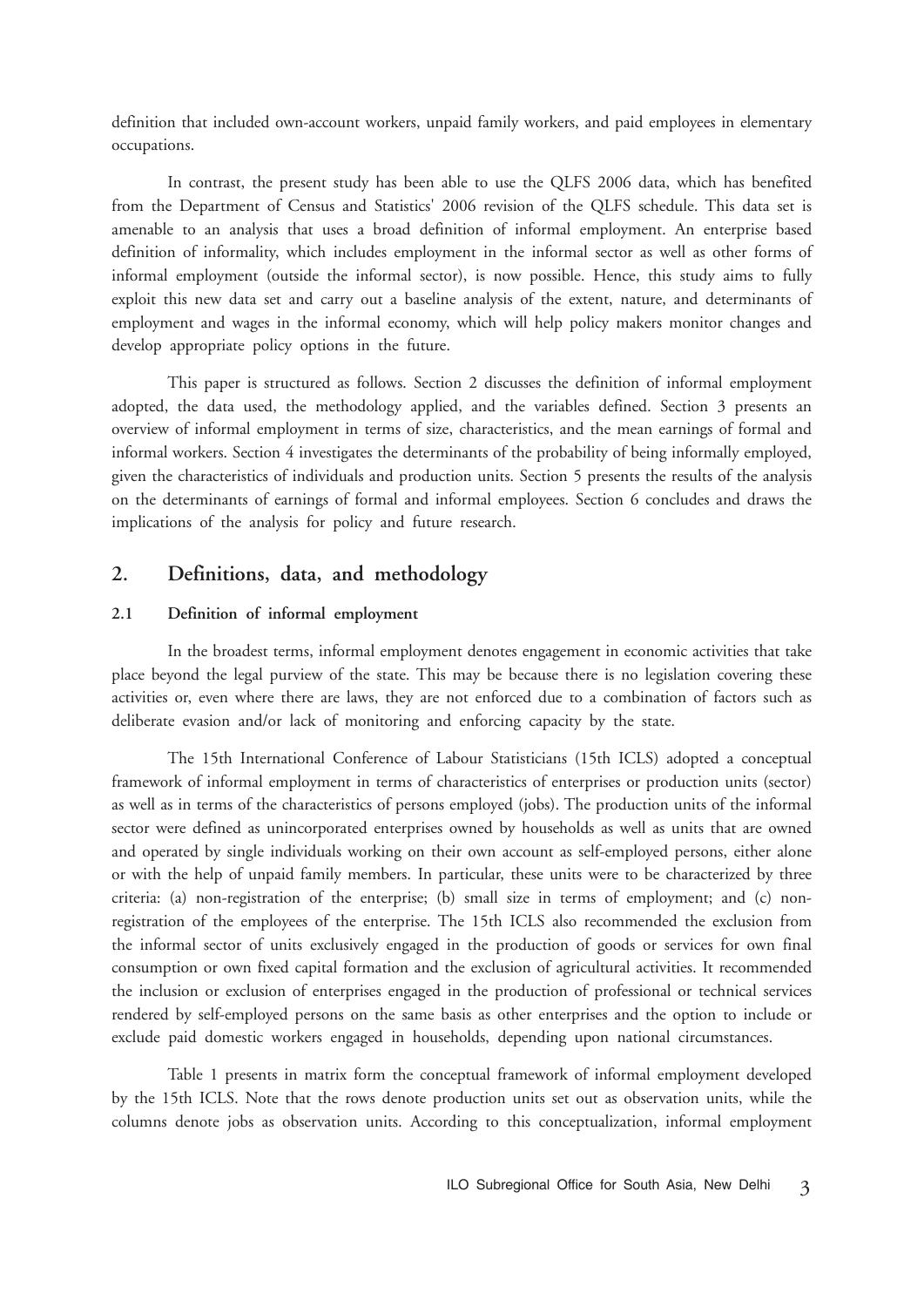includes the total number of informal jobs, whether carried out in formal sector enterprises, informal sector enterprises, or households, during a given reference period. Hence, it includes the following types of jobs:

- (a) Own-account workers employed in their own informal sector enterprises (Cell 3);
- (b) Employers working in their own informal sector enterprises (Cell 4);
- (c) Contributing family workers, irrespective of whether they work in formal or informal sector enterprises (Cells 1 and 5);
- (d) Members of informal producers' cooperatives (Cell 8);
- (e) Employees holding informal jobs in formal sector enterprises, informal sector enterprises, or as paid domestic workers employed by households (Cells 2, 6, and 10). Informal jobs are defined as those in law or practice not subject to national labour legislation, income taxation, social protection, or entitlement to certain employment benefits such as severance pay and paid annual leave; and
- (f) Own-account workers engaged in the production of goods exclusively for their own final use by their own household (Cell 9), if considered employed.

The present study uses a definition of informal employment based on this broad conceptual framework, but with certain modifications to suit Sri Lankan conditions. The modifications were based primarily on the decisions taken by the study's tripartite working group and the availability of data.

First, contrary to the recommendations of the 15th ICLS, it was decided to include agricultural activities in the analysis. As a developing economy, Sri Lanka is going through a process of structural transformation, where its agricultural sector can be regarded as part of the 'traditional' sector in Lewis' (1954) model of economic transformation. It is necessary to monitor the dynamics of this transformation to develop appropriate policy responses. The sector also employs at least a third of the country's workforce. Of these workers, many are small landholders in peasant or market gardening, others are casual agricultural labourers, and the rest work in the formal plantations sector. Poverty is strongly associated with agricultural work: 40 per cent of households whose heads were engaged in agriculture in 2002 were poor; the figure is twice that for manufacturing and even more than that for services (World Bank, 2005). Hence, an analysis of informal work, with a view to deriving policy implications for poverty reduction, needs to include the agricultural sector.

Second, registration of the production unit under the Employees' Provident Fund Act or the Inland Revenue Department, or contribution by the employer to a pension scheme or provident fund on the worker's behalf, were deemed as sufficient criteria to determine whether a production unit was formal or not.

Third, while schooling is compulsory for those less than 16 years of age, some youngsters aged less than 16 years are engaged in informal employment. Hence, while members of the working group suggested an age threshold of 14 years, following comments by the Director of the Sample Survey Division of the Department of Census and Statistics, it was decided to lower the threshold further to 10 years, in keeping with the department's own experience and practice. No upper age limit was specified.

Fourth, domestic service workers were included in informal employment.

4 ILO Subregional Office for South Asia, New Delhi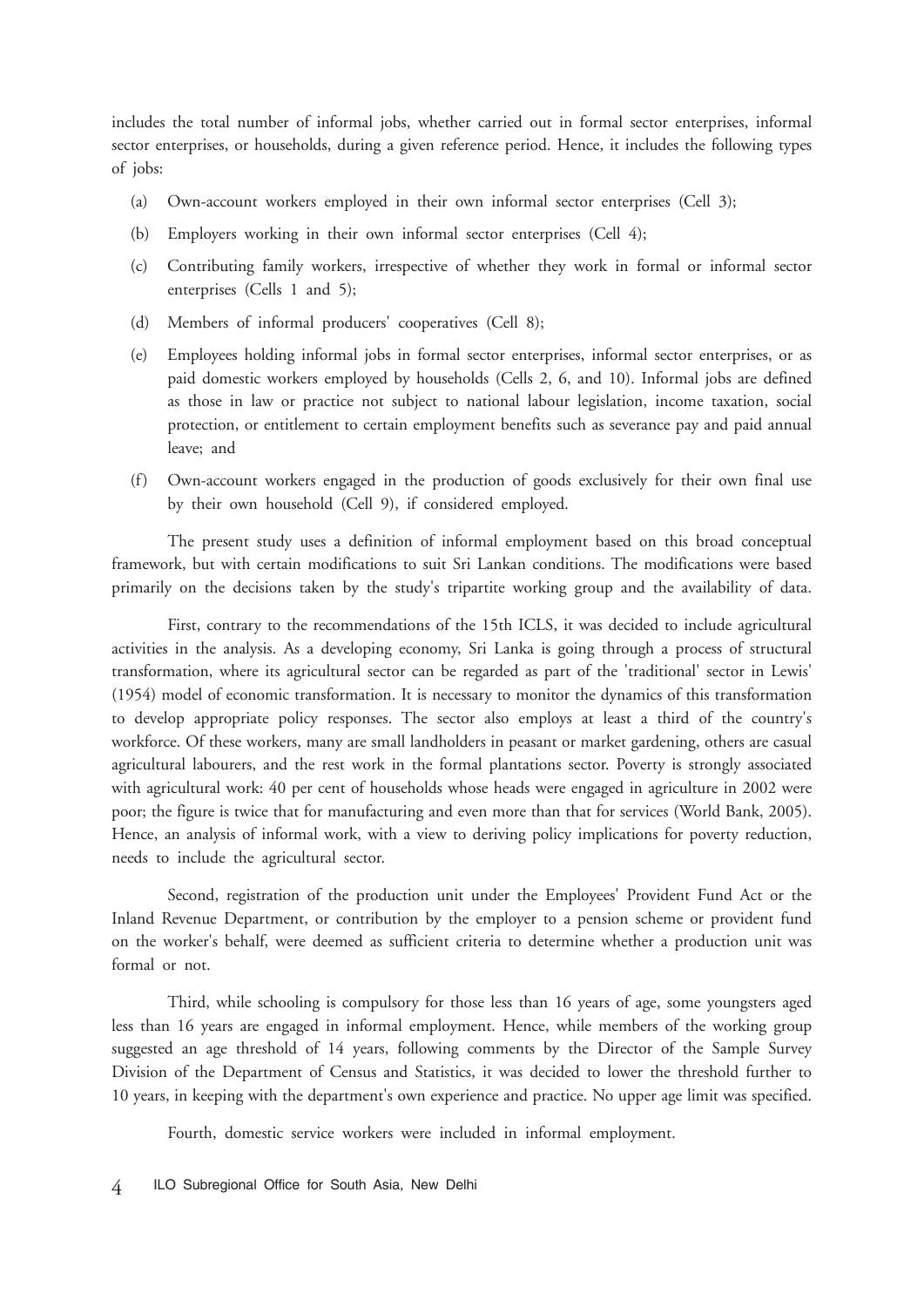Fifth, the large number of Sri Lankan migrant workers in foreign countries was not included in the analysis, even though this was recommended by two of the working group members. There were two reasons for the exclusion: Firstly, unlike previous QLFS survey schedules, the schedule of 2006 did not ask for any information about household members working abroad. This is an unfortunate omission as these workers contribute significantly to the economy of their households and of the country at large, and information about them would be useful. Nevertheless, accepted practice worldwide is to consider overseas employment as that taking place within the national boundaries of the host country, rather than in the employee's country of origin. Hence, the definition used in this study excludes Sri Lankans working overseas.

Sixth, the QLFS 2006 has no information that allows one to distinguish between members of producers' cooperatives and other jobs by status of employment. Hence, it is not possible to identify those in the category of Cell 8 separately from the rest. Similarly, the data does not allow one to distinguish own-account workers or employees in household based production units relative to formal and informal sector enterprises, except in the case of domestic servants. Since it would be misleading to include only domestic servants in Cell 10, we have decided to include them under Cell 6 and disregard households as production units, as no other information is available about them.

Accordingly, this study defines informal employment as the aggregate of Cell 1 through to Cell 6, with the possible contents of Cells 9 and 10 included in Cells 3 and 6, respectively. The criteria used to identify workers belonging to these categories are set out clearly in Table 2. A person is considered employed if he or she has worked as a paid employee, employer, own-account worker, or unpaid family worker in the week preceding the week of the survey. It includes those with a job, but not at work during the previous week. This is the standard definition used by the Department of Census and Statistics, Sri Lanka.

However, while a quantitative analysis of this nature requires clear-cut definitions as discussed above, it must be admitted that such definitions tend to oversimplify the nature of the process that we are trying to study. For example, while we assume in our analysis that informal employment begins at the point that formal employment ends, based on our limited criteria of jobs (family workers and ownaccount workers) and production units (EPF coverage), these are distinctions that we impose on the data to enable its analysis. Real life is rarely this simple and it is also much richer. This can be best expressed in Hettige's (1989) words about the informal urban economy in Colombo:

The lines separating the urban informal economy from the formally organized economy are not clear and there is, in fact, some kind of transition zone between the two. As some informal enterprises grow, they acquire the attributes of the formally organized enterprises, such as permanent location, formal recognition, state supervision, direct dealings with formal enterprises such as bands and wholesale dealers, and so on. Some informal enterprises and activists operate in collaboration with formal enterprises either as sub-contractors or service providers. Washers who undertake washing for hotels and hospitals and retailers who purchase their wares from large firms are cases in point (pp. 83-4).

A quantitative analysis, such as the present study, cannot hope to fully capture the complexity of informal employment as the quantitative methodology imposes its own limitations. Nevertheless, it can still provide a much needed overview of informal employment in terms of certain measurable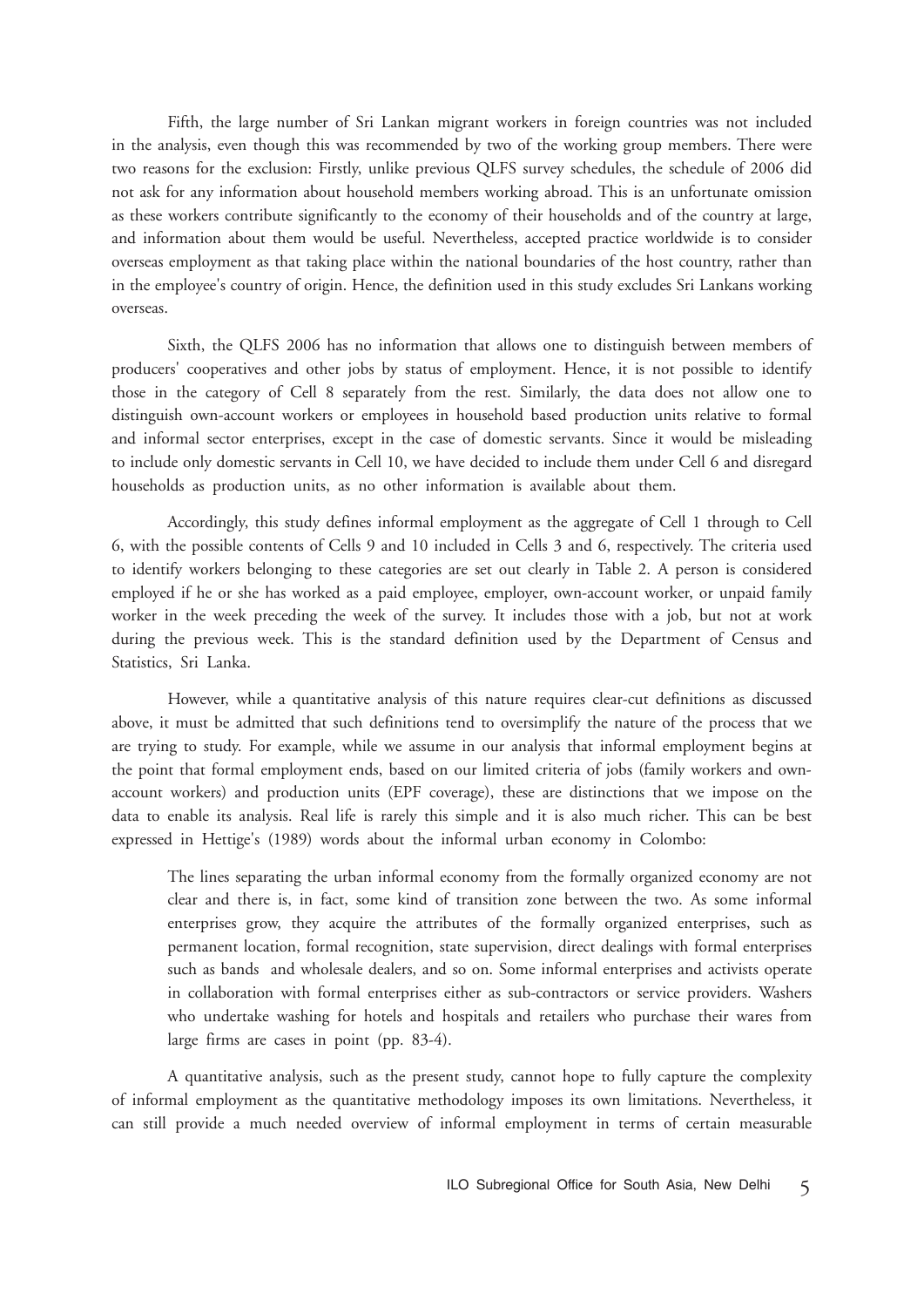characteristics that can serve as a baseline for more in-depth analyses. It is in this spirit that we proceed to discuss the data and methodology used for the analysis in the next sections.

#### **2.2 Data**

The analysis draws data from the QLFS 2006 conducted by the Department of Census and Statistics, Sri Lanka. The QLFS 2006 does not include data from Northern and Eastern Province because the conflict situation precluded data collection in these areas. Hence, the present analysis relates only to the seven provinces outside the aforementioned provinces. This population accounts for about 85 per cent of Sri Lanka's population of roughly 19 million people. The total sample of 22,000 households of the QLFS 2006 was selected using a two step stratified sampling procedure. The full sample was distributed into 12 months from January to December 2006. Details of the survey can be found in the Annual Report of the Sri Lanka Labour Force Survey 2007 (see Department of Census and Statistics, 2007).

While the survey includes information on demographic characteristics, education, occupation, and industry for all employed persons, information on size of production unit, earnings, and hours of work is available only for employees. This is an important limitation of the data and, in turn, of the present analysis. The vast majority of informal workers are own-account workers and, if this type of information was available, it would have enriched the analysis substantially. As it is, the data analysis to follow has had to distinguish between the full sample of employed persons and the sample of employees for whom there is a richer data set. The analysis of earnings is also restricted by necessity to employees. Moreover, unlike in earlier survey years, information about vocational and technical training and job experience is restricted to unemployed persons. Once again, this is an unfortunate gap in the available data that constrains the present analysis of informal employment.

It is also important to note that the spatial information available in the survey is related to the sector or administrative district of residence, and not of employment. Therefore, we cannot draw inferences about jobs and earnings in relation to the geographic area in which both are generated, but only in relation to the area in which the employees live.

According to the definition of employment used, a total of 27,720 individuals in the sample were found to be employed. However, only 23,424 individuals of this sample could be identified as being engaged in formal or informal employment using the criteria discussed in Section 2.1. The nature of employment, in terms of formal or informal, for the remainder could not be identified as the necessary information was missing for these observations. Of this number, amounting to 16 per cent of the entire sample, the large majority – some 4,228 individuals – were employees. Since this study is particularly interested in the extent of informal employment, it was decided to impute the missing values, rather than drop the missing observations of employees. Values were imputed using Royston's (2004) userwritten Stata ado programme, Imputation by Chained Equations (ICE), which assumes that the missing observations are missing at random.

#### **2.3 Methodology and variables**

Descriptive statistics about the sample are set out in the overview of informal employment in Sri Lanka in Section 3. The analysis also deploys several summary measures of inequality to measure wage inequality among all employees, and among public, formal, and informal employees separately.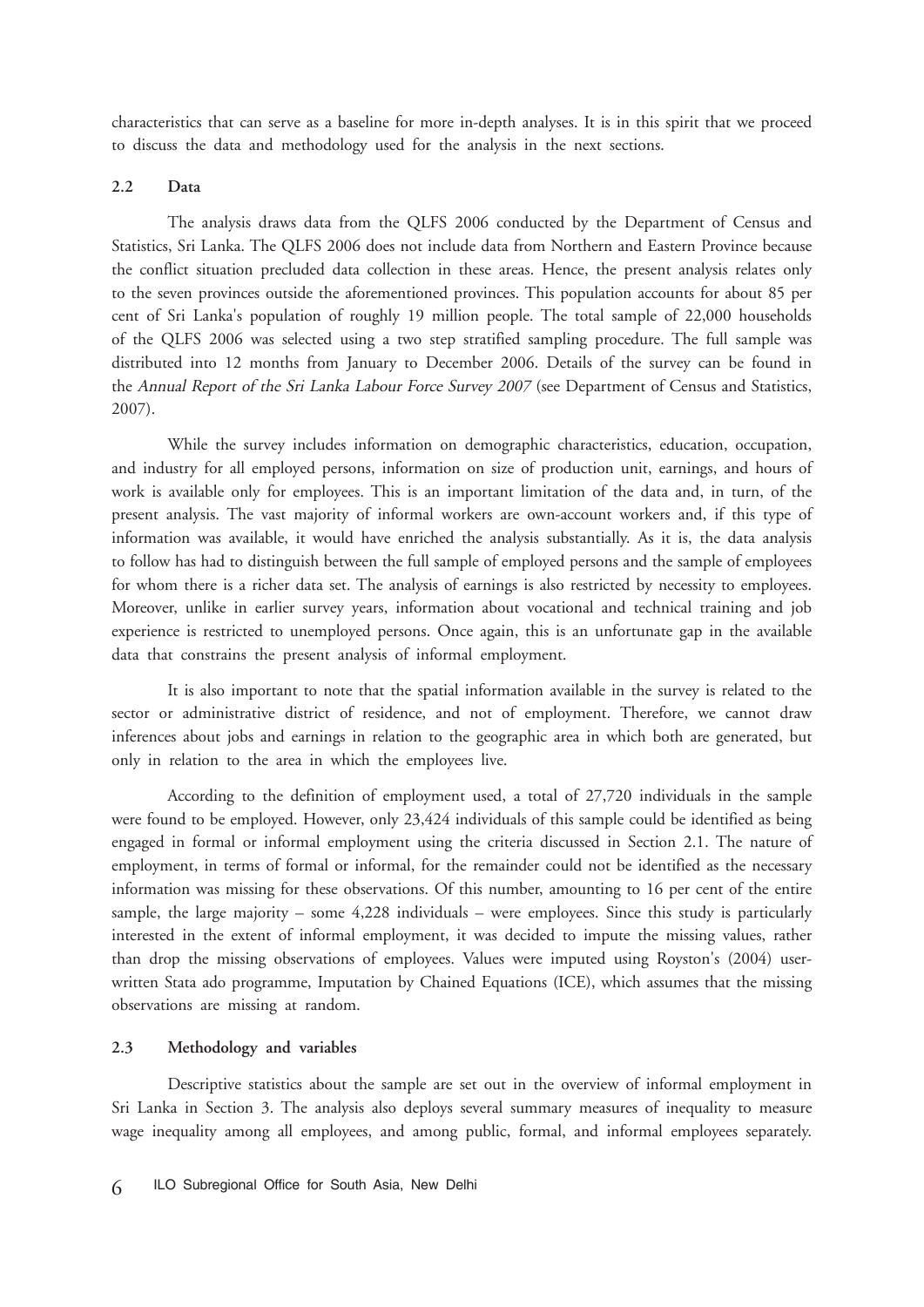These measures of inequality are certain key percentile ratios, the Gini Coefficient, Generalized Entropy Indices and the Atkinson Index. Jenkins (2006) sets out the bases on which these measures are calculated.

We also use kernel density estimation methods to observe the levels, modalities, and spreads of the wage distributions of public and private formal and informal employees. Details of the procedure can be found in Van Kerm (2003).

The regression analysis in this study looks at two specific issues: the determinants of the probability of informal employment (in Section 4) and the determinants of public, formal, and informal wages (in Section 5). Following Heckman's (1979) seminal insight, economists routinely implement selectivity bias correction methods when estimating wage equations over an endogenously selected population. This is because only a subsample of all working age persons are employed and able to report earnings, and selectivity bias could arise if an analysis were based only on the observed earnings of this subset. Therefore, the appropriate model to determine the probability of employment in each type of employment and the determination of wages ideally needs to correct for sample selection bias at the labour force participation, employment, and employment sector stages in a cascading sequence, before modelling the determination of wages. The only accurate way to do this is to formulate the rather complex likelihood for this four-variable multivariate system. However, this is a non-trivial programming exercise, which cannot be carried out in Stata, the statistical package used for the econometric analysis in this study. In fact, Stata has only two procedures to correct for sample selection bias and both involve collapsing the participation selection model into just two stages, with the second stage dealing with the determination of wages.

Therefore, in this study, we break up the sequential decision making model into two parts. We first correct for selectivity bias in just the first of the probability of employment models in Section 4. We do this by collapsing the participation, employment, and employment sector stages into just two phases by including unemployment as an employment outcome along with sector based outcomes, such as public employment, private formal employment, and informal employment (see Maddala, 1983). The remaining two probability of employment models, which look at different informal employment categories and employee categories, are not corrected for selectivity bias: the first because that would involve far more employment outcome categories than would be practically possible in a multinomial logistic analysis, and the second because it would mean excluding many of the job related variables, including firm size, which are available only for employees in private formal and informal employment.

We deal with the issue of selectivity bias again in Section 5, where we look at the factors that determine public formal and informal wages. Here again, we collapse the decision making process into just two stages: employment outcome and determination of wages, using Fournier and Gurgand's (2002) user-written SELMLOG Stata programme, which corrects for sample selection bias with the multinomial logistic regression model (see Bourguignon, Fournier, and Gurgand, 2007).

Let us first consider the models used to investigate the determinants of the probability of informal employment in Section 4. Three kinds of sector participation choice models are estimated using a maximum-likelihood multinomial logistic model, based on the following linear functional form:

$$
s_{ij} = \beta_1 x_{1i} + \beta_2 x_{2i} + \dots + \beta_k x_{ki} + \varepsilon_{ij}
$$
 (1)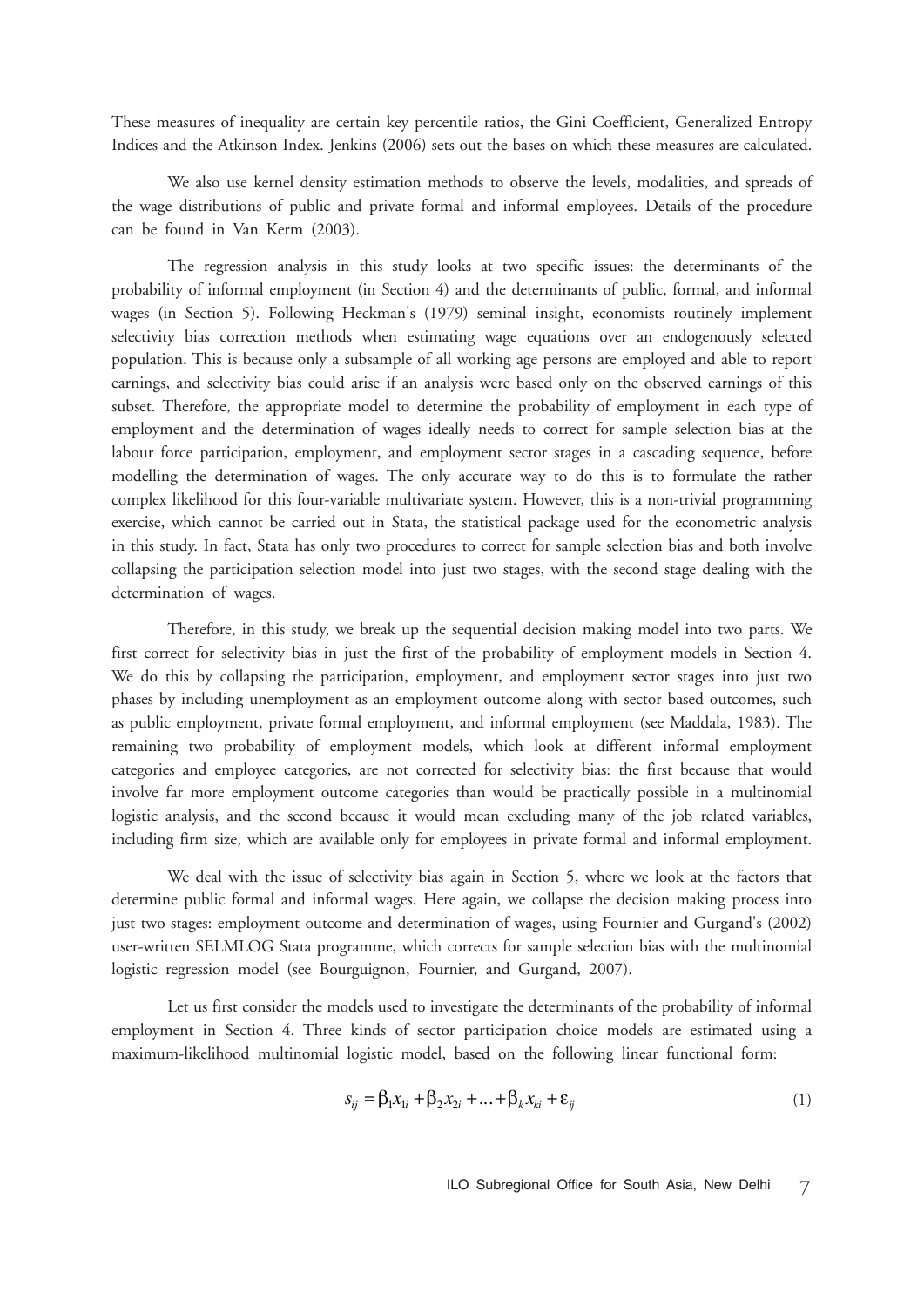The dependent variable  $s_{\scriptscriptstyle{ij}}$  denotes the employment outcome  $j$  of individual  $i$ . Subscript  $j$  takes different values with no natural ordering for different employment outcomes.

In the first model we run using the full sample of labour force participants, the dependent variable <sup>s</sup>**ij** is a multinomial variable, where j takes different values based on four different employment outcomes. The outcomes are: (a) unemployment; (b) public employment; (c) private formal employment; and (d) informal employment. Unemployment is considered an option in order to correct for sample selection bias. The independent variables x<sub>ki</sub> represent personal, labour market, and job related attributes that determine the kind of employment in which an individual is likely to be. We define five groups of such variables, demographic, education, occupation, industry, and spatial characteristics, which will be discussed below. Thus, <sup>s</sup>**ij** is the outcome of conditions related to personal choice, individual attributes, labour market conditions, and employer preferences, which determine the individual's employment. The term ε**ij** is the error term, which has a logistic distribution.

In the second model we apply to the sample of employed persons, the dependent variable  $s_{ij}$ is a multinomial variable, where j takes different values based on six different employment outcomes. This model does not correct for sample selection bias because there would be too many employment outcome categories. The employment outcome categories used in this model are based on the conceptual framework of Table 1: (a) formal employment in public and private organizations; (b) family workers in formal and informal enterprises (Cells 1 and 5); (c) informal employees in formal enterprises (Cell 2); (d) own-account workers in informal enterprises or households (Cells 3 and 9); (e) employers in informal enterprises (Cell 4); and (f) employees in informal enterprises or households (Cells 6 and 10). The base outcome category is formal employment (a) and the categories (b) through to (f) make up the different types of informal employment.

In the third model we apply to the sample of employees outside the public sector, the dependent variable <sup>s</sup>**ij** is a multinomial variable, where j takes different values based on three different employment outcomes of employees. They are: (a) formal employees in private formal enterprises; (b) informal employees in formal enterprises (Cell 2); and (c) employees in informal enterprises or households (Cells 6 and 10). The base outcome category is formal employees. Public employees are excluded because the job related variables, such as firm size, do not apply to the public sector. This model does not correct for sample selection bias either.

To correct for sample selection bias when investigating the determinants of wages in Section 5, we use Gurgand and Fournier's (2004) user-written SELMLOG programme to first estimate a multinomial logistic regression model as the latent employment function. Standard errors are derived from 100 bootstrap replications. The model has five outcomes: (a) unemployment; (b) all non-employees in formal and informal work; (c) public employees; (d) formal private employees; and (e) informal employees. To the standard list of explanatory variables used in the probability of employment models described above, we add socioeconomic and demographic variables that help explain the employment sector outcomes. Thereafter, SELMLOG includes the consistent estimators of conditional expected values of the residuals derived from the multinomial logistic model as additional variables in estimating the following wage function: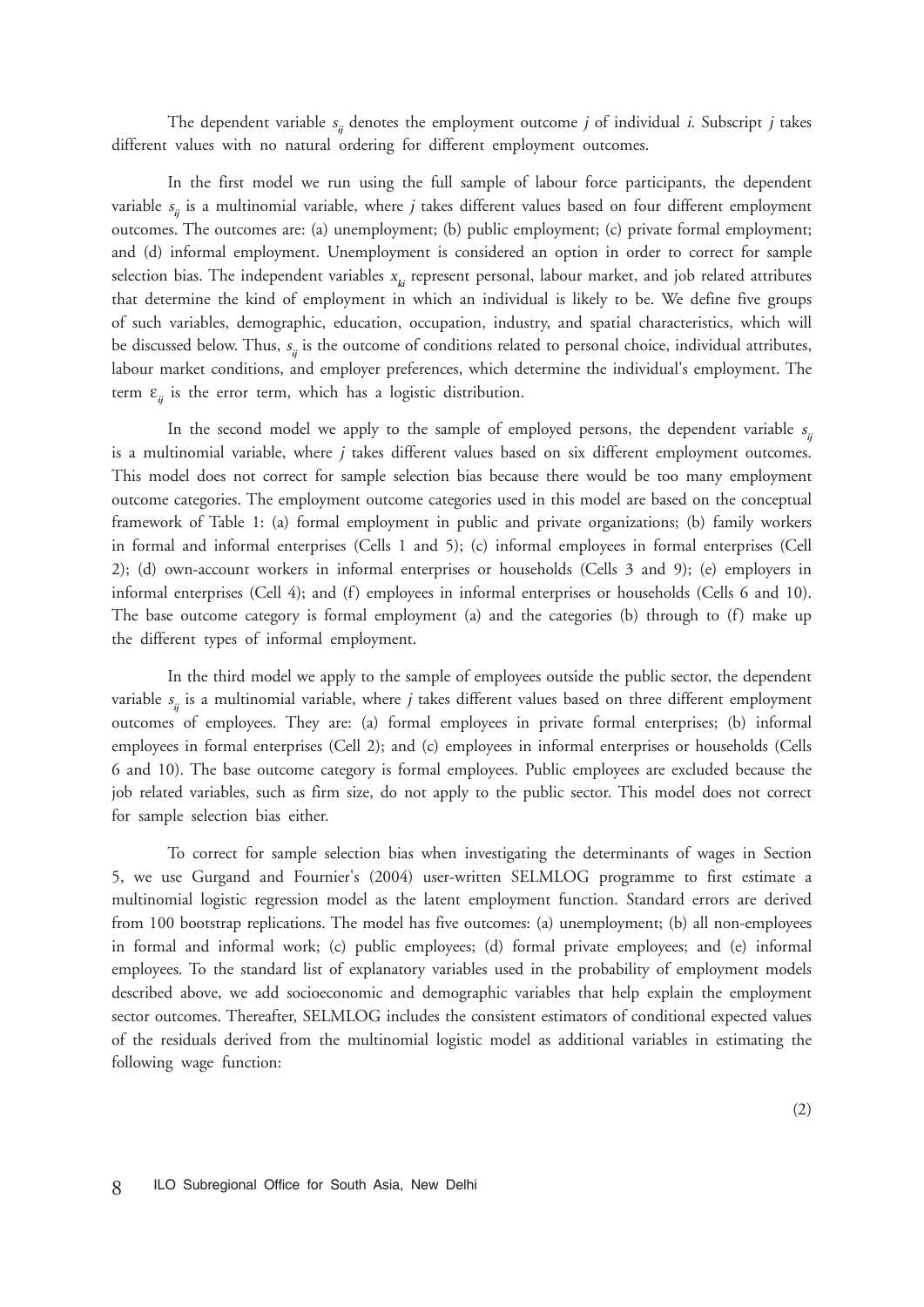In this equation, the dependent variable  $w_{ij}$  is the log of hourly wage of employee  $i$  in employment outcome *j*. The independent variables  $\mathbf{x}_{ki}$  are personal, labour market, and job related attributes that determine the hourly wage that an employee gets. The variables  $z_{ji}$  are the consistent estimators of conditional expected values of the residuals for each employment outcome j derived from the multinomial logistic model. The term  $\varepsilon_{ij}$  is the error term. The three hourly wage outcomes we estimate are for public employees, formal private employees, and informal employees.

To derive the log of hourly wages of employee  $i$  in the main occupation, hourly wages were calculated as earnings in the last month from the main occupation, divided by the hours usually worked in a month. This worked out as 30/7 times the hours usually worked in a given week, as demonstrated in Gunewardena (2006). The independent variables  $x_1, ..., x_k$  influence the hourly wage the individual earns. They are classed as six groups: demographic, education, occupation, industry, job related variables, and spatial characteristics.

The independent variables used in the logistic regression analysis of the probability of employment, as well as in the analysis of the determinants of hourly wages, are defined as follows.

There are eight demographic variables. Male denotes male gender (reference category is female), Married denotes civil status, Age denotes age in years, and Age Squared is self-explanatory. The minimum threshold is 10 years, there is no upper limit. There are four ethnic dummies: Sri Lankan Tamil dummy, Indian Tamil dummy, Ethnic Moor dummy, and Ethnic Other dummy. The majority Sinhalese ethnic group is the reference group.

The impact of education is captured in terms of three dummies: Junior Secondary, Senior Secondary, and Tertiary. The reference category is Primary or Less.

There are seven occupation variables defined according to the one digit classification of the International Standard Classification of Occupation: Managerial, Professional, Technical, Clerical, Service, Agricultural, and Elementary. Product Workers and Those Not Classified Elsewhere are the reference group.

The industrial sector of employment is captured by two dummy variables: Manufacturing and Services. Manufacturing includes the manufacture of food, beverages and tobacco, textiles, wearing apparel and leather goods, wood and wood products, paper and paper products, printing and publishing, manufacture of chemicals, petroleum, rubber, and plastic products, basic metal goods, and fabricated metal products, machinery, and equipment. Services includes wholesale and retail trade, hotels, transport, finance and real estate, electricity, gas and steam, water works and supply, construction, public administration and defence, sanitary and similar services, social and related community services, recreational and cultural services, personal and household services, and services not adequately defined. The reference category is Agriculture, which includes all cultivation activities and livestock production, hunting, fishing, forestry and logging, and mining and quarrying.

There are 12 job related variables. Of them, seven relate to firm type in terms of the number of employees: Between Five and Nine, Between 10 and 15, Between 16 and 49, Between 50 and 99, More than 100 Employees, No Specific Institution, and No Regular Employees. The reference category is firms with less than five employees. Of the five remaining variables, Temporary, Casual, and No Permanent Employer are related to job tenure; the reference category is Permanent Tenure. Informal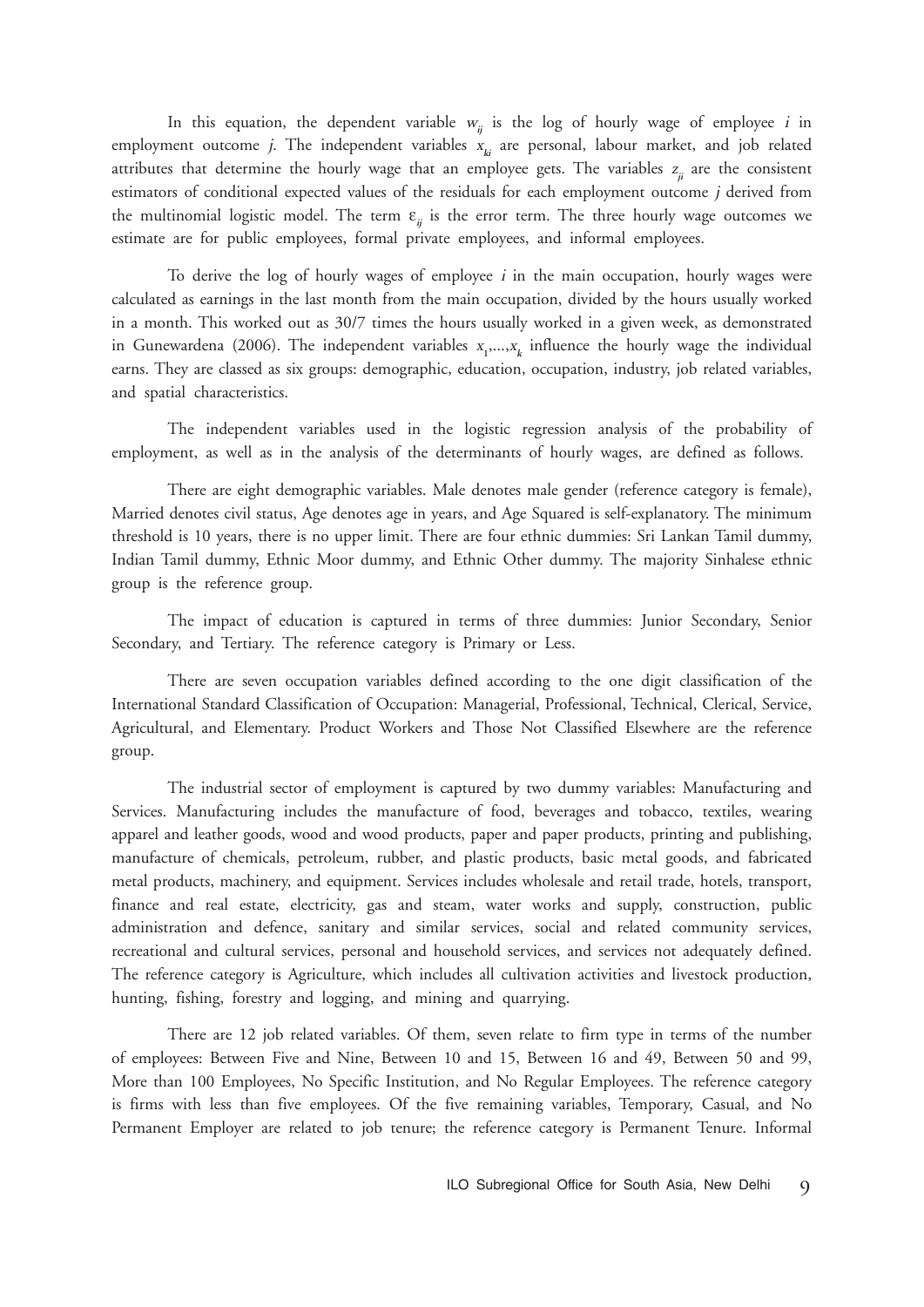Employee is a dummy variable, which takes the value 1 if the employee is in informal employment as defined in Section 2.2. Public Employee is also a dummy, which takes 1 if the employee is in the public sector, and 0 if not.

Spatial variables consist of sectoral and provincial dummies. There are two sectoral variables, Rural and Estates, and the reference category is Urban. The six provincial dummies are Central Province, Southern Province, North-Western Province, North Central Province, Uva Province, and Sabaragamuwa Province. Western Province is the reference group.

For the sample selection correction model of wage determination, we use eight socioeconomic and demographic variables that affect the individual's propensity to be employed. They are the Number of Employed Household Members; Married; Marriage interacted with Male Gender; the Number of Children in the household nine years or less; parenting interacted with gender as in Mother, Head of Household; the availability of Domestic Help, and the presence in the household of Elderly Parents (70 years and older). The number of employed household members can influence the decision to participate in the labour market, with compulsion to find work greater when there are relatively fewer income earners in the household. Different factors are likely to influence men and women to seek and become employed. Being married and having young children and elderly parents is likely to reduce the propensity of females to both participate in the labour market and be employed. Nevertheless, the availability of domestic help can enable mothers to go out to work. In contrast, being married, being heads of households, and having children and elderly parents are likely to compel males to participate in the labour market.

In the next section, we present an overview of informal employment in Sri Lanka by focussing on extent and characteristics.

#### **3. Overview of informal employment**

### **3.1 Extent and nature**

Table 3 sets out the extent of informal employment in Sri Lanka in terms of the categories of informal employment discussed in Section 2.1 and set out in Tables 1 and 2.

Of a total of 27,724 employed persons enumerated in the survey, two-thirds, or 66 per cent, were informal workers in 2006. The vast majority of them – 92 per cent – were engaged in informal work in production units defined as informal in the informal sector. The remaining minority of 8 per cent worked in formal sector enterprises, almost all of whom were employees in informal jobs in formal enterprises. These are workers who are employed in production units registered with either the Employees' Provident Fund or the Inland Revenue Department, but whose employers do not contribute to a pension or provident fund on their behalf.

Own-account workers make up the bulk of informal employment in the informal sector (45 per cent), followed by employees in informal enterprises or households (29 per cent), and family workers in informal enterprises (15 per cent). Urban informal employment accounts for 11 per cent of total informal employment. Note that the total number of informal workers includes workers in the agricultural sector, accounting for 42 per cent of total informal employment, or a little more than a fourth of all employment. This makes the share of non-agricultural informal workers in total employment 39 per cent. Thus, the share of non-agricultural informal employment in total employment gives only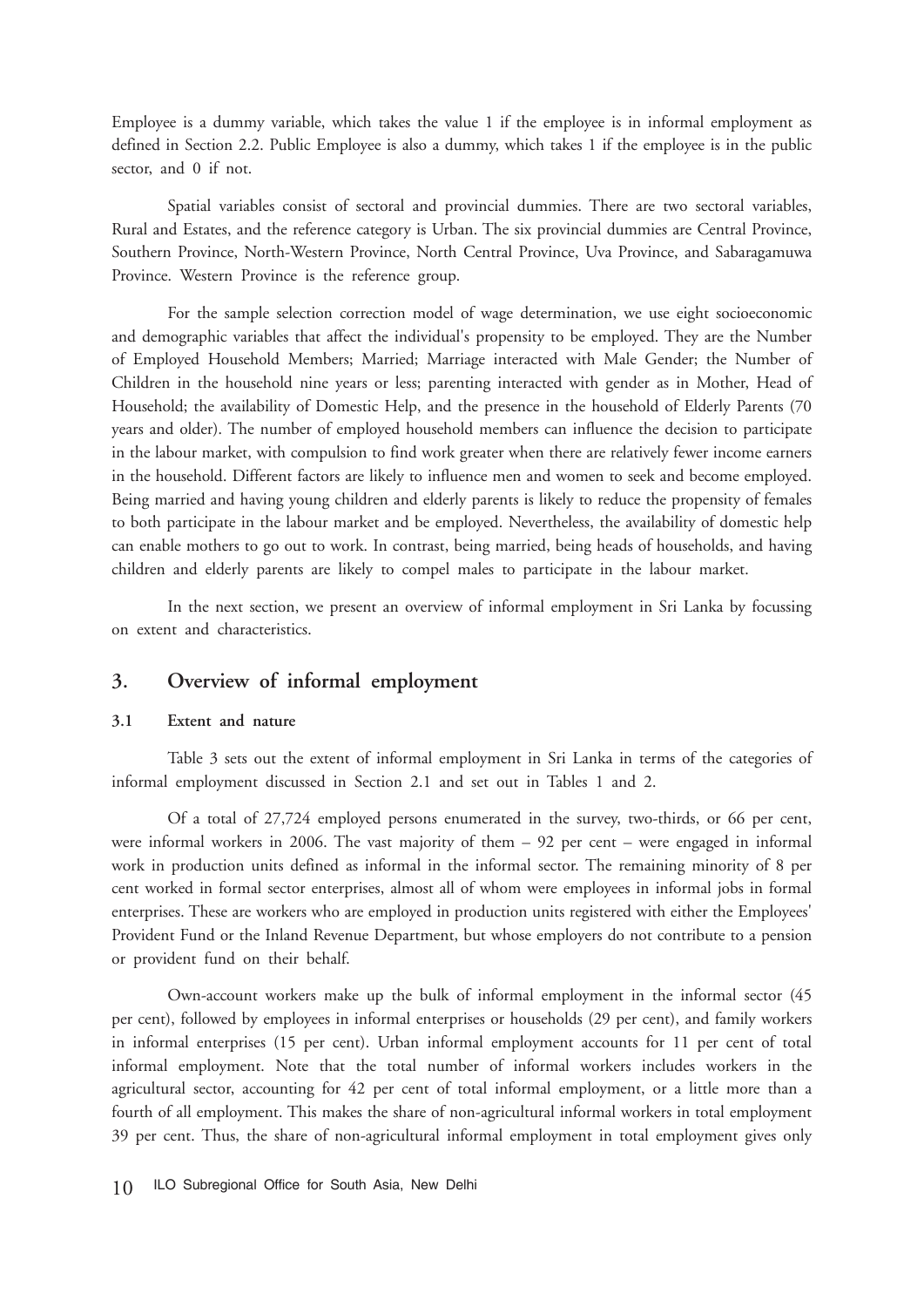a partial view of a country's level of structural transformation, and the results vindicate our decision to include agricultural workers in the definition of informal work used for this study.

Private formal employment accounts for 20 per cent of total employment and public employment accounts for 13 per cent.

These results are almost identical with the findings of previous studies. Arunatilake and Jayawardena (2005) found that the informal sector in 2003 consisted of own-account workers, unpaid family workers, and daily paid, private sector employees. The three categories together accounted for a little more than two-thirds of total employment. A total of 48 per cent were own-account workers, 36 per cent were private employees, while the remaining 16 per cent were unpaid family workers. They found that the composition of the informal sector has remained more or less constant since 1997. The present study suggests that little has changed since then. Dissanayaka (2005) came up with similar figures using the same data set, although she defined informal work slightly differently. Using a jobs based definition that included own-account workers, unpaid family workers, and paid employees in elementary occupations, she found that informal employment accounted for 62 per cent of total employment. Naturally, the disaggregation of total informal employment into its components of own-account workers, private employees, and unpaid family workers was identical to the figures that Arunatilake and Jayawardena (2005) produced.

Table 4 sets out the extent and nature of informal employment in terms of gender. Informal employment accounts for a higher proportion of male employment than female employment. This is in contrast to earlier findings. However, a higher proportion of males than females are in own-account work and are employees in informal enterprises. Significantly, a noticeably larger proportion of females work as contributing family workers.

#### **3.2 Characteristics of formal and informal workers**

In this section, we look at the characteristics of formal and informal workers in order to motivate the analysis of determinants of the probability of informal employment in Section 4. Table 5 presents the characteristics of informal workers relative to public and formal workers, and the characteristics of informal employees relative to those of employees in private formal work. The characteristics are set out in terms of six groups of variables for all employed persons: demographic, education, occupation, industry, job status, and spatial variables, and the figures in each column denote the proportion of workers in each group that shares the attributes denoted by the variables. The sample of employees has additional information on job related characteristics in terms of firm size and job tenure.

There are proportionately more males than females in informal, formal, and public employment. This is to be expected as males account for roughly two-thirds of the economy's labour force. The public sector appears to favour older workers, with nearly half of all public employees falling into the 40-54 years' age category.

More Sinhalese are represented in public and informal work than in private formal employment. Sri Lankan Tamils and Indian Tamils have greater representation in private formal employment than in the employed population at large. But Indian Tamils are overly represented, probably due to their heavy involvement in plantation agriculture. Furthermore, since the data set excludes Northern and Eastern Province, the figures for formal employment by Sri Lankan Tamils and Moors are probably biased upwards.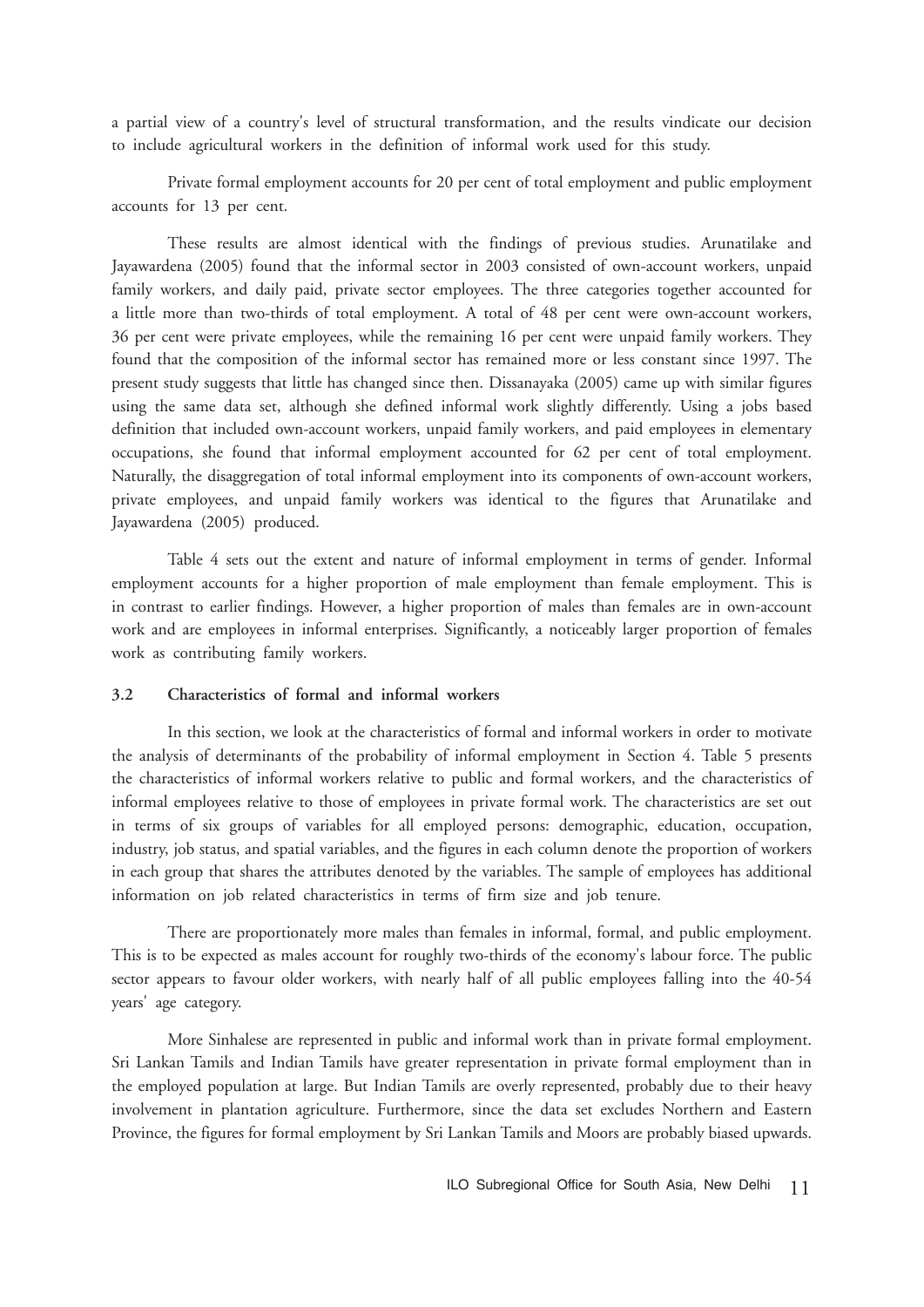The public sector is particularly favoured by better educated workers: 64 per cent have senior secondary education and 17 per cent have tertiary education. In contrast, relatively few private formal and informal workers have tertiary qualifications, and by and large, informal workers are more heavily represented in the lower educational attainment categories than formal workers. The disaggregation of formal and informal employees among education categories follows a similar pattern.

In terms of occupation, professional, technical, and clerical workers are more heavily represented in public employment, whereas production and elementary workers make up the bulk of formal workers. Agricultural and production workers account for 60 per cent of informal workers. The higher proportions of public workers in more skilled occupations are to be expected, considering the more complex and specialized administrative structures in the sector. Among employees, workers in higher skilled occupations predominate in formal employment, but there is a larger representation of informal employees in service and production occupations than of formal employees. However, formal and informal employees are somewhat equally represented in the elementary occupations.

While the majority of informal workers are in the agricultural sector, formal workers predominate in manufacturing.

In terms of job status, the vast majority of formal workers are employees – 90 per cent – and employers and own-account workers of formal production units account for the remainder. In contrast, only 37 per cent of informal workers are employees. As expected, a little less than half of informal workers are own-account workers.

With respect to the geographical area of residence (recall that given data limitations, we are unable to say whether these individuals also work in the areas in which they live), rural workers account for the vast majority of both formal and informal employment commensurate with their preponderance in the general population. But a slightly larger proportion of informal employees live in urban areas than do formal employees. Western Province accounts for the major share of all employment, but a far larger proportion of formal employment than of informal employment, and likewise with employees.

We now examine job related characteristics of employees in formal and informal production units, excluding the public sector. Nearly half of all informal employees work in enterprises employing fewer than five workers and which are usually classified as microenterprises. In contrast, only 7 per cent of non-public formal employees work in such small production units. In fact, a greater proportion of informal employees work in units employing less than 15 workers, whereas 55 per cent of formal employees work in units employing at least 100 workers. Note that 10 per cent of informal employees are working in enterprises with at least 100 workers and it is significant that such large enterprises are able to evade meeting their statutory obligations in relation to provident fund payments. A noteworthy proportion of informal employees either does not belong to any specific institution or belongs to institutions without regular employees.

As expected, the majority of formal employees are in permanent jobs (66 per cent), whereas only 6 per cent of informal employees are permanent. Thus, roughly 94 per cent of informal employees are temporary or casual workers, or without a permanent employer, bearing witness to the precariousness of work for most informal employees.

The next section analyses average hourly wages among formal and informal employees.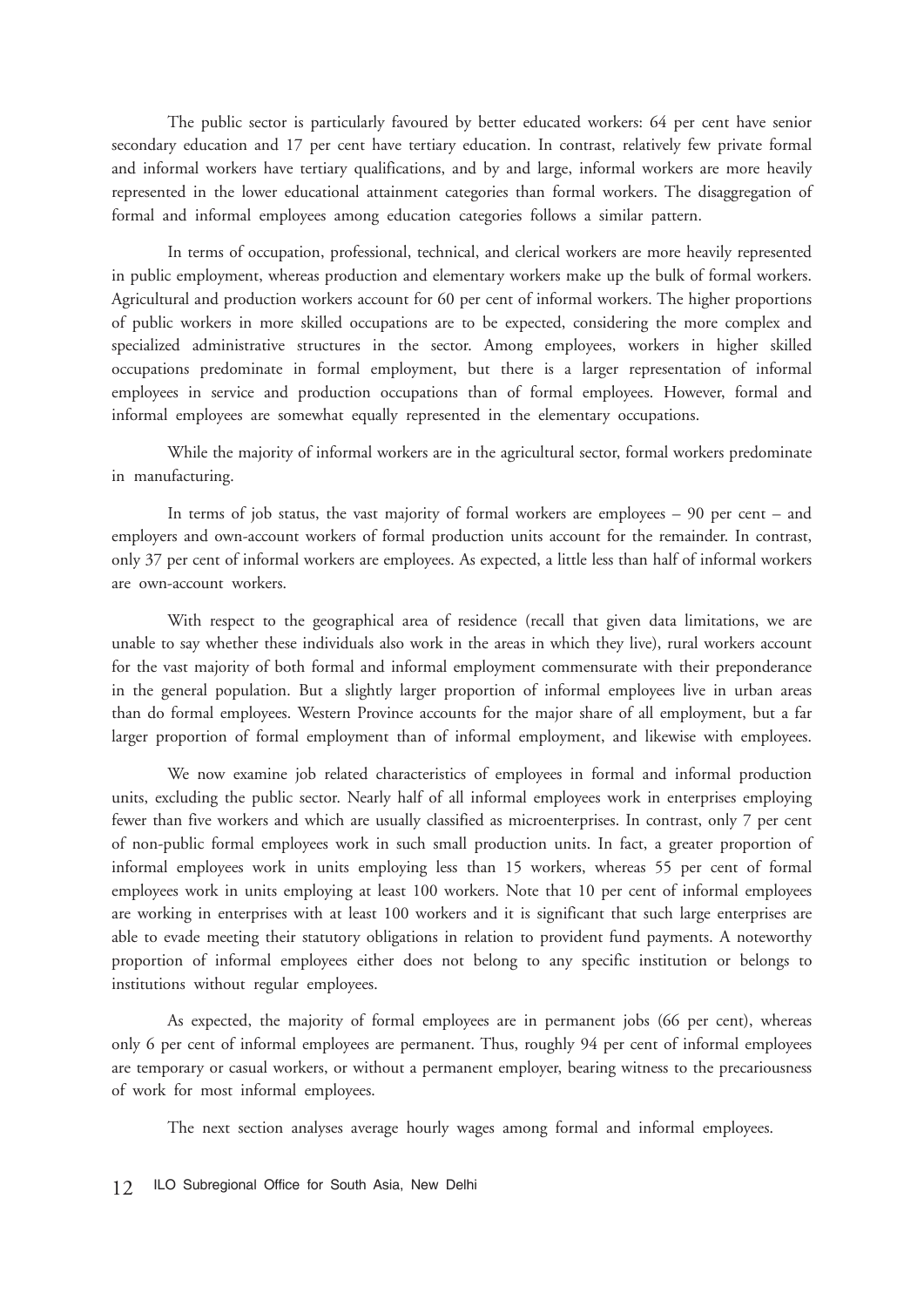#### **3.3 Wages of formal and informal employees**

Recall from Table 5 that employees make up a little more than a third of total informal employment, but 90 per cent of formal employment. The discussion in this subsection will be limited to this subsample of employed persons, as income related data is available only for this category of workers.

#### Mean hourly wages

We investigate the wage gap between public, formal, and informal employees first by looking at mean hourly wages by population group for public, formal, and informal employees in Table 6. The reader who lacks a statistical background should bear in mind that the data on mean wages that are reported denote the average wage of employees who share that particular group attribute (e.g. ethnicity), but who may differ from others in that group in terms of other attributes (e.g. education and occupation). The last two columns set out the share of total formal and informal employees that the particular population subgroups account for by repeating the information in the last two columns of Table 4 for ease of reference. This is so that the reader can get some idea about the importance of a particular subgroup in the population at large.

First, a cursory glance at the columns showing mean hourly wages indicates the following: Women employees on average earn less than men, while older workers earn more, and while Sinhalese earn substantially higher wages than Tamils as formal employees, Moors earn the most. In contrast, the wage gaps between informal employees of the different ethnic groups are insignificant. Better education is associated with higher wages across the board. Mean wages of different occupation groups show a similar pattern, with higher skilled occupations on the whole commanding higher wages. Agriculture is associated with low wages, relative to manufacturing, commerce, and services, but these gaps are considerably smaller among informal employees than among formal employees. Urban employees and residents of Western Province also earn higher wages on average than comparator groups, although here again, the distribution appears more compressed for informal employees. Firm size does not appear to be correlated. Permanency is associated with higher wages, but the premium appears much higher in formal employment.

Second, the column of wage ratios shows that mean hourly wages are higher for formal employees almost across the board, with four out of the seven exceptions possibly associated with plantation agriculture. Note that Indian Tamils, employees in agriculture, and employees in the estates sector working informally have higher mean wages than those working formally. Informal employees in Uva Province earn more than formal employees. The other three groups for which mean wages are higher among informal employees than among formal employees are those with primary education, with junior secondary education, and those in casual employment. Large wage gaps between formal and informal employees exist in almost all other population subgroups.

Table 7 sets out the mean hourly wages of public, formal, and informal employees along with the ratio between formal and informal employees' wages. Informal employees include informal workers in formal and informal enterprises and households as denoted by Cells 2, 6, and 10 in Table 1.

It is clear that public employees enjoy the highest mean wages overall and in every wage tercile. As expected, the mean hourly wage of formal employees is substantially higher – by 39 per cent – than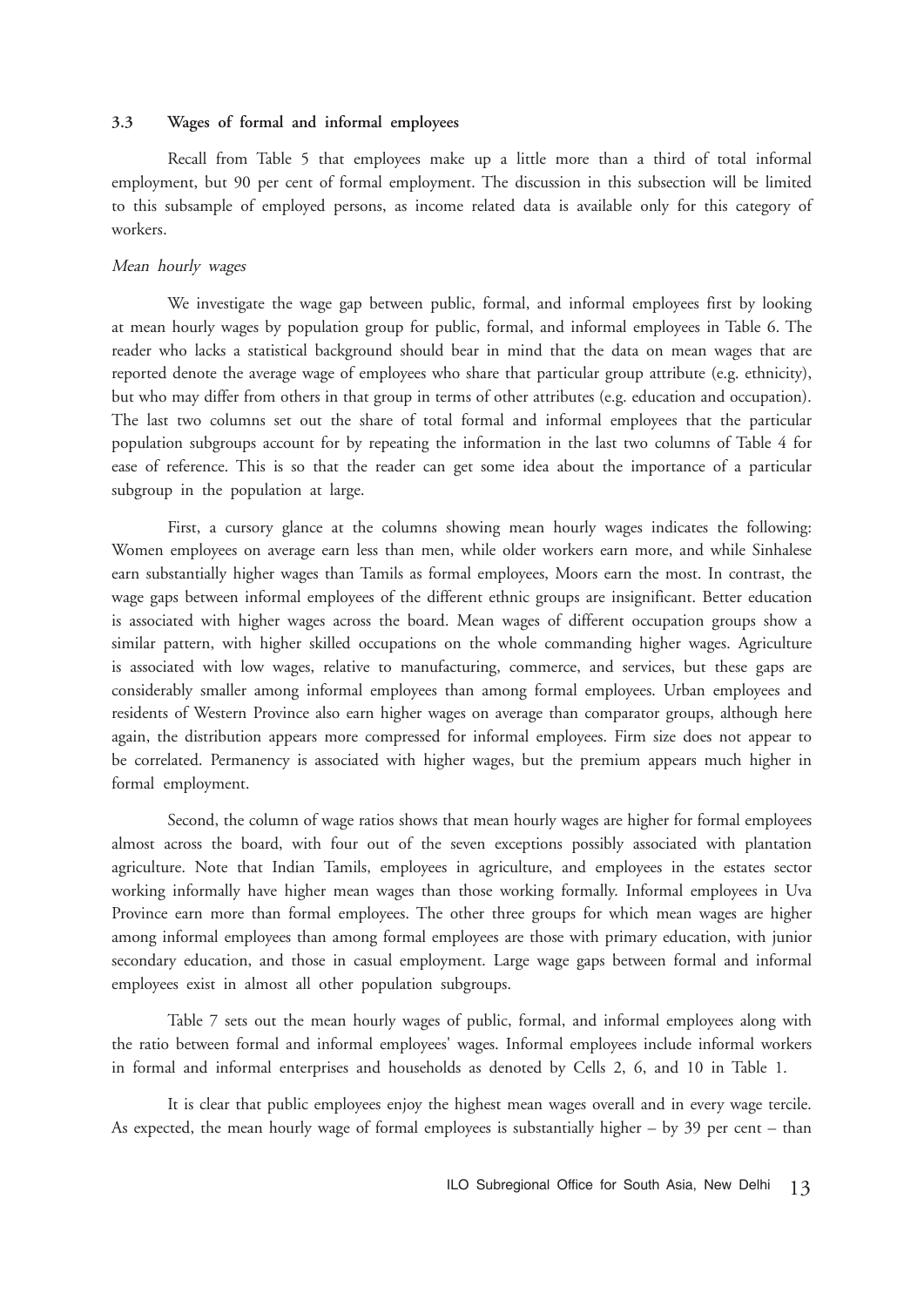that of informal employees. The biggest differential between formal and informal wages is at the highest tercile, where formal employees earn roughly 50 per cent more than informal employees.

Table 8 sets out mean hourly wages by nature of employment as well as by gender. It can be seen that gender based differentials in each wage tercile, by and large, favour males by a substantial margin. Formal male employees earn on average 50 per cent more than formal female employees. Only in the first and second terciles in public employment do females earn marginally more than males, thereby causing the overall wage differential in public employment to favour females.

We now explore the implications of the differences in wages for overall wage inequality for formal and informal employees.

#### Wage inequality

Summary measures of wage inequality reported in Table 9 show that inequality among formal employees is noticeably higher than inequality among public employees or informal employees. Wage inequality is lowest among public employees.

While mean wages of the 90th percentile of formal employees is six times that of the 10th percentile, mean wages of the 90th percentile of informal employees is only five times that of the 10th percentile. Mean wages of the 90th percentile of formal employees is 2.7 times that of the median formal employees, whereas mean wage of the 90th percentile of informal employees is only roughly twice that of the median informal employees. The Gini Coefficient is also noticeably higher for formal employees than for informal employees. It is lowest for public employees.

However, normative approaches to measuring inequality that are sensitive towards differences at different segments of the distribution suggest that inequality is higher among informal employees, when greater sensitivity is shown towards income differences at the lower end of the distribution. But if greater sensitivity is shown towards income differences at the top end, then inequality is greater among formal employees than among informal employees.

For example, take the Generalized Entropy Indices first. A larger value for parameter a shows greater sensitivity towards high wage values and a smaller a implies greater sensitivity towards low wage values. The estimates in Table 9 show that greater sensitivity to income differences at the higher end (larger a) suggests greater inequality among formal employees than informal employees. But greater sensitivity to income differences at the lower end of the distribution (lower a) suggests greater inequality among informal employees than formal employees. The difference in inequality is greatest when the index is more sensitive to differences at the lower end (that is, when a equals-1).

The parameter  $\varepsilon$  in the Atkinson index is the inequality aversion parameter, where a larger value for ε means greater sensitivity towards income differences at the bottom end of the distribution. The estimates of the Atkinson index for different values of ε set out in Table 9 show that at the largest value of ε, or the greatest value of inequality aversion, inequality is slightly higher among informal employees. At the lowest value of ε, inequality is greater among formal employees than among informal employees.

#### Levels, modalities, and spreads

The measures of inequality in Table 9 summarize its extent by means of a single statistic. But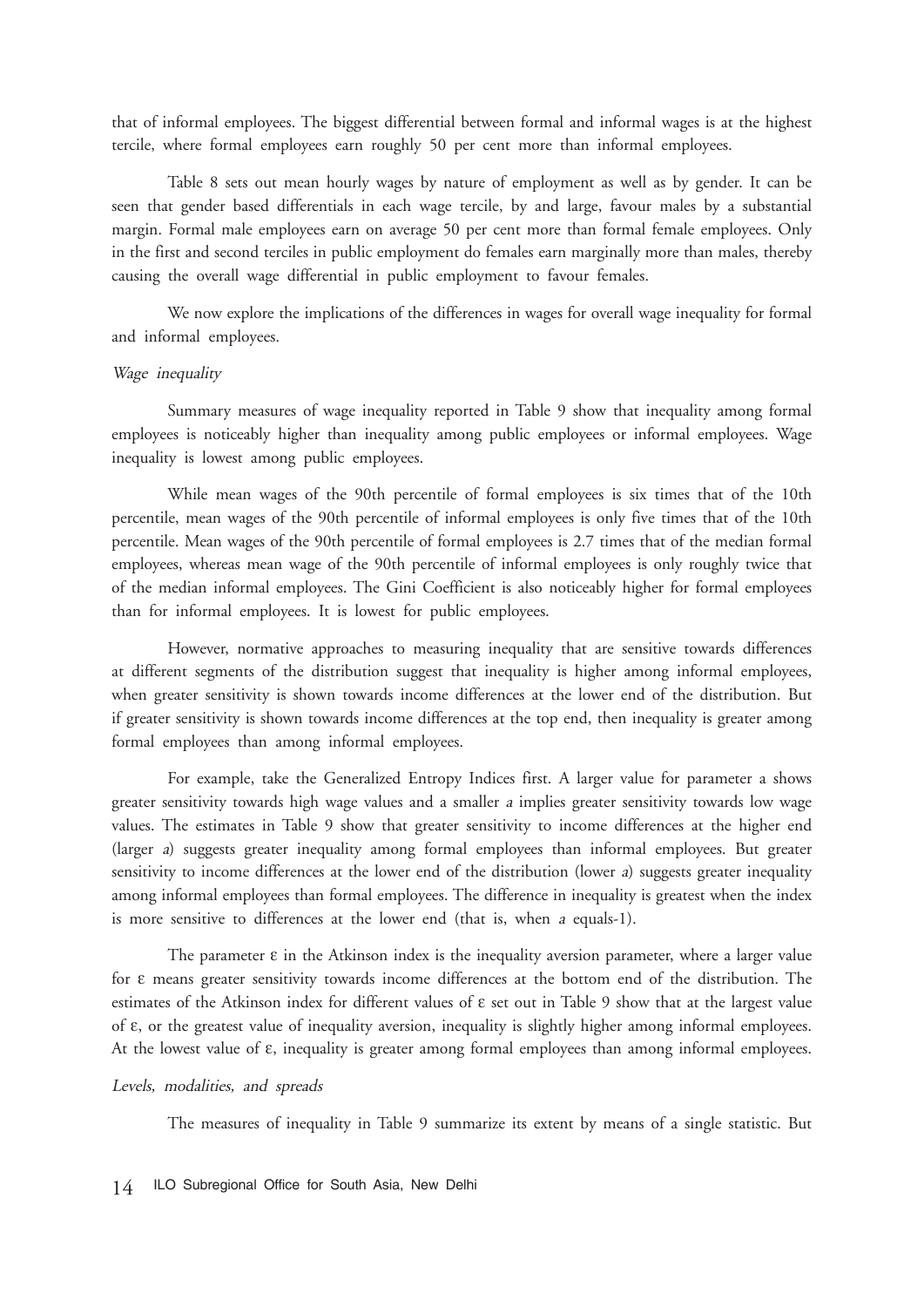few distributions with known properties can be completely described by just one parameter as they provide only a partial view of the underlying distribution. In contrast, graphical methods, such as kernel density estimation, enable one to observe a distribution's level, modality, and spread simultaneously. Graphs generated by this estimation procedure reveal differences in the shape of the income distribution that underlie differences in summary indices of income inequality.

Accordingly, we use adaptive kernel density estimation methods with an Epanechnikov kernel to plot empirical wage distribution functions for public, formal, and informal employees in Figure 1 (see Van Kerm, 2003, for details of the procedure). The top panel plots all three wage distributions and the bottom panel plots the difference in the density between formal and informal employees only.

Overall, the evidence suggests that public employees are the most evenly distributed along the income range. There also seems to be a slightly higher concentration of informal employees at lower levels of hourly wages than of formal employees. While both distributions have a similar mode around a wage a little less than Rs 25 per hour, the middle mass is larger for informal employees, suggesting a lower density of low wage (less than Rs 50 per hour) employees in formal employment than in informal employment. There is also a higher density of middle wage earners in formal work than in informal work (wages between Rs 50 and Rs 175 per hour). Furthermore, both formal and informal employees are in almost equal concentrations along the extreme right tail of the distribution, suggesting similar proportions of highly paid employees in both categories.

### **4. Probability of informal employment**

#### **4.1 Determinants of probability of informal employment**

In this section, we look at the factors that determine the probability of a worker being employed in informal work. Table 10 presents the marginal effects from the first multinomial logistic regression based on equation (1) in Section 2.3 along with the significance of the coefficients from which they are derived. Recall that this model considers four employment outcome categories: unemployment, public employment, formal employment, and informal employment. Unemployment is considered an outcome in order to correct for sample selection bias. The marginal effects denote the effect of a unit change in each variable on the probability of being in the specified category of employment relative to the base category – that is, unemployment – in the case of continuous variables. For dummy variables, marginal effects are discrete changes in the quantities of interest as the dummy variable changes from 0 to 1.

We only comment on marginal effects relating to informal employment (Column 3) that are statistically significant. Informal workers are more likely to be male than female, but formal workers are more likely to be female. Males may be under greater pressure from their families to become employed, so that they are more likely to take up any employment rather than wait for 'good jobs' in formal employment. Moreover, since education is provided free and families tend to be more protective of female children, girls may be left in school, while older boys are sent out to work and support the family if necessary. The probability of informal employment declines with age, but the positive and significant marginal effect on the age squared variable suggests, as Arunatilake and Jayawardena (2005) have pointed out, that individuals at the two ends of the working age spectrum are more likely to be informally employed. Informal workers are more likely to be ethnic Moors than of the reference category, Sinhalese. The more educated one is, the less likely one is to be informally employed: Note that the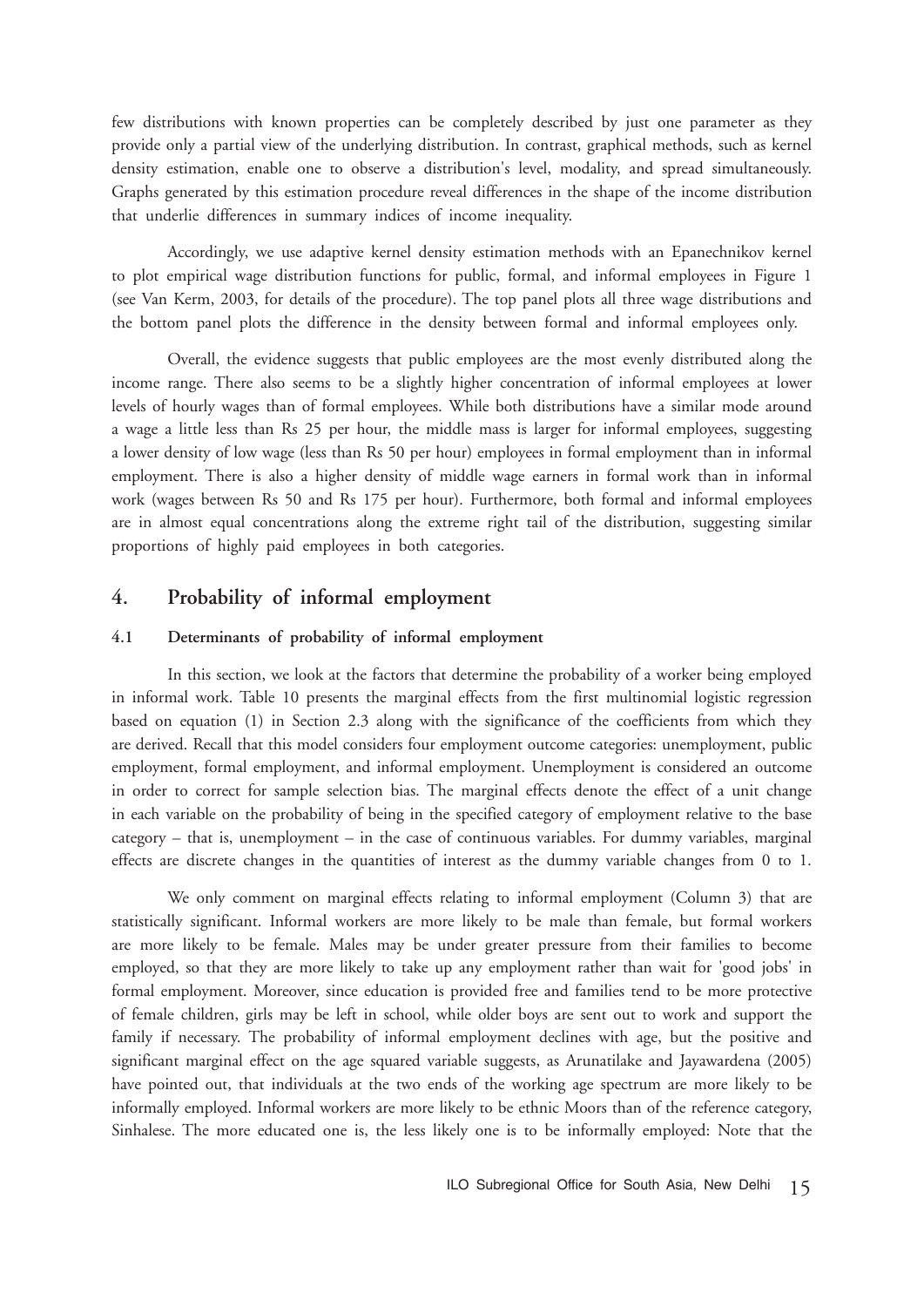relationship is monotonic, with those in tertiary education least likely to be informally employed. Managers and other skilled occupation categories are less likely to be informally engaged, relative to production workers, the reference category. Only service and agricultural workers are more likely to be informally employed. Note that many of the education and occupation related marginal effects are large, unlike those related to demographic variables.

Informal workers are also more likely to be employed in the manufacturing and services sectors. They are significantly more likely to be urban, rather than resident in rural or estate areas. Of the provincial dummies, the marginal effects relating to Central, Southern, North-Western and Sabaragamuwa Province are positive and significant, suggesting that relative to the residents of Western Province, the residents of these four provinces are more likely to be informally employed and significantly so.

We attempted to repeat this exercise by gender to investigate the determinants of the probability of informal employment among males and among females. Unfortunately, the variance matrix for the model relating to females turned out to be non-symmetric, or highly singular. As a result, standard errors could not be calculated, thereby nullifying the usefulness of the exercise.

#### **4.2 Determinants of probability of different categories of informal employment**

A more nuanced analysis of the determinants of the probability of informal employment is possible if we look at the determinants of probability of different categories of informal employment. The results are set out in Table 11. The base category for this model is public and formal employment. Note that the model does not correct for sample selection bias.

The results show that contributing family workers (Cells 1 and 5) are more likely to be female and married. Thus, family ties and family labour seem to facilitate small businesses. They are more likely to be Sinhalese than Sri Lankan or Indian Tamil, and most likely to be ethnic Moors. Such informal workers are unlikely to be managers, professionals, or technical or clerical workers, but significantly more likely to be service and agricultural workers. They are unlikely to be in either the manufacturing sector or the services sector. Contributing family workers are also less likely to be living in estate areas than in urban areas. They are more likely to be living in provinces outside Western Province.

Informal employees in formal enterprises (Cell 2) are significantly more likely to be male, single, and either young or much older. They are more likely to be Sri Lankan or Indian Tamil, rather than Sinhalese. Better educational attainment reduces the likelihood of being in this informal employment category, although the results are significant only for tertiary education. Such workers are less likely to be managers and agricultural workers than production workers, but more likely to be technical, clerical, service, and elementary workers. They are significantly more likely to be working in manufacturing, rather than agriculture, and are more likely to be urban residents. These workers are also more likely to be from Western Province than from any of the other provinces.

Own-account workers in informal enterprises or households (Cells 3 and 9) are more likely to be males, married, and older. They are significantly less likely to be Sri Lankan or Indian Tamil than the reference category, Sinhalese. However, they are more likely to be Moor than Sinhalese, supporting Weeratunge's (2001) observation that Moors have a stronger entrepreneurial culture than other groups in the small business category. In addition, it is necessary to reiterate that Moors are more likely to be contributing family workers than any other ethnic category. Own-account workers are also more likely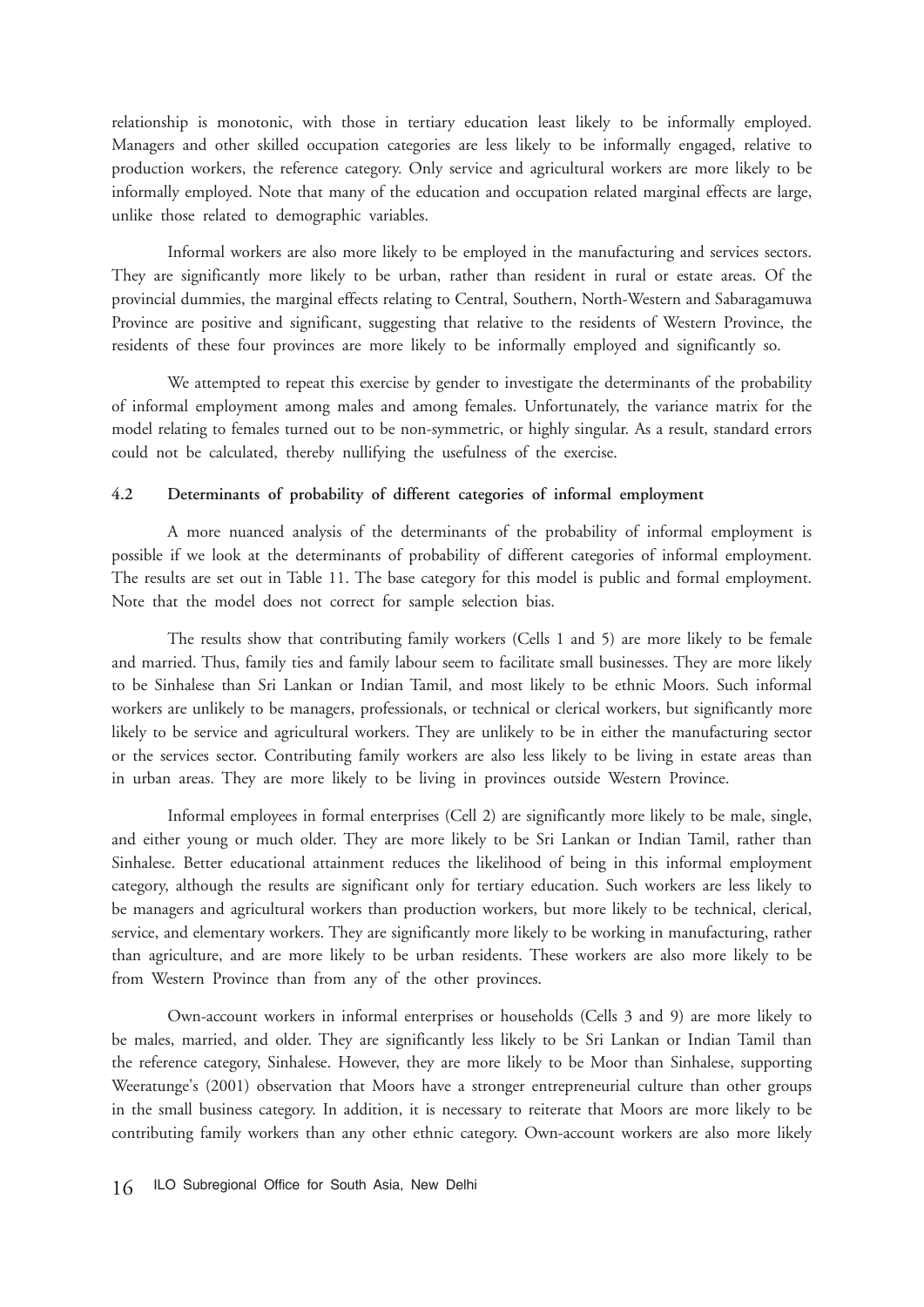to be relatively less educated. Note the large size of the negative marginal effect of tertiary education on the probability of being own-account workers. Such workers are more likely to be managers and in agricultural occupations, than production workers. They are also more likely to be in the manufacturing sector, and even more likely to be in the services sector, rather than in the agriculture sector. They are more likely to be in the urban sector than in the rural or estate sectors. They are also more likely to be in provinces outside Western Province.

Employers in informal enterprises (Cell 4) are more likely to be male and married. None of the ethnic variables are significant. However, those with secondary education are more likely to be in this employment category than primary employees and those with tertiary education less likely to be so. This suggests that microenterprise and entrepreneurship development programmes may be more successfully targeted at school leavers than graduates. This category of workers is more likely to be in managerial and service occupations and less likely to be in other skill categories. They are also less likely to be in manufacturing and the services sector than in the agricultural sector. Urban workers are more likely to be in this category. Residents of North Central and Uva Province are less likely to be in this category of informal workers, while those of North-Western Province are more likely to be so than Western Province residents.

Informal employees in informal enterprises are more likely to be male and single, and either youthful or much older. They are more likely to be Sri Lankan Tamil compared with the reference category, but less likely to belong to the ethnic 'Other' category. The more educated the worker, the less likely he or she is to belong to this employment category. It is interesting that the relationship between probability of employment and educational attainment is negative and monotonic. Informal employees are more likely to belong to service and elementary occupations and be in agriculture than in manufacturing or services. They are more likely to be urban residents and residents of Western Province than of Uva and North Central Province. However, residents of Central, Southern, and North-Western Province are more likely to be informal employees than residents of Western Province.

Tables 12 and 13 set out the determinants of informal employment by gender. The results for employed males mirror the results for the population of employed persons at large. Relatively few of the results for female workers are significant and there were too few observations relating to female employers (52) to provide any meaningful results.

#### **4.3 Job related determinants of probability of being informal employees**

Although we looked at the determinants of probability of employment as informal employees in Table 11, we were unable to investigate the role of job related variables as such information is available only for employees. Hence, the results of a third multinomial logistic model run on the subsample of formal and informal employees for whom such information is available are set out in Table 14.

Marginal effects of Models (1) and (2) in the table are derived from multinomial logistic estimates using a sector participation model as set out in equation (1) of Section 2.3, but where there are only three sectors of employment: (a) employees in private formal employment; (b) informal employees in formal enterprises (Cell 2); and (c) informal employees in informal enterprises (Cells 6 and 10). The base category for the multinomial logistic estimation is (a), or employees in private formal employment. The model has not been corrected for sample selection bias and we comment only on variables excluded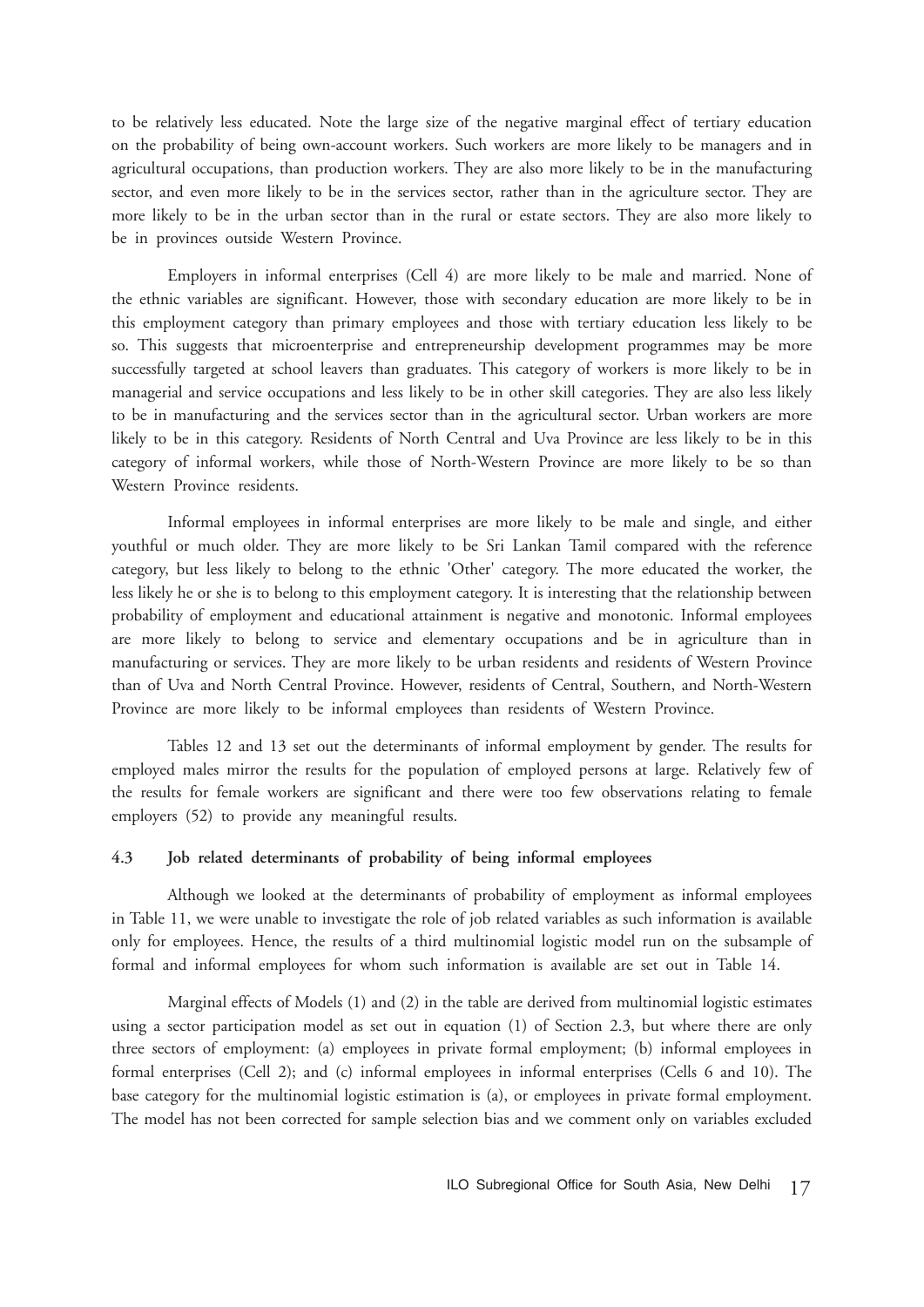from the previous model and on results that are different from the more parsimonious version of the model in Table 11.

Whereas the model with limited variables in Table 11 showed that managers were less likely to be informal employees in formal enterprises, the extended model in Table 14 does not show significant results pertaining to this variable. In fact, many of the occupation related variables are not significant determinants of informal employee status once the job related variables are included. Similarly, the industry variables turn out not to be significant determinants of the probability of employment as informal employees in informal enterprises. In contrast, the job related variables turn out to be significant determinants of the probability of informal employment. However, even though there does not appear to be a correlation between firm size and probability of informal employment in formal enterprises, the converse seems to be the case in informal enterprises, that is, as firm size increases, the probability of informality declines monotonically, with employees in the largest firms least likely to be informally employed. In addition, note that the absolute marginal effects are much larger for informal enterprises than for formal enterprises. Temporary and casual tenure increase the probability of being informal employees in either formal or informal enterprises, but the marginal effects are much larger in informal enterprises.

We are unable to draw any evidence relating to the impact of job security regulations on the informalization of employment from these results. A threshold effect at 16 plus employees – 15 is the critical size at which the Termination of Employment of Workmen's Act as well as the Payment of Gratuities Act comes into effect – is not discernible.

We repeated the exercise for male and female subsamples of employees. None of the variables turned out to be significant for the female subsample, apart from the variable, No Specific Institution. Hence, we have not reported the gender disaggregated results of the estimation, as they add nothing to the analysis.

#### **5. Determinants of wages**

In this section, we look at the determinants of hourly wages for public, formal, and informal employees. As set out in Section 2.3, we have deployed Fournier and Gurgand's (2002) user-written SELMLOG Stata programme, which corrects for sample selection bias with the multinomial logistic regression model (see Bourguignon, Fournier, and Gurgand, 2007).

The multinomial logistic model estimates the probability of five employment outcomes: (a) unemployment; (b) workers in formal and informal work who are not employees; (c) public employees; (d) formal private employees; and (e) informal employees. To the standard list of explanatory variables used in the probability of employment models described above, we added socioeconomic and demographic variables that help explain the employment sector outcomes. Thereafter, SELMLOG includes the consistent estimators of conditional expected values of the residuals derived from the multinomial logistic model as additional variables in estimating the wage function.

We report only the results of the wage equations in Table 15. The standard errors are derived from 100 bootstrap replications.

Few of the variables are significant determinants of public sector wages. Hence, we concentrate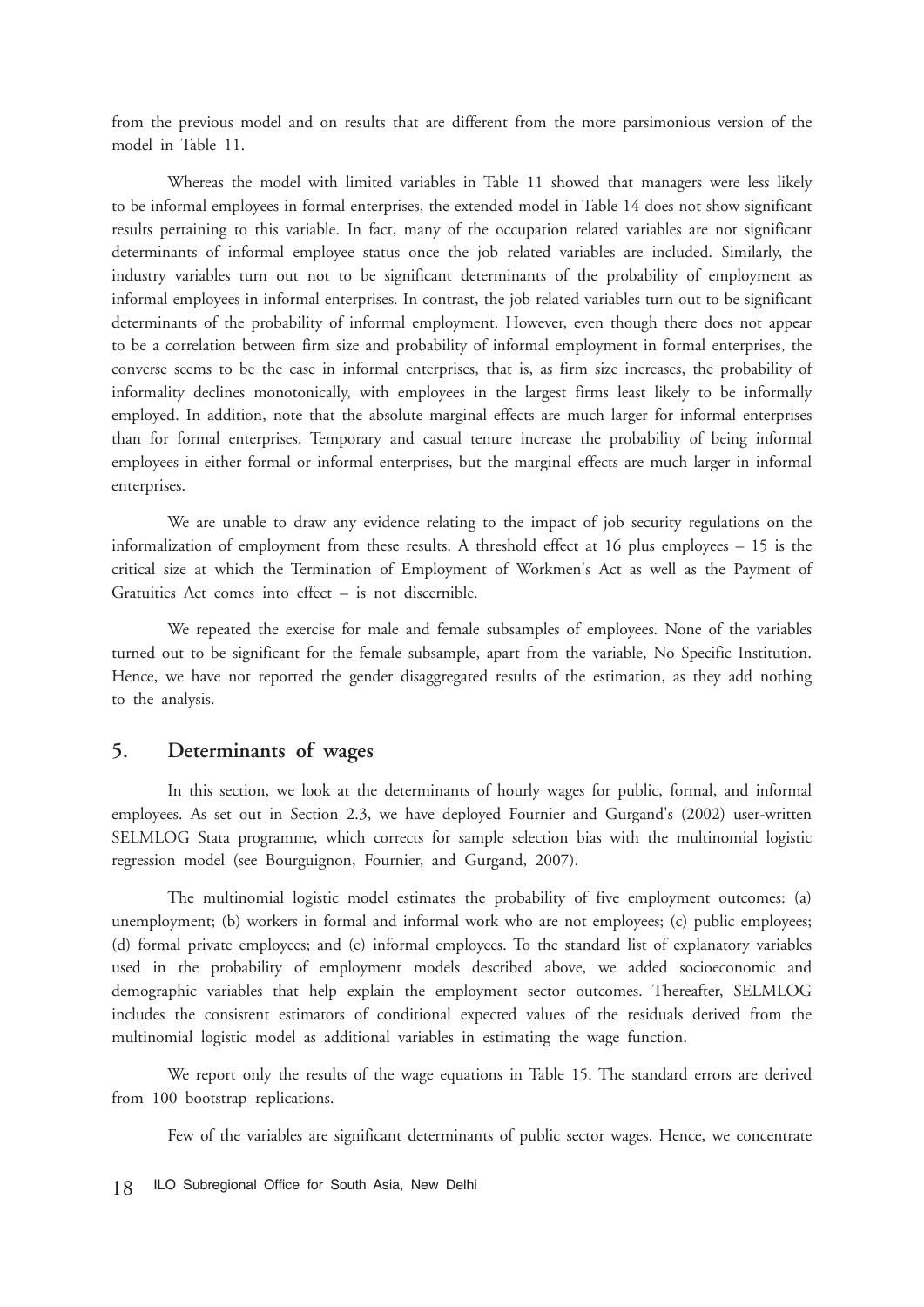on the factors that determine the wages of formal and informal employees. Male gender makes for higher wages for formal and informal employees. Youth and seniority also make for higher returns. Ethnicity is not a significant determinant of wages, other than for the ethnic 'Other' category, which commands higher wages in formal employment than the reference group, Sinhalese. Thus, there is no evidence of ethnic discrimination in wages. But greater educational attainment leads to higher wages in formal employment. The results are not significant for informal employees. Nevertheless, note that the coefficients for senior secondary education and tertiary education for formal employees are at least twice the size of the corresponding coefficients for informal employees. Higher skilled occupations also result in higher wages, compared to production workers and workers in agricultural occupations, and workers in elementary occupations earn less than production workers. But the results are significant only for formal employees. Note in particular the large size of the coefficients. Employees in manufacturing and services all earn more than employees in agriculture, but the results are both larger and more significant for formal employees.

The firm size related variables are by and large not significant other than for the 100 employees plus group, which earns significantly more than employees in microenterprises in the formal sector, and significantly less than employees in microenterprises in informal employment. Temporary and casual workers earn significantly less than permanent employees in formal employment. However, formal employees who are not attached to any specific institution earn the most. The spatial variables are by and large not significant, except that formal employees in Central, North-Western and Sabaragamuwa Province earn significantly less than formal employees in Western Province. But informal employees in Southern Province earn significantly more than employees in Western Province, while informal employees in Sabaragamuwa Province earn significantly less than employees in Western Province.

Tables 16 and 17 repeat the exercise for the subsamples of male and female employees. In this case, too, the model does not appear to explain satisfactorily the determination of public sector wages either for males or females. The results for formal male employees closely mirror the results for the entire sample. Results worth noting are the large and significant positive coefficients on firm sizes, 16-49 and 50-99, for informal female employees. At the moment, there is no satisfactory explanation for this phenomenon.

### **6. Conclusions**

#### **6.1 Overview of findings**

This analysis of informal employment in Sri Lanka yielded some interesting findings, which can provide a useful baseline for future research and analysis in the area.

This study found 66 per cent of all employed working in informal work arrangements. Nearly 28 per cent of total employment was made up of agricultural informal employment. This left nonagricultural informal employment accounting for 39 per cent of total employment. Thus, formal employment accounted for 34 per cent of total employment: 13 per cent from the public sector, and private formal employment accounting for only a fifth of total employment.

The gender bias in informal employment appears to favour males (69 per cent of total employment), rather than females (61 per cent of total employment). This contrasts with the findings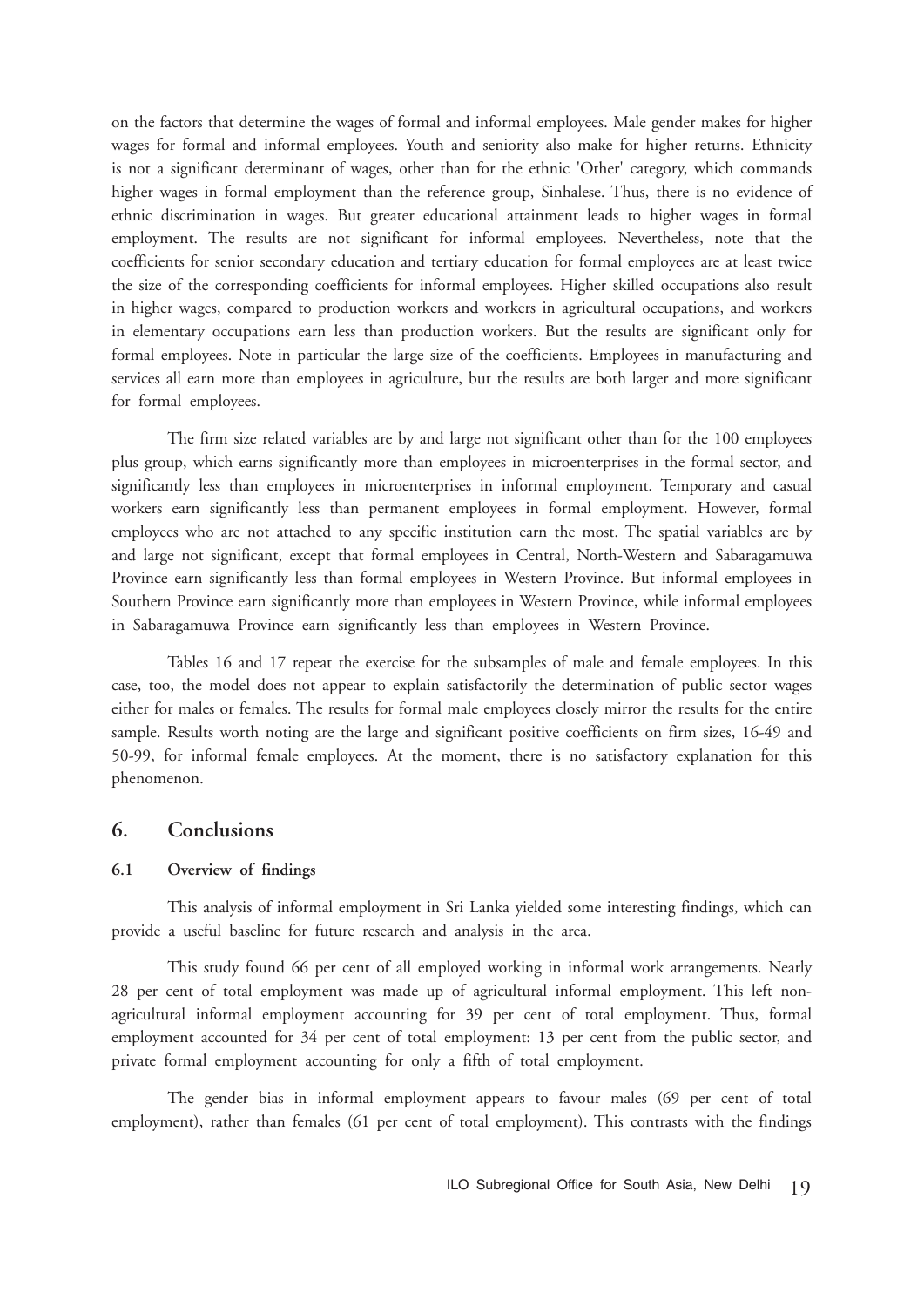presented by Arunatilake and Jayawardene (2005), who found 69 per cent of females informally employed in 2003, in comparison to 62 per cent of males.

The study confirms that precariousness is characteristic of informal employment. A little less than half of all informal workers are own-account workers, while 15 per cent are family workers and only 29 per cent are employees in informal enterprises or households. Of the employees in informal enterprises or households, only 6 per cent have permanent tenure, the rest being mainly temporary, casual, or without a permanent employer. Moreover, 45 per cent of informal employees are in firms with less than five workers.

Informal employees on average also earn substantially less than formal employees. However, wage inequality among formal employees is higher than among informal employees. Kernel density estimates show that while public employees are most evenly distributed along the income range, there is a higher concentration of informal employees at lower levels of hourly wages than there is of formal employees. The gender wage differential in both formal and informal work strongly favours males, but marginally favours females in the public sector.

The study also investigated the determinants of the probability of informal employment. It found that males are more likely to be informally employed as are young people and older workers. Informal workers are more likely to be ethnic Moors, than of the reference category, Sinhalese. The more educated one is, the less likely one is to be informally employed, and the relationship is monotonic. Likewise, better educated and skilled employees are less likely to be in informal employment than in formal employment. Managers and other skilled occupation categories are less likely to be informally engaged relative to production workers, the reference category. Only service and agricultural workers are more likely to be informally employed.

Informal workers are also more likely to be employed in the manufacturing and services sectors, rather than in agriculture, the reference category. They are also significantly more likely to be resident in urban areas, rather than in rural or estate areas. Residents of Central, Southern, North-Western, and Sabaragamuwa Province are more likely to be informally employed than residents of Western Province.

We found no evidence that formal enterprises were more likely to employ informal workers as they expanded: Probability of employment was not correlated with firm size in formal enterprises. However, in the informal sector, as firm size increased, employees were less likely to be informally employed. Temporary or casual tenure, relative to permanent tenure, significantly increases the likelihood of being an informal employee in either a formal or informal enterprise.

The investigation of the determinants of wages among formal and informal employees revealed that the male gender makes for higher wages in both sectors. Youth and seniority also make for higher returns. Ethnicity is not a significant determinant of wages other than for the ethnic 'Other' category, which commands higher wages in formal employment than the reference group, Sinhalese. Thus, there is no evidence of ethnic discrimination in wages. But greater educational attainment leads to significantly higher wages in formal employment, while the results are not significant for informal employees. Higher skilled occupations in formal work also result in higher wages compared to production workers, and workers in agricultural and elementary occupations earn less than production workers. The results are not significant for informal employees. Employees in manufacturing and services all earn more than employees in agriculture, but the results are both significant and larger for formal employees.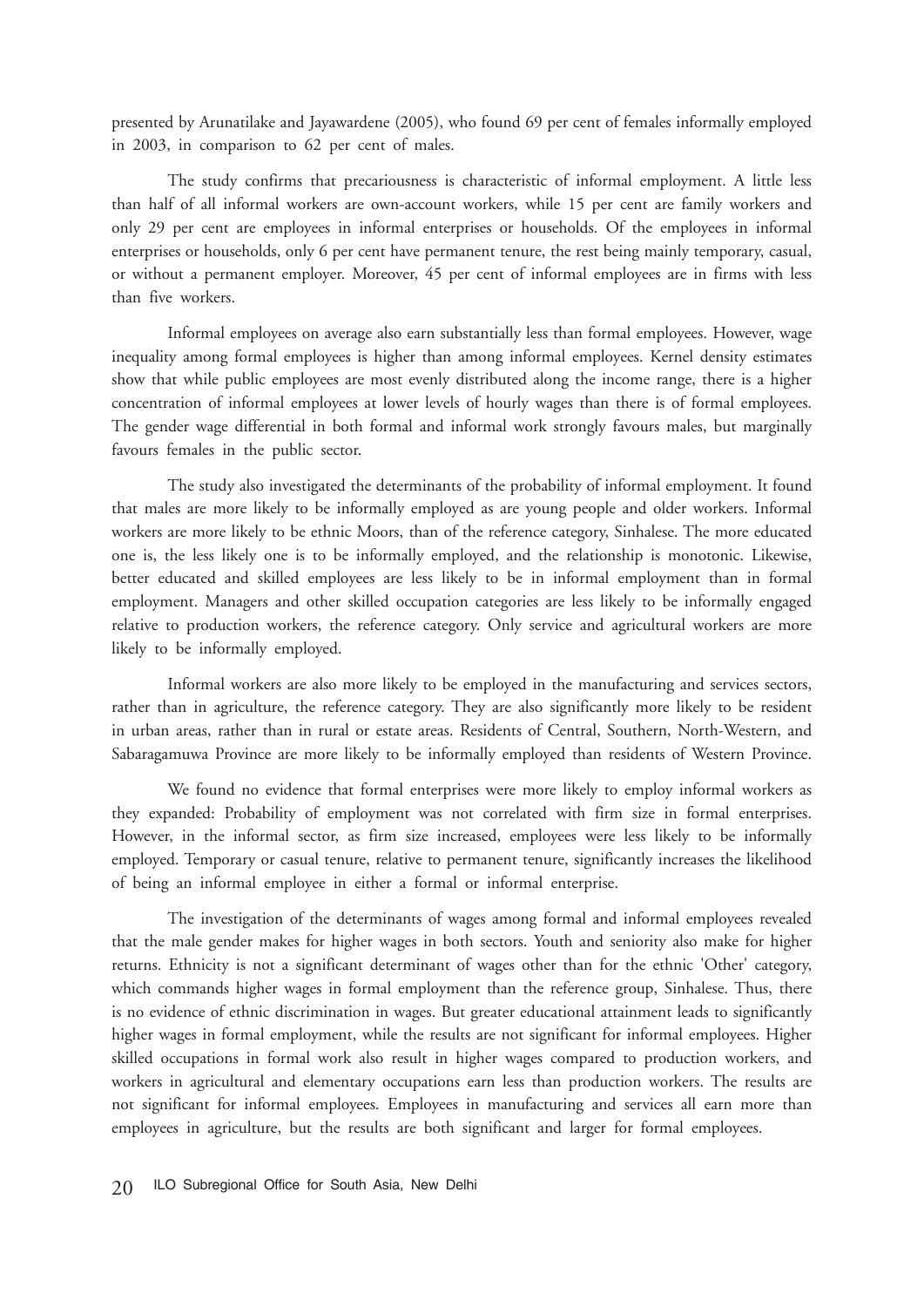The firm size related variables are, by and large, not significant, other than for the 100 employees plus group, which earns significantly more than employees in microenterprises in the formal sector, and significantly less than employees in microenterprises in informal employment. Temporary and casual workers earn significantly less than permanent employees in formal employment. However, formal employees who are not attached to any specific institution earn the most. On the whole, the spatial variables are not significant, except that formal employees in Central, North-Western, and Sabaragamuwa Province earn significantly less than formal employees in Western Province. But informal employees in Southern Province earn significantly more than employees in Western Province, while informal employees in Sabaragamuwa Province earn significantly less than employees in Western Province.

#### **6.2 Implications for research and policy formulation**

All formal work is not better than informal work – some informal employees earn as much as employees in formal work, as our kernel density analysis of wage distributions revealed, and conditions of work in certain formal enterprises may be extremely poor. But formal work certainly appears to be more desirable than informal work as informal employment is precarious, generating relatively poor returns for most people engaged in it, and failing to reward skills at levels comparable with those offered by formal employment.

Hence, the fact that almost two-thirds of total employment in Sri Lanka is informal, as revealed by this study, is cause for serious concern. The fact that so many Sri Lankans are still engaged in agriculture and informal employment confirms that the economy's rate of structural transformation since economic liberalization has been less than optimal: Although we lack the data to prove it, formal job creation rates must have been disappointingly low if, even three decades after liberalization, private formal employment only accounts for a fifth of the employed workforce. While demographic changes and emigration is likely to have contributed to lower unemployment levels during these years, informal job creation appears to have contributed more towards the reduction in unemployment levels than formal job creation. This last finding has to be seen together with this study's finding that better education and skills are poorly rewarded in informal work: If better educated young people cannot find jobs in formal work because of low job creation rates there, then they are forced into informal work, which does not offer returns commensurate with their skills. This finding underlines the observation that Sri Lanka has been unable to reap the benefits of its superior education policies because the economy has been unable to generate the kind of jobs that can pay educated workers a good wage.

It is certainly possible that formal job creation is constrained by labour regulations that raise labour costs, as the World Bank argues. Certain clauses in the Inland Revenue Act may also act as a growth trap for businesses, as firms prefer to remain small and informal in order to avoid coming under the purview of the regulations. The secessionist conflict and high rates of inflation also exact their toll on business confidence and impede the start-up and expansion of enterprises, as do serious infrastructure constraints in terms of electricity generation and transport (World Bank and Asian Development Bank, 2005). The infrastructure constraints also geographically segment labour and product markets, with economically backward rural areas and peripheral provinces integrating only weakly with the more dynamic urban areas that offer more diverse means of employment.

Nevertheless, the presence of large numbers of informal workers is not something that is peculiar to the Sri Lankan labour market. Felipe and Hasan (2006) find this a phenomenon widely prevalent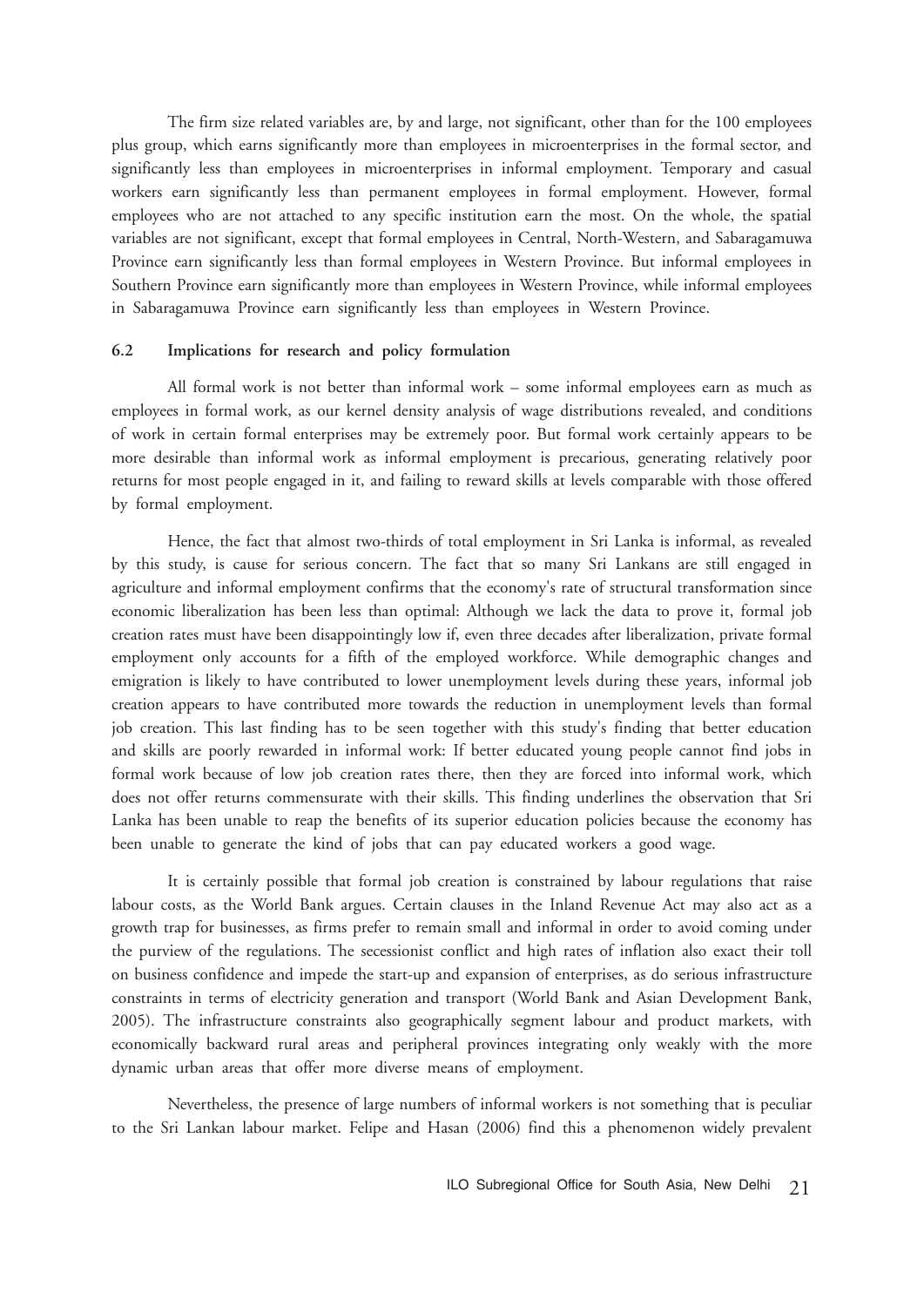in South Asia. Unlike the earlier generation of newly industrializing economies, such as Hong Kong, South Korea, Singapore, and Taiwan, which generated 'good jobs' in the industrial and services sectors, in other parts of Asia, economic growth has not been accompanied by correspondingly high employment growth rates. The movement of workers out of low productivity employment in agriculture has been prolonged and many of the new jobs in South Asia, in particular, are being generated in the informal sector. The authors argue that increasing returns to scale and the nature of technological progress in recent times are responsible for this outcome, with productivity increases through technological progress leading to lower employment than experienced earlier.

If labour market regulations governing hiring and firing and minimum wage laws are not the binding constraint on employment generation, as has been the case in India, Indonesia, the Philippines, and Viet Nam, then across the board labour market reforms may not yield the desired growth rates in formal jobs (ibid.). If the growth in informal employment is indeed driven by technological progress, as Felipe and Hasan (2006) argue, informal employment is probably here to stay and we may have to learn to live with it. However, that does not mean that we must accept the lower working conditions associated with informal work. Instead, policy should perhaps concentrate on ensuring decent work standards in informal jobs, particularly measures that improve productivity and incomes, enforce regulations relating to occupational safety and health, and strengthen social insurance, assistance, and welfare schemes. At the same time, regulations and procedures relating to enterprises may need to be simplified and incentives such as credit offered in order to encourage informal enterprises to seek legal recognition.

While policy may be broadly formulated along these lines, at a more immediate and practical level, there are three potential areas for action arising from the heterogeneity of informal employment that may be discerned from the study's findings. Two of them may be regarded as relating to two different stages in the growth continuum of firms.

Research needs to focus on the nature of own-account work – identifying the employment preferences of own-account workers and the constraints that prevent them from accessing the jobs that they would like. The first avenue of inquiry could be to assess which of the segments of own-account work have the potential for expansion into microenterprises and the constraints that come in the way of achieving this potential. The second avenue of inquiry could focus on which segments are more suited to work as employees rather than proprietors. Many who are engaged in own-account work do so because they are unable to access better jobs, in turn due to the low rates of better job creation, or because of transport inefficiencies and the high cost of housing in economically dynamic regions with better jobs. Such people may also lack certain skills and the social networks necessary to access formal jobs. The impact of the public sector as employer of the last resort in skewing people's aspirations is also a factor, encouraging young people to queue up for better jobs in the public sector (Rama, 2003).

Policy also needs to address the issue of job creation in terms of impediments to the expansion and upgrading of microenterprises, which currently account for half of all informal employees. In particular, research needs to focus on the costs (for e.g., greater visibility in terms of law enforcement) and benefits of formalization (access to credit, technology, economies of scale), and address the question whether certain policy reforms and other interventions can change the incentive structure to favour formalization. At the same time, research and policy need to address the factors that constrain the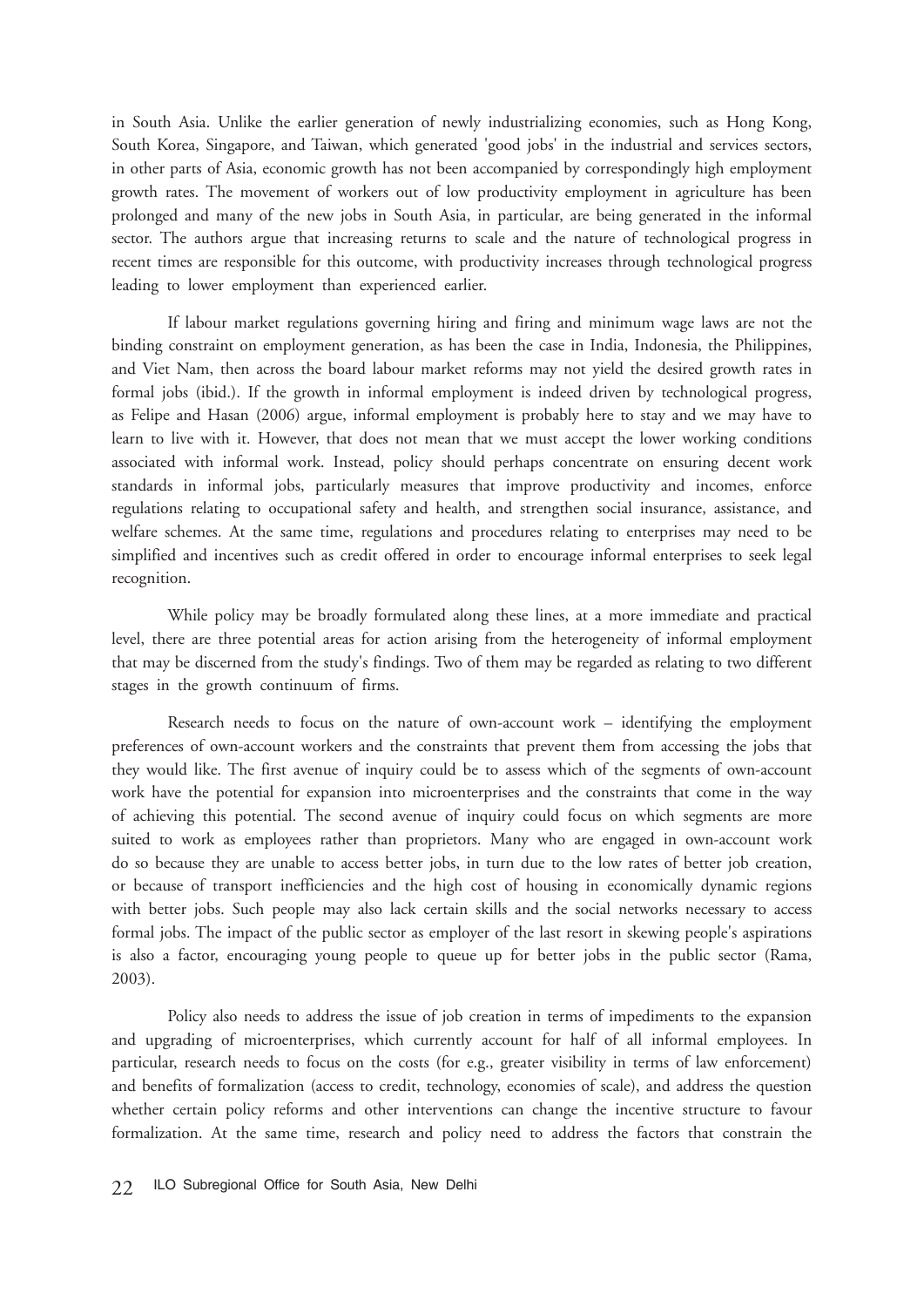expansion of formal employment in formal enterprises. Here again, the impact of infrastructure constraints and labour regulations merits attention.

Future research needs to be facilitated by more comprehensive data. For example, the present analysis of informal wages was based solely on employees' earnings information. Informal employees make up only a little less than a third of total informal employment. There is no information in the QLFS about the earnings of other categories of informal workers, particularly about the earnings of own-account workers and employers in informal enterprises. Since it is not practically possible to collect this data from the QLFS, we may need to explore alternative mechanisms. The Department of Census and Statistics already collects information about the earnings of own-account workers and employees through the Household Income and Expenditure Survey (HIES), which is carried out once every five years. It can consider including a few key questions that would yield information necessary to identify informal work in that survey as well. If this is possible, then we would be able to obtain vital earnings information about own-account workers, who make up nearly half of informal employment, and compare it with the earnings of workers in other types of formal and informal employment. Moreover, given the slow rate of change in informal employment figures (see Arunatilake and Jayawardena, 2005), data collection and analysis every five years may be more practical and cost-effective than collecting this information every year.

On the other hand, it is recommended that the present QLFS schedule be revised to enable the collection of information about the technical and vocational skills training of all labour force participants, not only of those who are unemployed and looking for work. Questions about job experience, which used to be available in earlier surveys, would also enable useful analyses. The present survey questionnaire includes questions about whether the individual would like to work longer hours at the same job or in another job, and in the preparatory work for this analysis, we tried to use this information as an indicator of job satisfaction. Unfortunately, we could not use this as, to begin with, few wanted to work longer hours. A more direct question eliciting the subjective perceptions of employed individuals on job satisfaction based on show cards, with different shades representing different levels of job satisfaction, could be converted into ordinal values and used in future analyses.

Sri Lanka also needs longitudinal panel data on enterprises, particularly microenterprises, which would enable the monitoring of the growth of firms and identifying the factors that ensure their survival or precipitate their dissolution. While the mechanism is costly to implement, panel data is essential to analyse the dynamics of business. The setting up of a trust fund to finance such a mechanism will help overcome the constraints imposed by budgetary cycles of donors and other organizations in funding such an exercise. Alternatively, it should be possible to build up such a panel through an SMI credit scheme operated through a consortium of lending institutions. Such a scheme may also be linked to the offer of business development services. Admittedly, one would not have a control group of enterprises – that is, a group which did not receive financial and other support. Nevertheless, creative and cost-effective ways, such as these, of collecting the necessary longitudinal data need to be explored

Quantitative data collection and analyses need to be complemented by in-depth qualitative studies that can capture information about power relations, networks, and aspirations that determine the employment chances of individuals and the survival and expansion rates of businesses.

There is also more analysis that can be done with existing data. For example, the present study's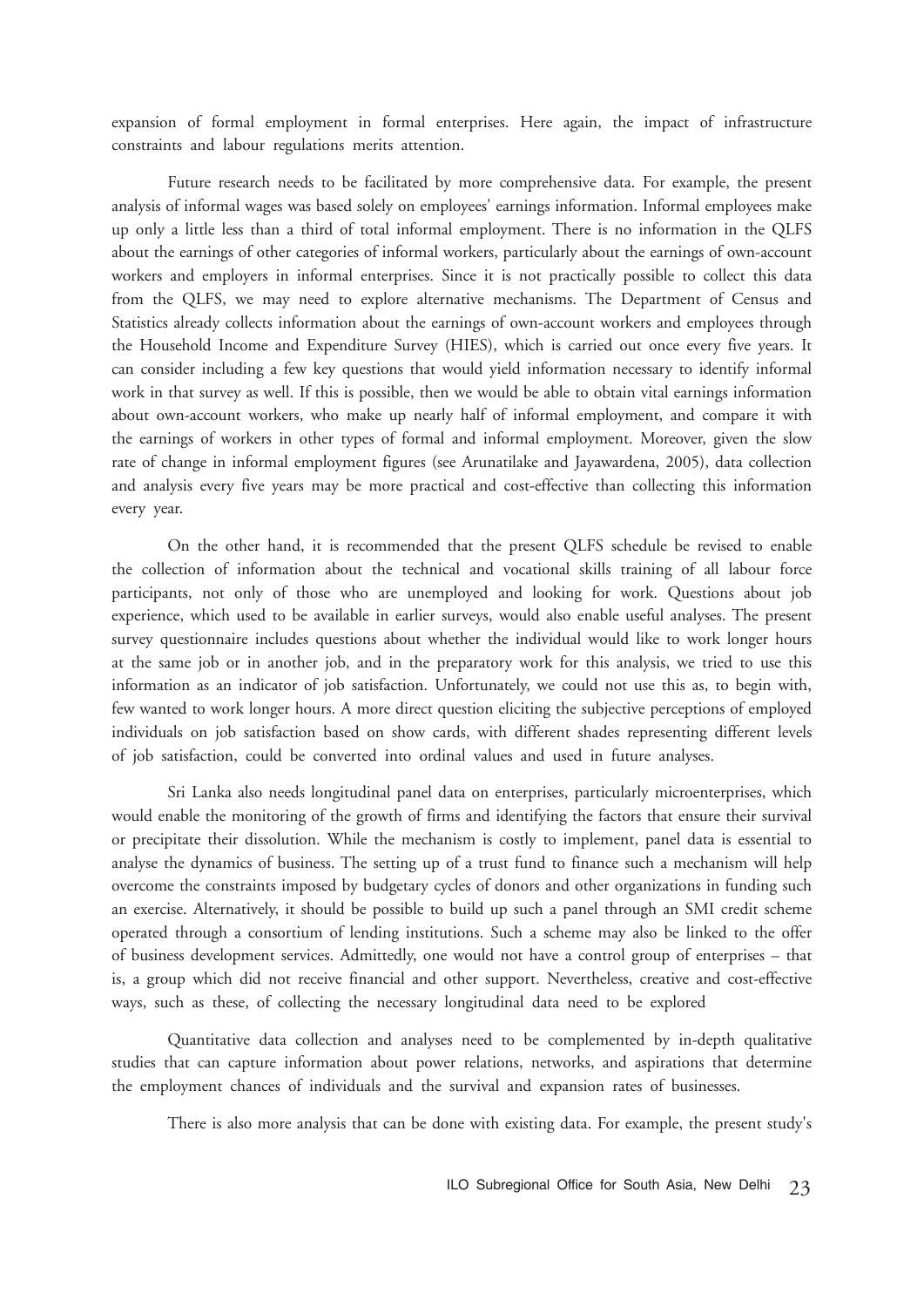analysis of the determinants of wage levels of public, formal, and informal employees is only a preliminary exploration. It should be possible to decompose wage differences between formal and informal employees into contributory factors to enable a clearer understanding of the reasons why formal and informal wage levels differ. Likewise, existing data can be used to decompose wage inequality among all employees into contributory factors to investigate the contribution of informality – relative to other factors – to wage inequality.

It is hoped that the present study will provide a useful baseline for much needed research and policy formulation about informal employment in Sri Lanka.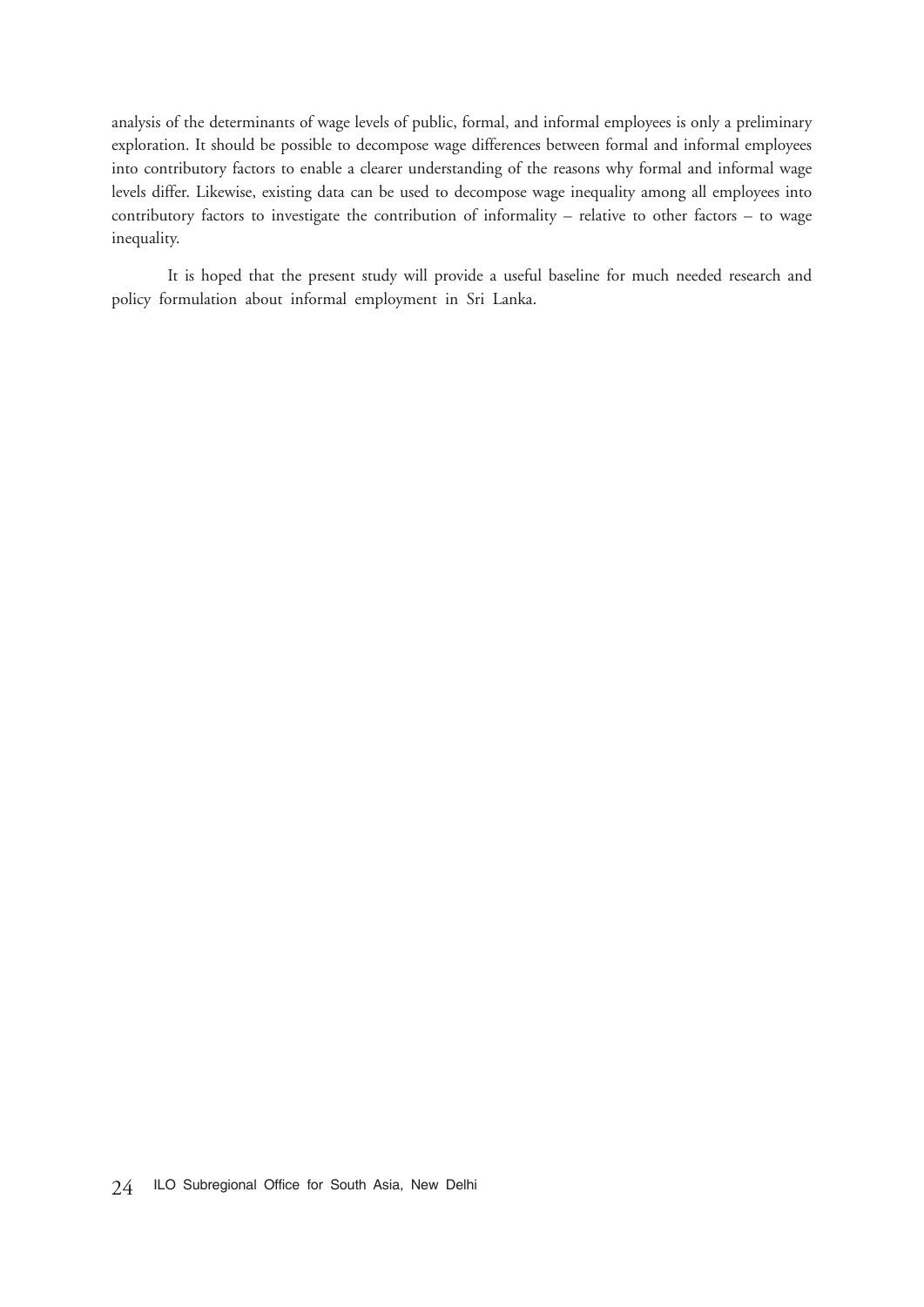### **References**

- Arunatilake, Nisha; Jayawardena, Priyanka. Informality in the Sri Lankan Labour Market (Colombo, Institute of Policy Studies, 2005), unpublished mimeograph.
- Attanasio, Orazio; Goldberg, Pinelopi K.; Pavcnik, Nina. 2004. "Trade reforms and wage inequality in Colombia", in Journal of Development Economics, 74, pp. 331-66.
- Bartus, T. 2005. "Estimation of marginal effects using margeff", in Stata Journal, 5, pp. 309-29.
- Bourguignon, François; Fournier, Martin; Gurgand, Marc. 2007. "Selection bias corrections based on the multinomial logit model: Monte Carlo comparisons", in Journal of Economic Surveys, 21, pp. 174-205.
- Dasgupta, Sukti. 2003. "Structural and behavioural characteristics of informal service employment: Evidence from a survey in New Delhi", in Journal of Development Studies, 39, pp. 51-80.
- de Soto, H. 1989. The other path (New York, Harper & Sons).
- Department of Census and Statistics. 2007. Annual report of the Sri Lanka Labour Force Survey (Colombo, Sri Lanka).
- Dissanayaka, Dharma. 2005. Female participation of informal economic sctivities in Sri Lanka (Colombo, Department of Census and Statistics).
- Fournier, M.; Gurgand, M. 2002. SELMLOG: Stata module to perform selection bias correction based on the multinomial logit model, http://ideas.repec.org/c/boc/bocode/s428301.html (accessed 20 April 2008).
- Felipe, Jesus; Rana, Hasan. 2006. Labour markets in Asia: Issues and perspectives (London, Palgrave MacMillan).
- Gunewardena, D. Exploring gender wage gaps in Sri Lanka: A quantile regression approach (Peradeniya, Department of Economics and Statistics, University of Peradeniya, 2006) unpublished mimeograph.
- Heckman, J. 1979. "Sample selection bias as a specification error", in Econometrica, 47, pp. 153-61.
- Heltberg, R.; Vodopivec, M. Sri Lanka: Unemployment, job security and labour market reform (Washington, DC, 2004) unpublished mimeograph.
- Hettige, S.T. 1989. "Urban informal economy, the politico-economic process and the sharing of urban space: Recent trends with particular reference to Colombo", in Upanathi, 4, pp. 73-88.
- Hussmanns, Ralf. 2001. Informal sector and informal employment: Elements of a conceptual framework. Paper presented at the 5th Meeting of the Expert Group on Informal Sector Statistics (Delhi Group), New Delhi.
- Jenkins, S.P. 2006. INEQDECO: Stata module to calculate inequality indices with decomposition by subgroup, http://repec.org/software/bocbocode/s366002.htm (accessed 15 October 2007).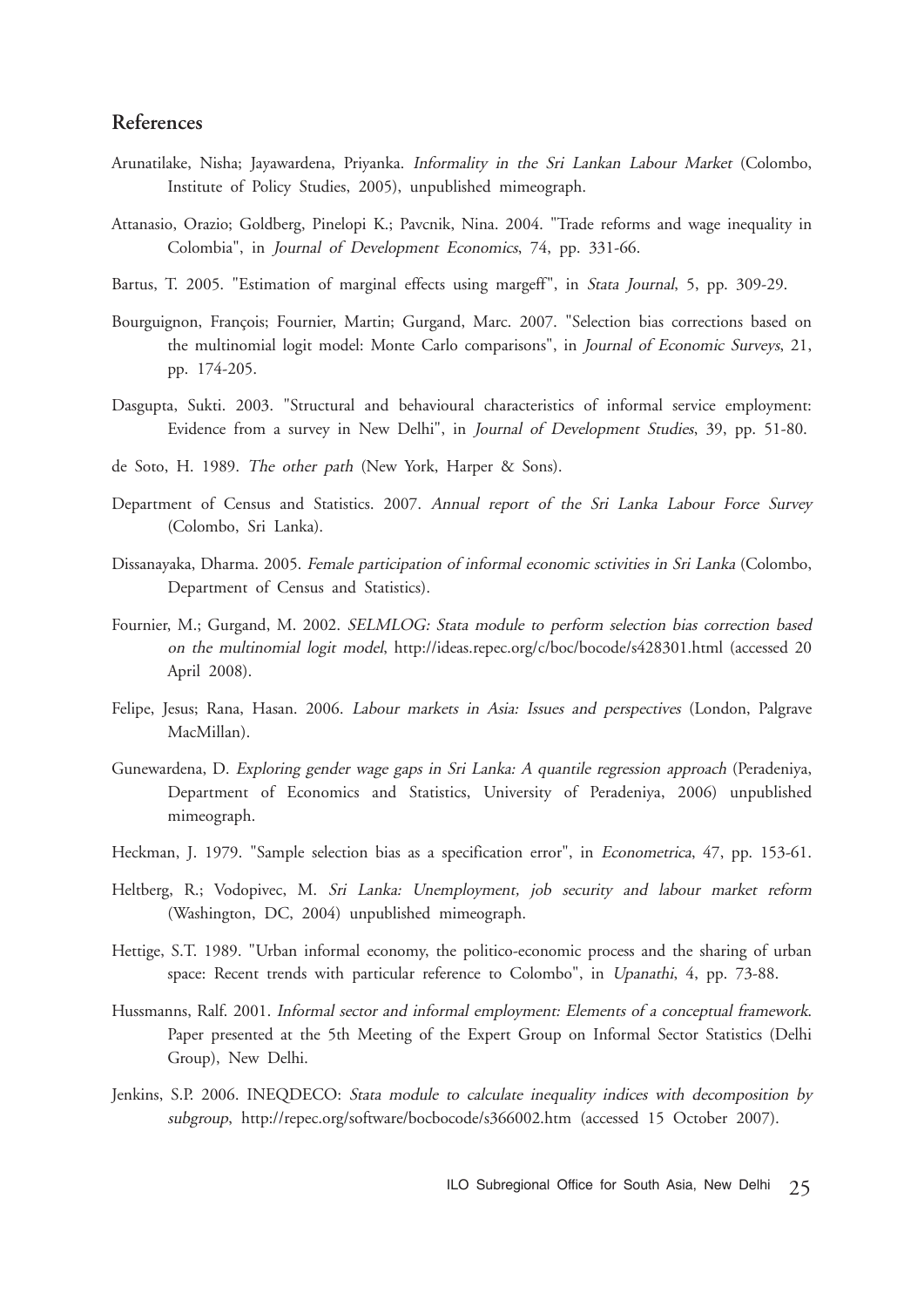- Lewis, W.A. 1954. "Economic development with unlimited supplies of labour', in Manchester School of Economics and Social Studies, 22, pp. 139-81.
- Maddala, G.S., 1983. Limited dependent and qualitative variables in economics (Cambridge: Cambridge University Press).
- Marcelli, Enrico A. 2004. "Unauthorized Mexican immigration, day labour and other lower-wage informal employment in California", in Regional Studies, 38, pp. 1-13.
- Marga Institute. 1979. The informal sector of Colombo city (Colombo) unpublished mimeograph.
- Mead, Donald C.; Liedholm, Carl. 1998. "The dynamics of micro and small enterprises in developing countries", in World Development, 26, pp. 61-74.
- Pisani, Michael J.; Patrick, J. Michael. 2002. "A conceptual model and propositions for bolstering entrepreneurship in the informal sector: The case of Central America", in Journal of Developmental Entrepreneurship, 7, pp. 95-111.
- Pratap, Sangeeta; Quintin, Erwan. 2006. "Are labour markets segmented in developing countries? A semiparametric approach", in European Economic Review, 50, pp. 1817-41.
- Rama, Martin. 2003. "The Sri Lankan unemployment problem revisited", in Review of Development Economics, 7, pp. 510-25.
- 1994. Flexibility in Sri Lanka's labour market, Policy Research Working Paper 1262 (Washington, DC, The World Bank).
- Royston, Patrick. 2004. "Multiple imputation of missing values", in Stata Journal, 4, pp. 227-41.
- Sandaratne, Nimal. 2002. The informal sector in Sri Lanka: Its nature and extent and the impact of globalization (Colombo, International Labour Office) unpublished mimeograph.
- 1989. "The informal economy: Issues and perspectives", in Upanathi, 4.
- Tokman, Victor E. 2007. "The informal economy, insecurity and social cohesion in Latin America", in International Labour Review, 146, pp. 81-107.
- Van Kerm, P. 2003. "Adaptive kernel density estimation", in Stata Journal, 3, pp. 148-56.
- Weeratunge, Nireka. 2001. Micro-entrepreneurs and entrepreneurial cultures in Sri Lanka: Implications for poverty reduction (Colombo, Centre for Poverty Analysis).
- World Bank. 2005. Attaining the Millennium Development Goals in Sri Lanka (Colombo, World Bank).
- World Bank; Asian Development Bank. 2005. Sri Lanka: Improving the rural and urban investment climate (Colombo).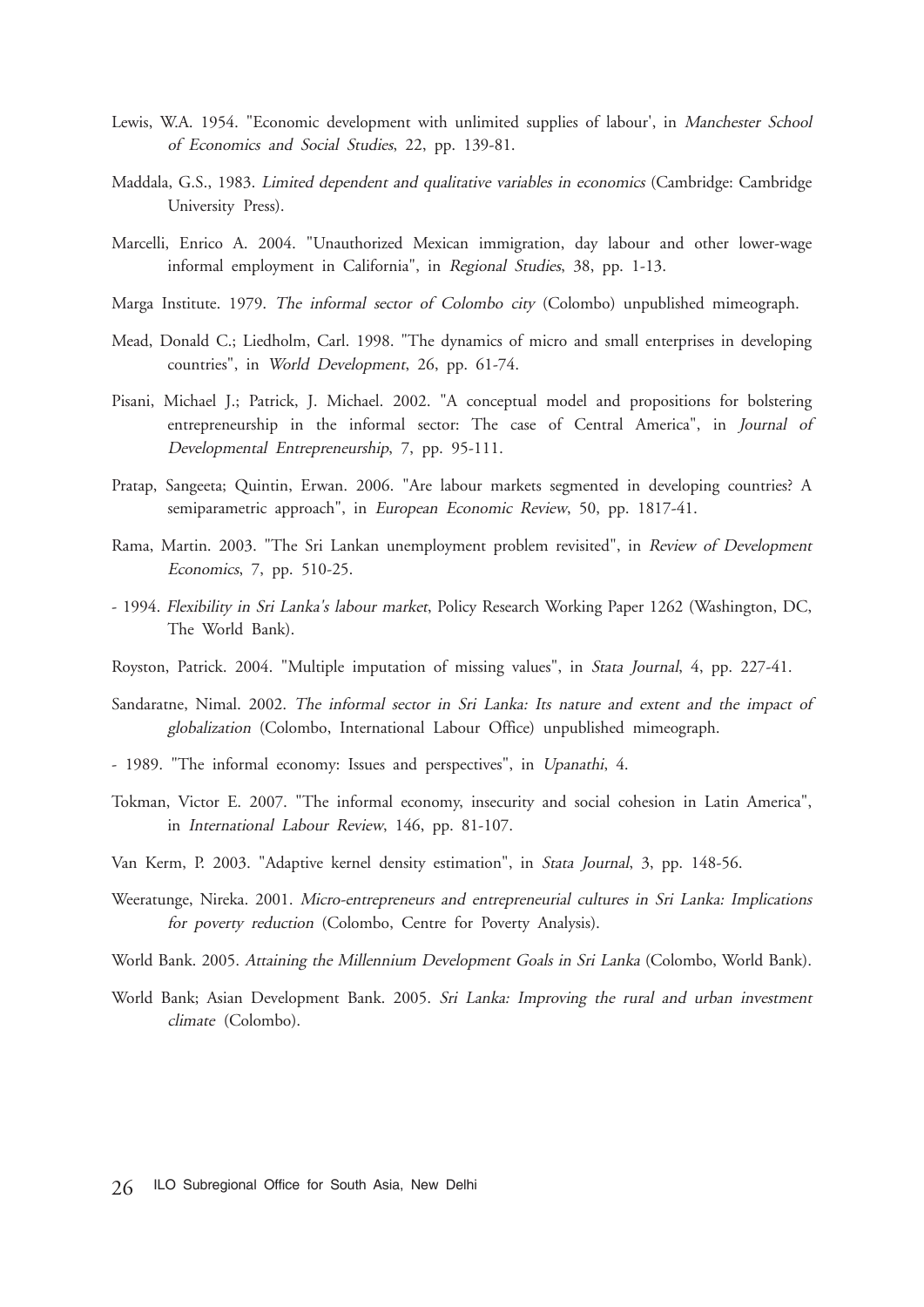## **Table 1: Conceptual framework of informal employment developed by the 15th International Conference of Labour Statisticians**

| Production<br>units by            | Jobs by status in employment |        |           |        |                                          |                     |                |                                          |        |
|-----------------------------------|------------------------------|--------|-----------|--------|------------------------------------------|---------------------|----------------|------------------------------------------|--------|
| type                              | Own-account<br>workers       |        | Employers |        | <b>Contributing</b><br>family<br>workers | Employees           |                | Members of<br>producers'<br>cooperatives |        |
|                                   | Informal                     | Formal | Informal  | Formal |                                          | Informal   Informal | Formal         | Informal                                 | Formal |
| Formal<br>sector<br>enterprises   |                              |        |           |        | $\mathbf{1}$                             | $\overline{2}$      |                |                                          |        |
| Informal<br>sector<br>enterprises | 3                            |        | 4         |        | 5                                        | 6                   | $\overline{7}$ | 8                                        |        |
| Households                        | 9                            |        |           |        |                                          | 10                  |                |                                          |        |

Source: Hussmanns (2001)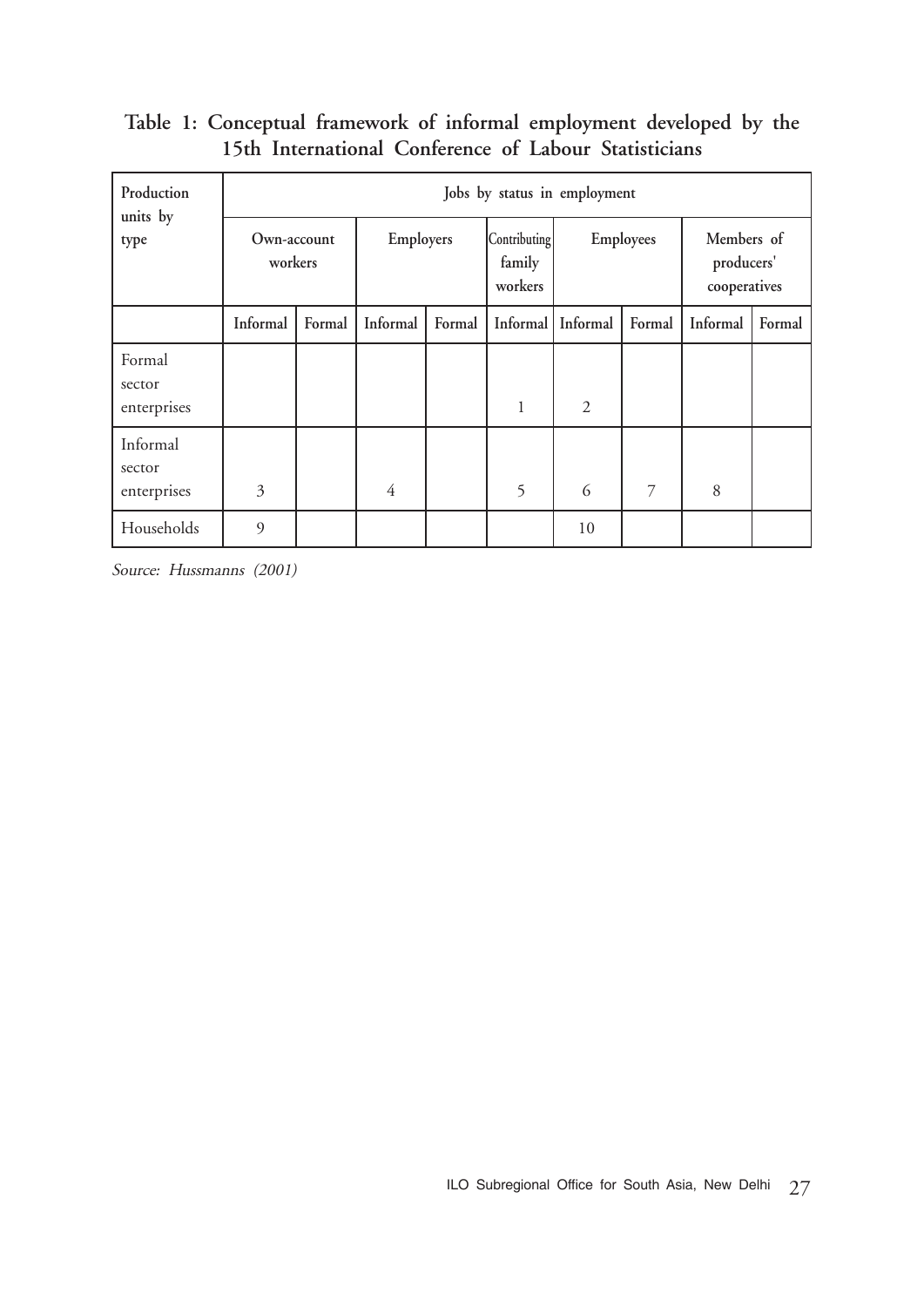| Cell<br>reference<br>Table 1 | Definition                                             | Criterion used in this study                                                                                                                                                                                                                    |
|------------------------------|--------------------------------------------------------|-------------------------------------------------------------------------------------------------------------------------------------------------------------------------------------------------------------------------------------------------|
| Cell 1                       | Family worker in<br>formal enterprise                  | Worker is an unpaid family worker employed in a<br>production unit registered with either the Employees'<br>Provident Fund or the Inland Revenue Department                                                                                     |
| Cell 2                       | Employee in informal job<br>in formal enterprise       | Worker is an employee whose employer does not<br>contribute to a pension or provident fund on his/her<br>behalf, even though the production unit is registered<br>with either the Employees' Provident Fund or the<br>Inland Revenue Department |
| Cell 3 & 9                   | Own-account worker in<br>informal enterprise/household | Worker is an own-account worker in a production<br>unit not registered with either the Employees'<br>Provident Fund or the Inland Revenue Department                                                                                            |
| Cell 4                       | Employer in informal<br>enterprise                     | Worker is an employer in a production unit not<br>registered with either the Employees' Provident Fund<br>or the Inland Revenue Department                                                                                                      |
| Cell 5                       | Family worker in<br>informal enterprise                | Worker is an unpaid family worker in a production<br>unit not registered with either the Employees'<br>Provident Fund or the Inland Revenue Department                                                                                          |
| Cell 6 & 10                  | Employee in informal<br>enterprise/household           | Worker is an employee in a production unit not<br>registered with either the Employees' Provident Fund<br>or the Inland Revenue Department and his/her<br>employer does not contribute to a pension or<br>provident fund on his/her behalf      |

# **Table 2: Definitions of different categories of informal workers**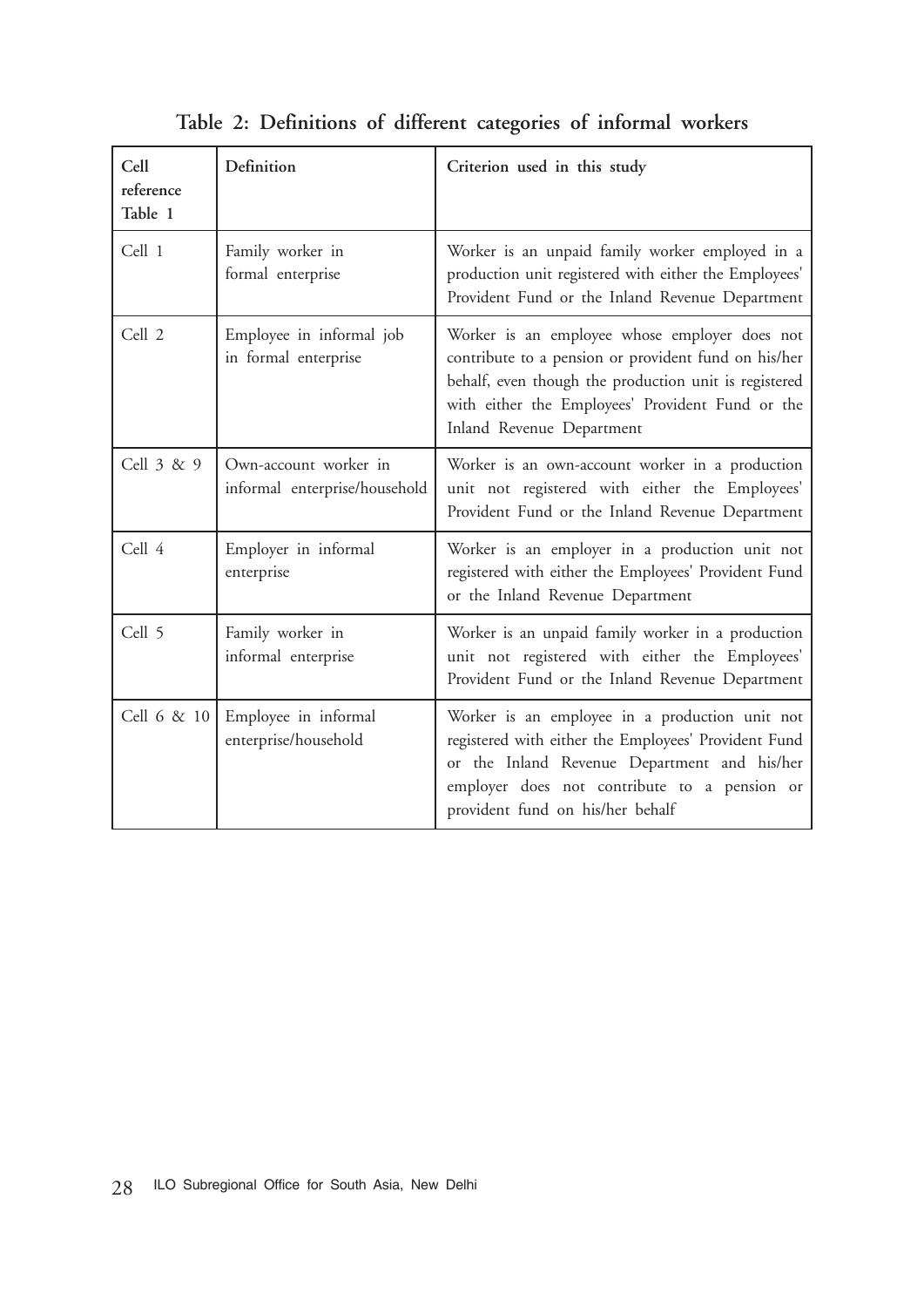| Informal employment                                                                                                                          | Cell<br>reference<br>Table 1                          | Number<br>of<br>workers        | % of total<br>informal<br>employment |
|----------------------------------------------------------------------------------------------------------------------------------------------|-------------------------------------------------------|--------------------------------|--------------------------------------|
| Informal employment in formal sector<br>Family worker in formal enterprise<br>Employee in informal job in formal enterprise                  | Cell 1<br>Cell 2                                      | 1 509<br>143<br>1 366          | 8.31<br>0.78<br>7.53                 |
| Informal employment in informal sector<br>Own-account worker in informal                                                                     |                                                       | 16 869                         | 91.79                                |
| enterprise/household<br>Employer in informal enterprise<br>Family worker in informal enterprise<br>Employee in informal enterprise/household | Cells $3 & 8 & 9$<br>Cell 4<br>Cell 5<br>Cells 6 & 10 | 8 217<br>548<br>2 754<br>5 350 | 44.71<br>2.98<br>14.99<br>29.11      |
| Urban informal employment                                                                                                                    |                                                       | 1 9 3 0                        | 10.50                                |
| Total informal employment                                                                                                                    |                                                       | 18 378                         | 100.00                               |
| Total employment                                                                                                                             |                                                       | 27 720                         |                                      |
| Informal employment as % of total employment                                                                                                 |                                                       |                                | 66.30                                |
| Formal employment                                                                                                                            |                                                       | Number of<br>workers           | $\frac{0}{0}$                        |
| Total formal employment                                                                                                                      |                                                       | 9 3 4 2                        |                                      |
| Public employment as % of total<br>formal employment                                                                                         |                                                       | 3 7 2 3                        | 39.85                                |
| Public employment as % of total employment                                                                                                   |                                                       |                                | 13.43                                |
| Private formal employment as % of total<br>formal employment                                                                                 |                                                       | 5 619                          | 60.15                                |
| Private formal employment as % of<br>total employment                                                                                        |                                                       |                                | 20.27                                |
| Agriculture in informal employment                                                                                                           |                                                       |                                |                                      |
| Agricultural informal employment as % of<br>total informal employment                                                                        |                                                       | 7 694                          | 41.86                                |
| Non-agricultural informal employment as % of<br>total informal employment                                                                    |                                                       | 10 684                         | 58.14                                |
| Agricultural informal employment as %<br>of total employment                                                                                 |                                                       |                                | 27.75                                |
| Non-agricultural informal employment as %<br>of total employment                                                                             |                                                       |                                | 38.53                                |

## **Table 3: Extent and nature of informal employment in Sri Lanka, all employed (2006)**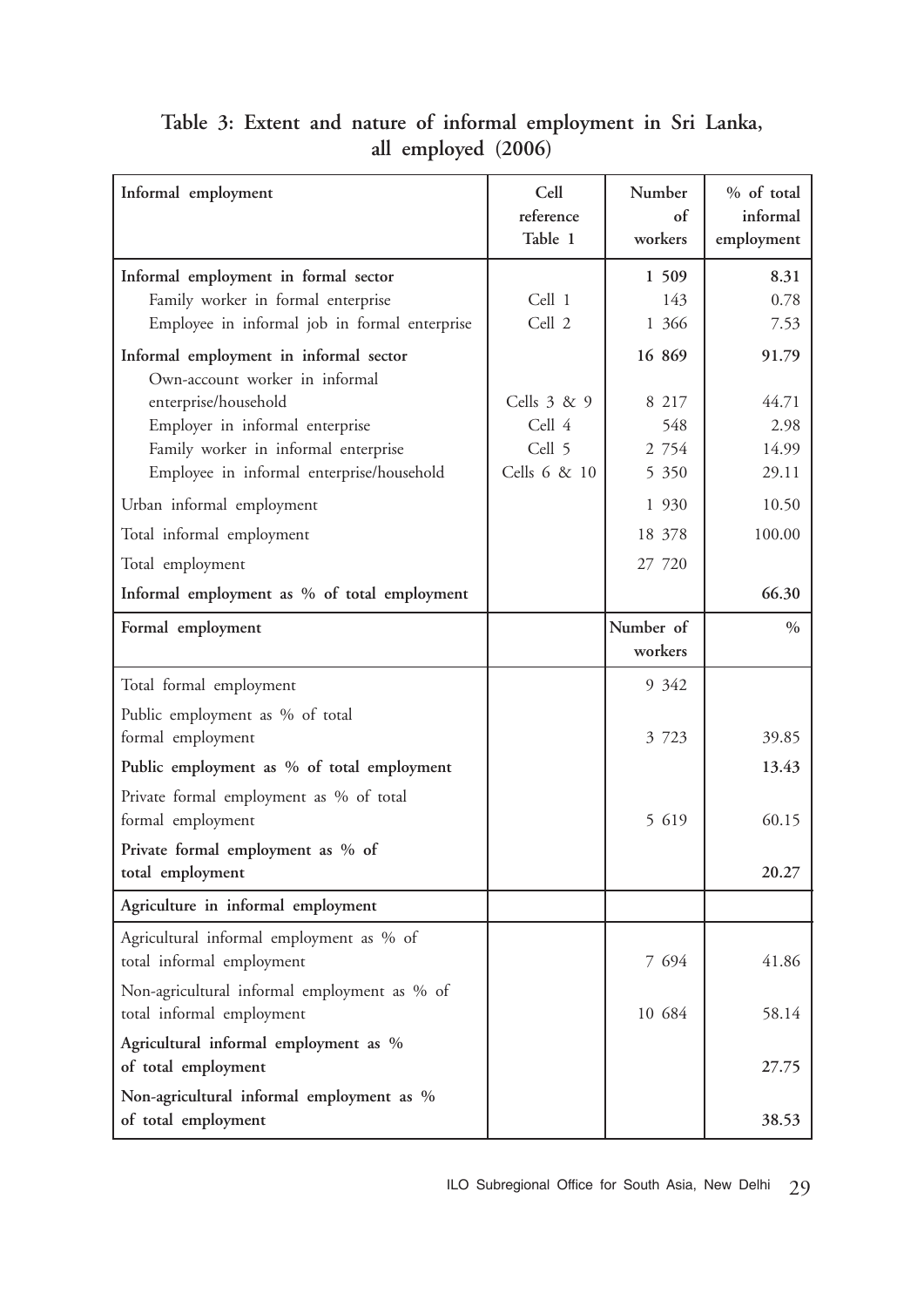## **Table 4: Extent and nature of informal employment in Sri Lanka by gender (2006)**

|                                                     |        | % of total informal employment |
|-----------------------------------------------------|--------|--------------------------------|
|                                                     | Males  | Females                        |
| Informal employment in formal sector                | 7.90   | 8.85                           |
| Family worker in formal enterprise                  | 0.43   | 1.49                           |
| Employee in informal job in formal enterprise       | 7.47   | 7.36                           |
| Informal employment in informal sector              | 92.10  | 91.14                          |
| Own-account worker in informal enterprise/household | 49.10  | 35.56                          |
| Employer in informal enterprise                     | 3.99   | 0.87                           |
| Family worker in informal enterprise                | 6.03   | 33.67                          |
| Employee in informal enterprise/household           | 32.98  | 21.04                          |
| Total informal employment (number)                  | 12 424 | 5 9 5 4                        |
| Total employment (number)                           | 18 005 | 9 7 15                         |
| Informal employment as % of total employment        | 69.00  | 61.29                          |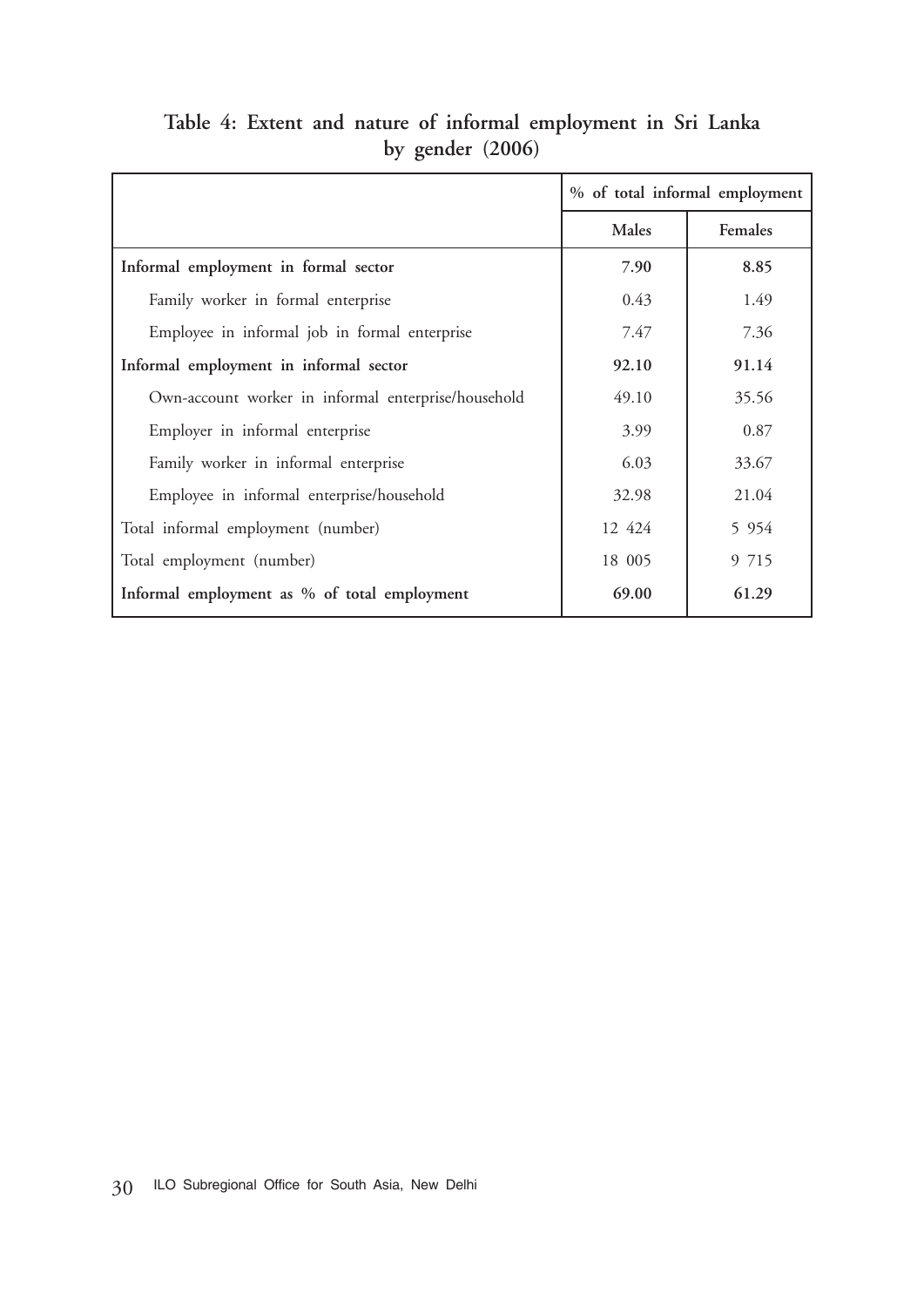|                    | All employed persons |        |          | Employees only |          |
|--------------------|----------------------|--------|----------|----------------|----------|
|                    | Public               | Formal | Informal | Formal         | Informal |
| Demographics       |                      |        |          |                |          |
| Male               | 59.0                 | 60.0   | 68.0     | 57.3           | 74.9     |
| Female             | 41.0                 | 40.0   | 32.0     | 42.7           | 25.1     |
| Married            | 82.0                 | 64.0   | 73.0     | 62.0           | 63.6     |
| Age 10-15 years    | 0.0                  | 0.0    | 1.0      | 0.0            | 0.4      |
| $16-20$ years      | 1.0                  | 7.0    | 6.0      | 7.8            | 9.4      |
| $21-25$ years      | 6.0                  | 17.0   | 10.0     | 18.5           | 14.7     |
| $26-29$ years      | 10.0                 | 13.0   | 8.0      | 13.4           | 9.9      |
| 30-39 years        | 31.0                 | 26.0   | 22.0     | 25.3           | 22.1     |
| 40-54 years        | 44.0                 | 29.0   | 34.0     | 27.5           | 30.2     |
| 55 years and above | 8.0                  | 9.0    | 18.0     | 7.3            | 13.3     |
| Sinhalese          | 86.0                 | 74.0   | 88.0     | 72.9           | 82.4     |
| Sri Lankan Tamil   | 3.0                  | 9.0    | 3.0      | 9.1            | 6.1      |
| Indian Tamil       | 8.0                  | 13.0   | 3.0      | 14.3           | 5.2      |
| Moor               | 3.0                  | 4.0    | 5.0      | 3.0            | 6.0      |
| Other              | 0.0                  | 1.0    | 0.0      | 0.7            | 0.4      |
| Education          |                      |        |          |                |          |
| Primary or less    | 10.0                 | 21.0   | 26.0     | 23.3           | 29.8     |
| Junior secondary   | 10.0                 | 19.0   | 29.0     | 20.0           | 31.3     |
| Senior secondary   | 64.0                 | 56.0   | 43.0     | 53.7           | 38.4     |
| Tertiary           | 17.0                 | 3.0    | 1.0      | 2.9            | 0.6      |
| Occupation         |                      |        |          |                |          |
| Managerial         | 3.0                  | 12.0   | 9.0      | 5.0            | 0.8      |
| Professional       | 26.0                 | 3.0    | 2.0      | 3.5            | 1.8      |
| Technical          | 17.0                 | 8.0    | 2.0      | 8.1            | 2.3      |
| Clerical           | 13.0                 | 6.0    | 1.0      | 7.1            | 2.8      |
| Service            | 8.0                  | 4.0    | 8.0      | 3.9            | 11.6     |
| Agricultural       | 0.0                  | 1.0    | 34.0     | 0.8            | 2.1      |
| Production workers | 8.0                  | 27.0   | 26.0     | 28.4           | 35.2     |
| Elementary         | 22.0                 | 39.0   | 19.0     | 43.2           | 43.3     |
| Industry           |                      |        |          |                |          |
| Agriculture        | 11.0                 | 28.0   | 42.0     | 29.9           | 21.3     |
| Manufacturing      | 5.0                  | 40.0   | 24.0     | 42.6           | 38.5     |
| Services           | 84.0                 | 32.0   | 34.0     | 27.5           | 40.2     |
| Job status         |                      |        |          |                |          |
| Employer           | 0.0                  | 5.0    | 3.0      |                |          |
| Own-account worker | 0.0                  | 5.0    | 45.0     |                |          |
| Family worker      | 0.0                  | 0.0    | 16.0     |                |          |
| Employee           | 100.0                | 90.0   | 37.0     |                |          |

**Table 5: Share of employment in public, formal, and informal work by population group (%)**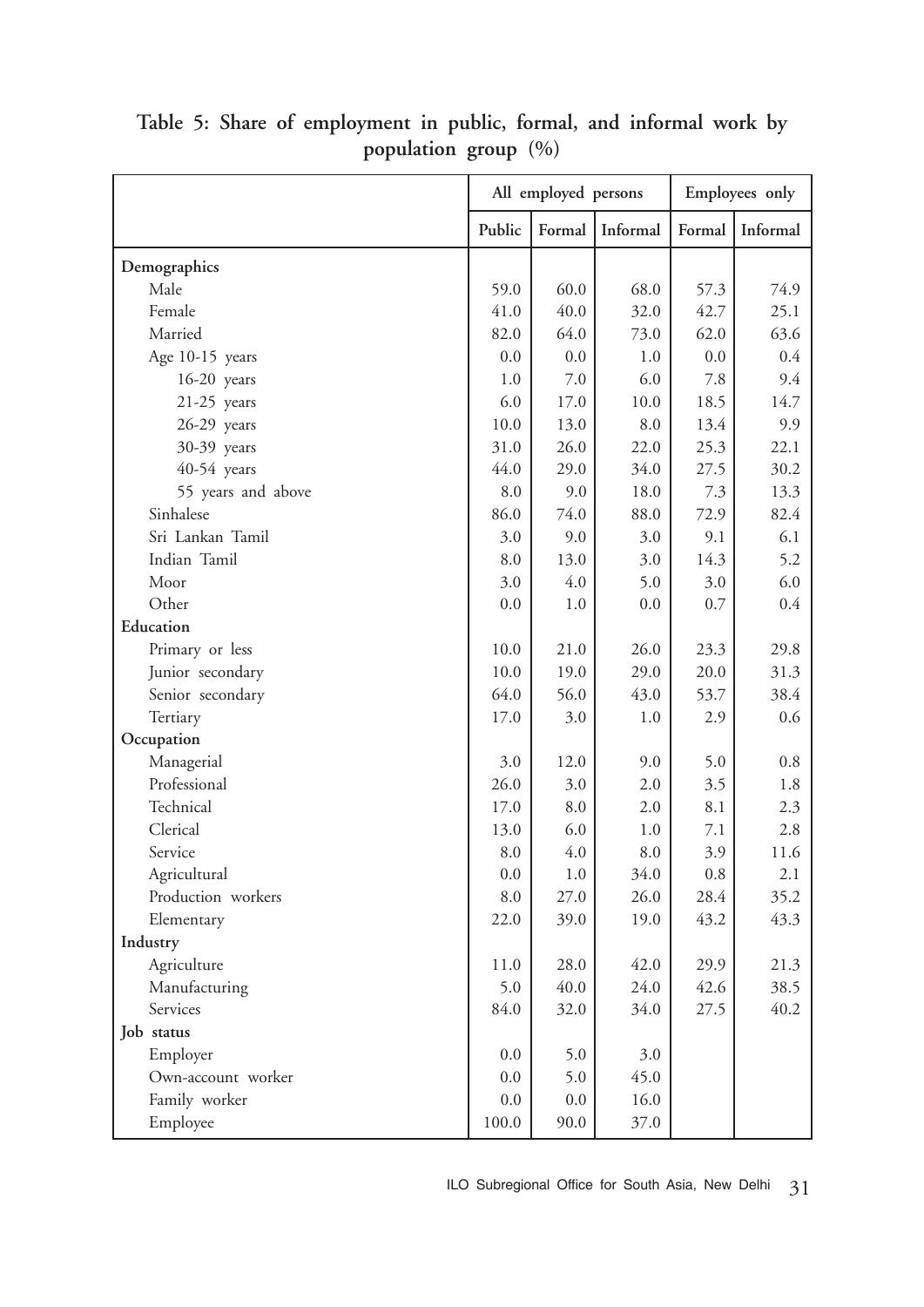|                         | All employed persons |         | Employees only |         |          |
|-------------------------|----------------------|---------|----------------|---------|----------|
|                         | Public               | Formal  | Informal       | Formal  | Informal |
| Spatial                 |                      |         |                |         |          |
| Urban                   | 13.0                 | 14.0    | 11.0           | 12.6    | 13.9     |
| Rural                   | 76.0                 | 67.0    | 86.0           | 66.4    | 81.0     |
| Estates                 | 11.0                 | 19.0    | 3.0            | 20.9    | 5.1      |
| Western Province        | 31.0                 | 41.0    | 24.0           | 39.5    | 30.2     |
| Central Province        | 20.0                 | 14.0    | 13.0           | 15.0    | 13.2     |
| Southern Province       | 16.0                 | 13.0    | 18.0           | 13.3    | 18.5     |
| North-Western Province  | 12.0                 | 8.0     | 16.0           | 7.3     | 16.4     |
| North Central Province  | 7.0                  | 4.0     | 9.0            | 3.7     | 3.8      |
| Uva Province            | 6.0                  | 8.0     | 9.0            | 9.0     | 3.7      |
| Sabaragamuwa Province   | 8.0                  | 12.0    | 12.0           | 12.3    | 14.1     |
| Firm size (employees)   |                      |         |                |         |          |
| < 5                     |                      |         |                | 7.4     | 44.9     |
| $5-9$                   |                      |         |                | 5.2     | 12.5     |
| $10-15$                 |                      |         |                | 6.0     | 7.3      |
| 16-49                   |                      |         |                | 12.9    | 7.6      |
| 50-99                   |                      |         |                | 11.3    | 4.3      |
| 100 or more             |                      |         |                | 54.9    | 10.1     |
| No specific institution |                      |         |                | 1.1     | 7.6      |
| No regular employees    |                      |         |                | 1.2     | 5.8      |
| Job tenure              |                      |         |                |         |          |
| Permanent               |                      |         |                | 65.7    | 5.9      |
| Temporary               |                      |         |                | 8.6     | 44.7     |
| Casual                  |                      |         |                | 5.4     | 22.6     |
| No permanent employer   |                      |         |                | 20.3    | 26.8     |
| Total (number)          | 27 724               | 9 3 4 2 | 18 378         | 5 0 3 3 | 6 683    |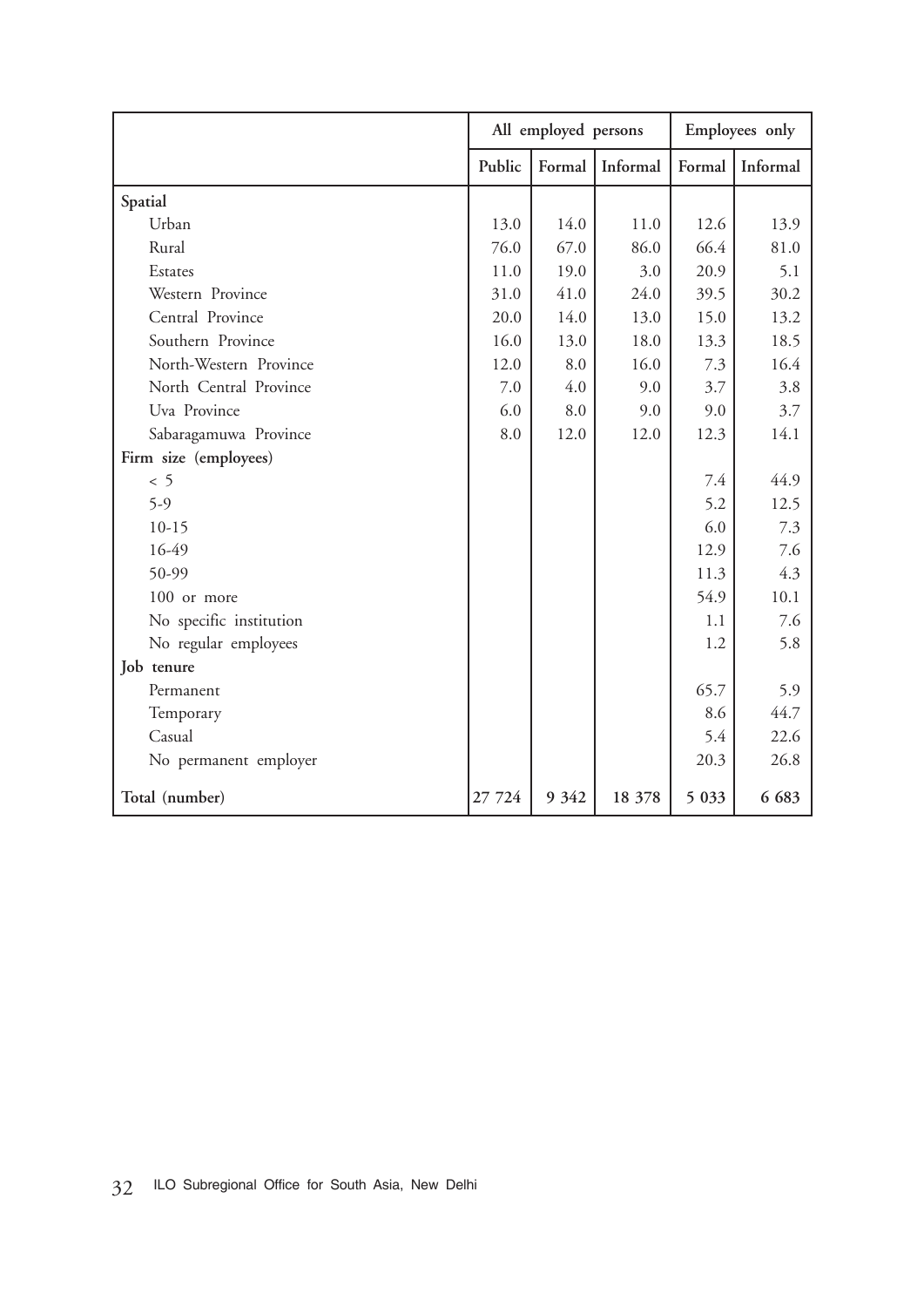|                    |        | Mean hourly wage |          |                     | Share % |          |
|--------------------|--------|------------------|----------|---------------------|---------|----------|
|                    | Public | Formal           | Informal | Formal/<br>informal | Formal  | Informal |
| Demographics       |        |                  |          |                     |         |          |
| Male               | 70.78  | 51.32            | 34.11    | 1.50                | 57.3    | 74.9     |
| Female             | 74.87  | 33.41            | 23.57    | 1.42                | 42.7    | 25.1     |
| Married            | 76.16  | 47.22            | 33.48    | 1.41                | 62.0    | 63.6     |
| Age 10-15 years    | 0.00   | 0.00             | 28.84    | 0.00                | 0.0     | 0.4      |
| $16-20$ years      | 27.82  | 28.27            | 25.24    | 1.12                | 7.8     | 9.4      |
| $21-25$ years      | 38.45  | 37.05            | 32.08    | 1.16                | 18.5    | 14.7     |
| 26-29 years        | 61.96  | 46.49            | 34.43    | 1.35                | 13.4    | 9.9      |
| 30-39 years        | 70.89  | 50.52            | 34.41    | 1.47                | 25.3    | 22.1     |
| 40-54 years        | 78.67  | 43.83            | 30.93    | 1.42                | 27.5    | 30.2     |
| 55 years and above | 89.33  | 47.99            | 29.47    | 1.63                | 7.3     | 13.3     |
| Sinhalese          | 77.06  | 46.88            | 31.35    | 1.50                | 72.9    | 82.4     |
| Sri Lankan Tamil   | 44.04  | 35.59            | 33.41    | 1.07                | 9.1     | 6.1      |
| Indian Tamil       | 26.83  | 24.80            | 29.39    | 0.84                | 14.3    | 5.2      |
| Moor               | 89.64  | 64.69            | 32.25    | 2.01                | 3.0     | 6.0      |
| Other              | 85.30  | 114.15           | 44.62    | 2.56                | 0.7     | 0.4      |
| Education          |        |                  |          |                     |         |          |
| Primary or less    | 26.96  | 24.59            | 26.49    | 0.93                | 23.3    | 29.8     |
| Junior secondary   | 45.60  | 29.81            | 30.08    | 0.99                | 20.0    | 31.3     |
| Senior secondary   | 73.63  | 51.36            | 35.42    | 1.45                | 53.7    | 38.4     |
| Tertiary           | 111.07 | 149.60           | 103.15   | 1.45                | 2.9     | 0.6      |
| Occupation         |        |                  |          |                     |         |          |
| Managerial         | 115.83 | 143.56           | 56.95    | 2.52                | 5.0     | 0.8      |
| Professional       | 103.74 | 103.24           | 68.91    | 1.50                | 3.5     | 1.8      |
| Technical          | 77.91  | 66.87            | 49.90    | 1.34                | 8.1     | 2.3      |
| Clerical           | 67.87  | 54.72            | 37.39    | 1.46                | 7.1     | 2.8      |
| Service            | 58.43  | 42.17            | 26.86    | 1.57                | 3.9     | 11.6     |
| Agricultural       | 28.08  | 28.72            | 29.57    | 0.97                | $0.8\,$ | 2.1      |
| Production workers | 66.06  | 36.73            | 34.51    | 1.06                | 28.4    | 35.2     |
| Elementary         | 36.37  | 26.12            | 26.94    | 0.97                | 43.2    | 43.3     |
| Industry           |        |                  |          |                     |         |          |
| Agriculture        | 24.93  | 24.22            | 27.85    | 0.87                | 29.9    | 21.3     |
| Manufacturing      | 65.51  | 43.91            | 32.66    | 1.34                | 42.6    | 38.5     |
| Services           | 79.03  | 64.43            | 32.26    | 2.00                | 27.5    | 40.2     |
| Spatial            |        |                  |          |                     |         |          |
| Urban              | 88.18  | 74.59            | 37.41    | 1.99                | 12.6    | 13.9     |
| Rural              | 76.54  | 44.04            | 30.55    | 1.44                | 66.4    | 81.0     |
| Estates            | 25.25  | 23.91            | 29.91    | $0.80\,$            | 20.9    | 5.1      |

**Table 6: Mean hourly wage by population group, employees only (Rs)**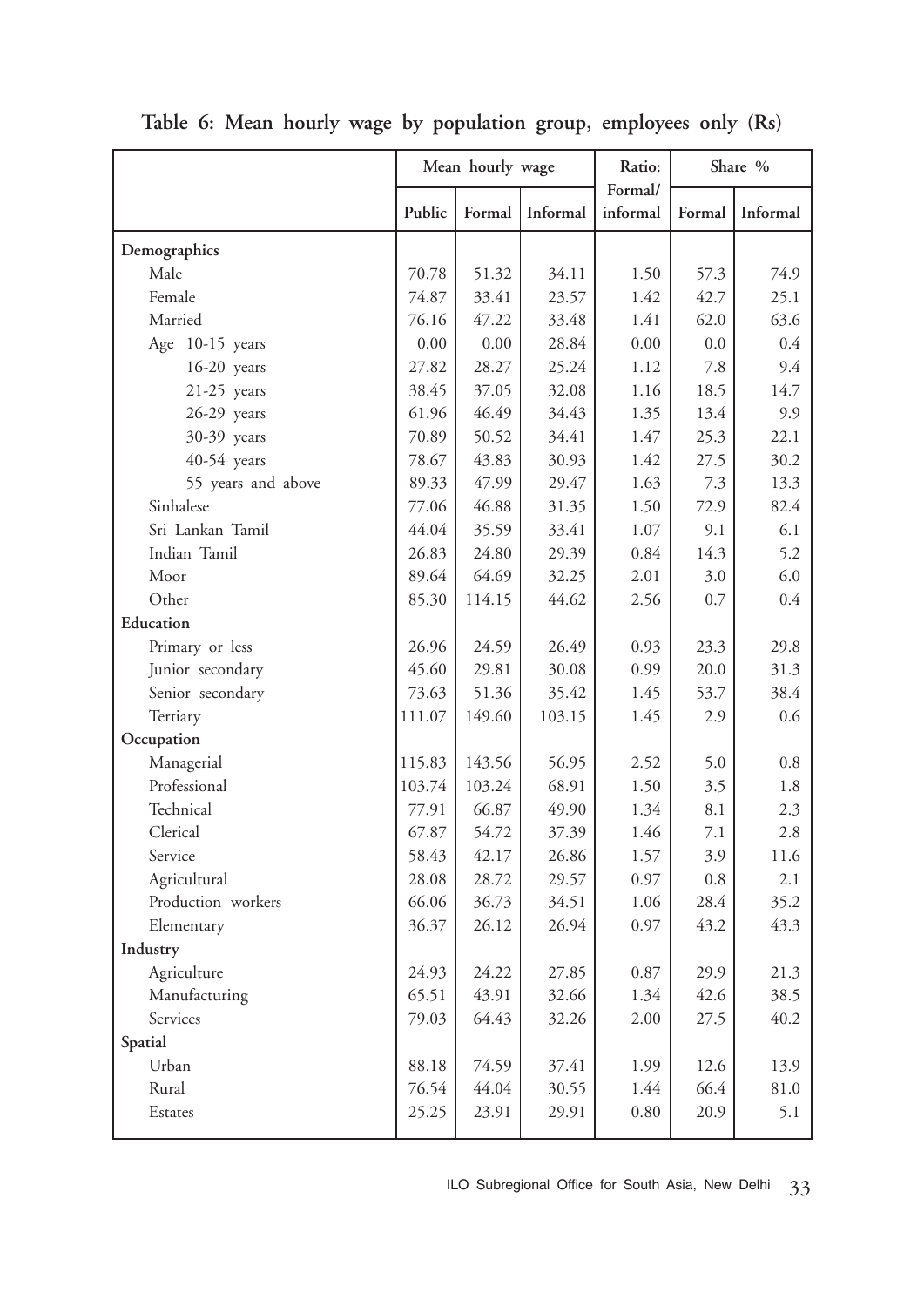|                         | Mean hourly wage |        |          | Ratio:              | Share % |          |
|-------------------------|------------------|--------|----------|---------------------|---------|----------|
|                         | Public           | Formal | Informal | Formal/<br>informal | Formal  | Informal |
| Western Province        | 80.74            | 60.93  | 34.86    | 1.75                | 39.5    | 30.2     |
| Central Province        | 59.28            | 32.31  | 29.93    | 1.08                | 15.0    | 13.2     |
| Southern Province       | 74.74            | 35.14  | 33.68    | 1.04                | 13.3    | 18.5     |
| North-Western Province  | 77.10            | 36.20  | 29.14    | 1.24                | 7.3     | 16.4     |
| North Central Province  | 73.06            | 34.77  | 30.50    | 1.14                | 3.7     | 3.8      |
| Uva Province            | 65.56            | 24.30  | 28.57    | 0.85                | 9.0     | 3.7      |
| Sabaragamuwa Province   | 67.11            | 32.66  | 26.52    | 1.23                | 12.3    | 14.1     |
| Firm size (employees)   |                  |        |          |                     |         |          |
| < 5                     |                  | 34.94  | 30.61    | 1.14                | 7.4     | 44.9     |
| $5-9$                   |                  | 39.88  | 31.20    | 1.28                | 5.2     | 12.5     |
| $10-15$                 |                  | 45.27  | 31.60    | 1.43                | 6.0     | 7.3      |
| 16-49                   |                  | 45.75  | 35.11    | 1.30                | 12.9    | 7.6      |
| 50-99                   |                  | 42.29  | 34.83    | 1.21                | 11.3    | 4.3      |
| 100 or more             |                  | 44.99  | 32.80    | 1.37                | 54.9    | 10.1     |
| No specific institution |                  | 49.97  | 31.38    | 1.59                | 1.1     | 7.6      |
| No regular employees    |                  | 31.56  | 29.09    | 1.08                | 1.2     | 5.8      |
| Job tenure              |                  |        |          |                     |         |          |
| Permanent               |                  | 49.91  | 35.57    | 1.40                | 65.7    | 5.9      |
| Temporary               |                  | 32.35  | 30.75    | 1.05                | 8.6     | 44.7     |
| Casual                  |                  | 26.96  | 31.24    | 0.86                | 5.4     | 22.6     |
| No permanent employer   |                  | 32.71  | 31.98    | 1.02                | 20.3    | 26.8     |
| All employees           | 72.45            | 55.91  | 31.47    |                     |         |          |
| All employees (number)  |                  |        |          |                     | 5 033   | 6 683    |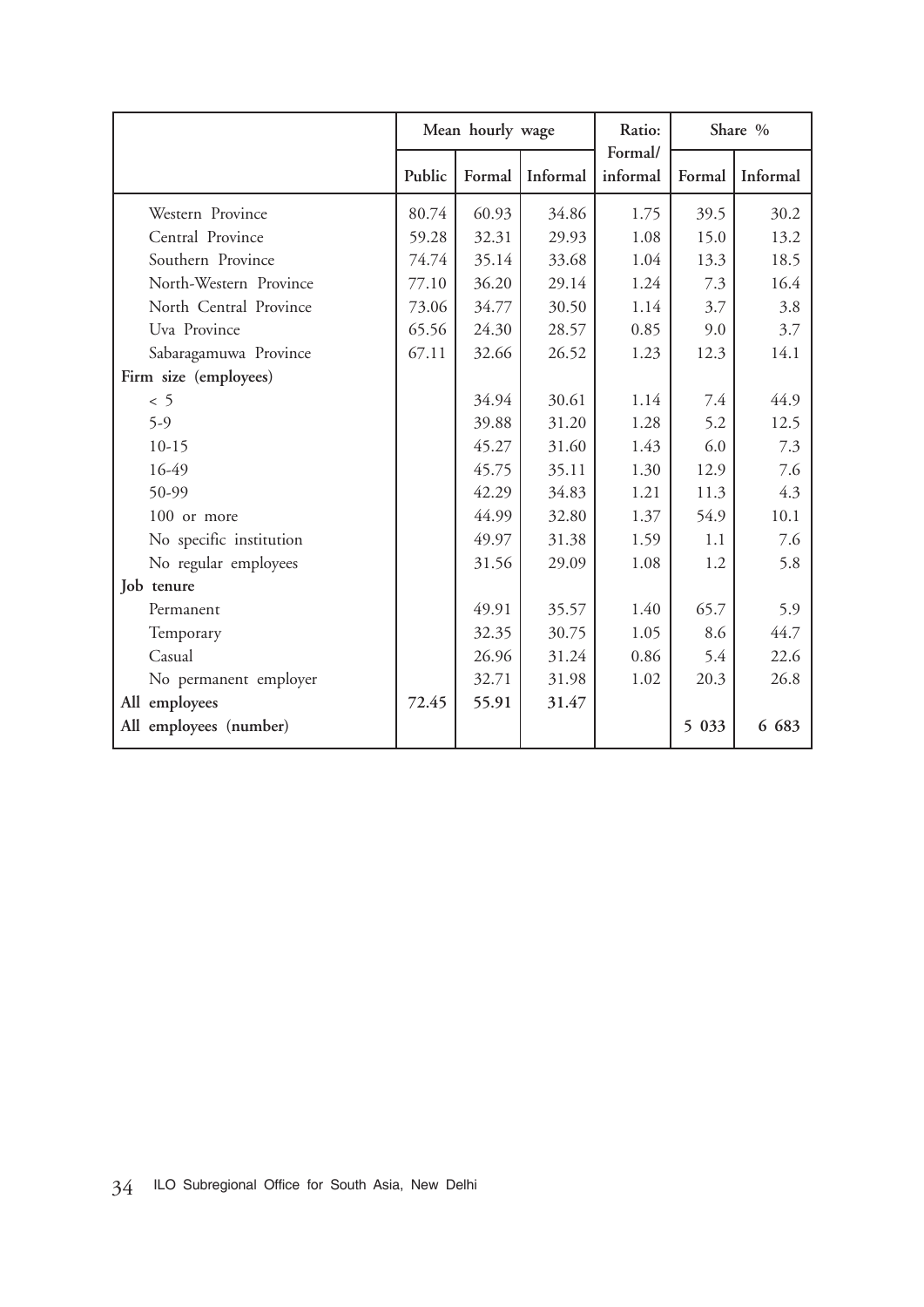|                                  | Public  | Formal  | Informal | Ratio F/I |
|----------------------------------|---------|---------|----------|-----------|
| Hourly wage (mean)               | 72.45   | 43.68   | 31.47    | 1.39      |
| Mean hourly wage by wage tercile |         |         |          |           |
| Highest                          | 120.44  | 84.52   | 54.69    | 1.55      |
| Middle                           | 67.26   | 30.35   | 26.62    | 1.14      |
| Lowest                           | 29.46   | 16.00   | 13.02    | 1.23      |
| Total (number)                   | 3 7 2 3 | 5 0 3 3 | 6 683    |           |

**Table 7: Mean hourly wages of formal and informal employees (Rs)**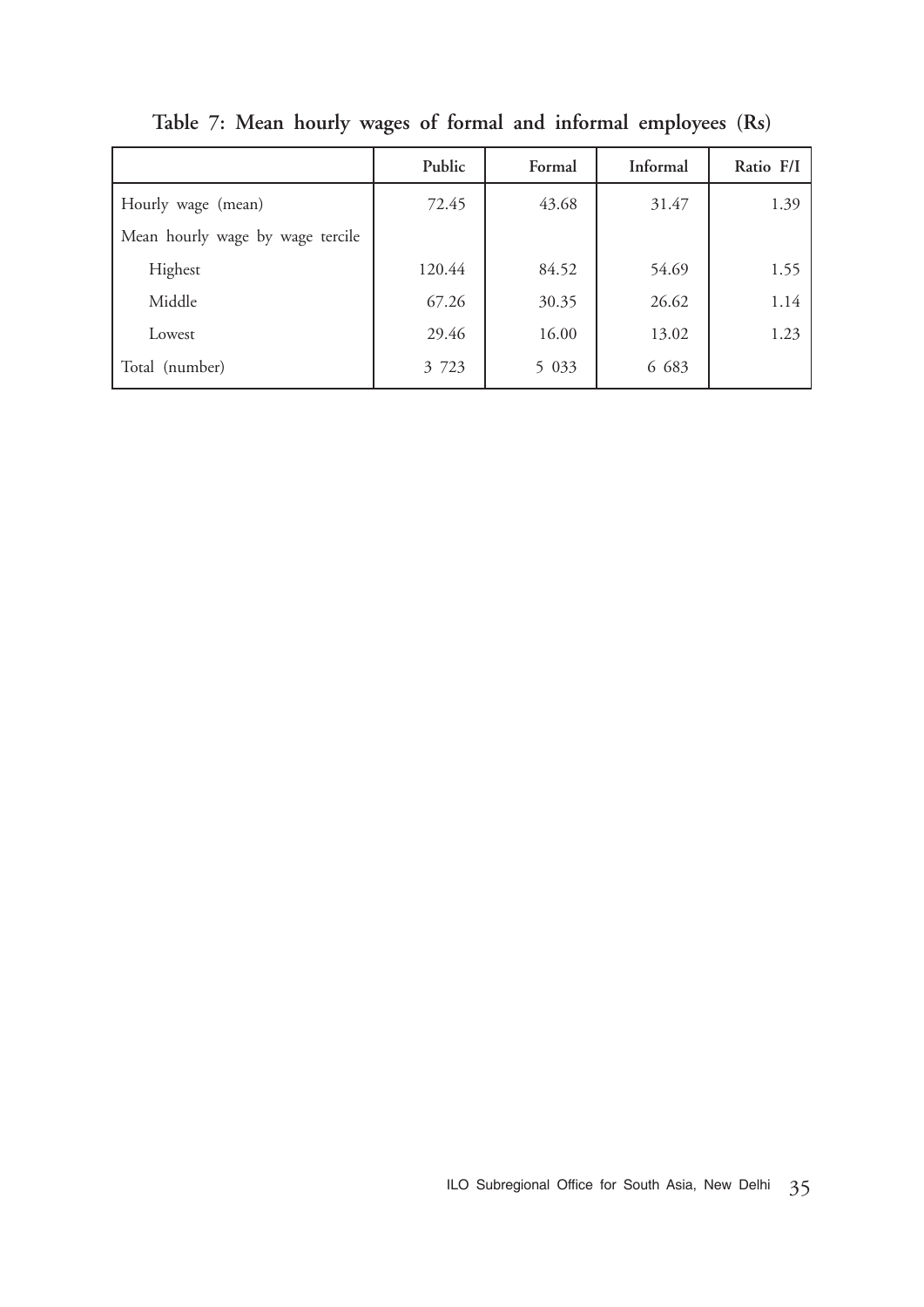|                                  |        | Public |       |       | Formal |       |         | Informal |       |
|----------------------------------|--------|--------|-------|-------|--------|-------|---------|----------|-------|
|                                  | Male   | Female | Ratio | Male  | Female | Ratio | Male    | Female   | Ratio |
| Hourly wage (mean)               | 70.78  | 74.87  | 0.95  | 51.32 | 33.41  | 1.54  | 34.11   | 23.57    | 1.45  |
| Mean hourly wage by wage tercile |        |        |       |       |        |       |         |          |       |
| Highest                          | 119.34 | 120.63 | 0.99  | 99.28 | 61.34  | 1.62  | 56.84   | 42.76    | 1.33  |
| Middle                           | 62.72  | 74.64  | 0.84  | 36.12 | 24.85  | 1.45  | 30.00   | 18.37    | 1.63  |
| Lowest                           | 30.07  | 29.06  | 1.03  | 18.41 | 13.92  | 1.32  | 15.41   | 9.50     | 1.62  |
| Total (number)                   | 2 202  | 1521   |       | 2886  | 2 147  |       | 5 0 0 8 | 1675     |       |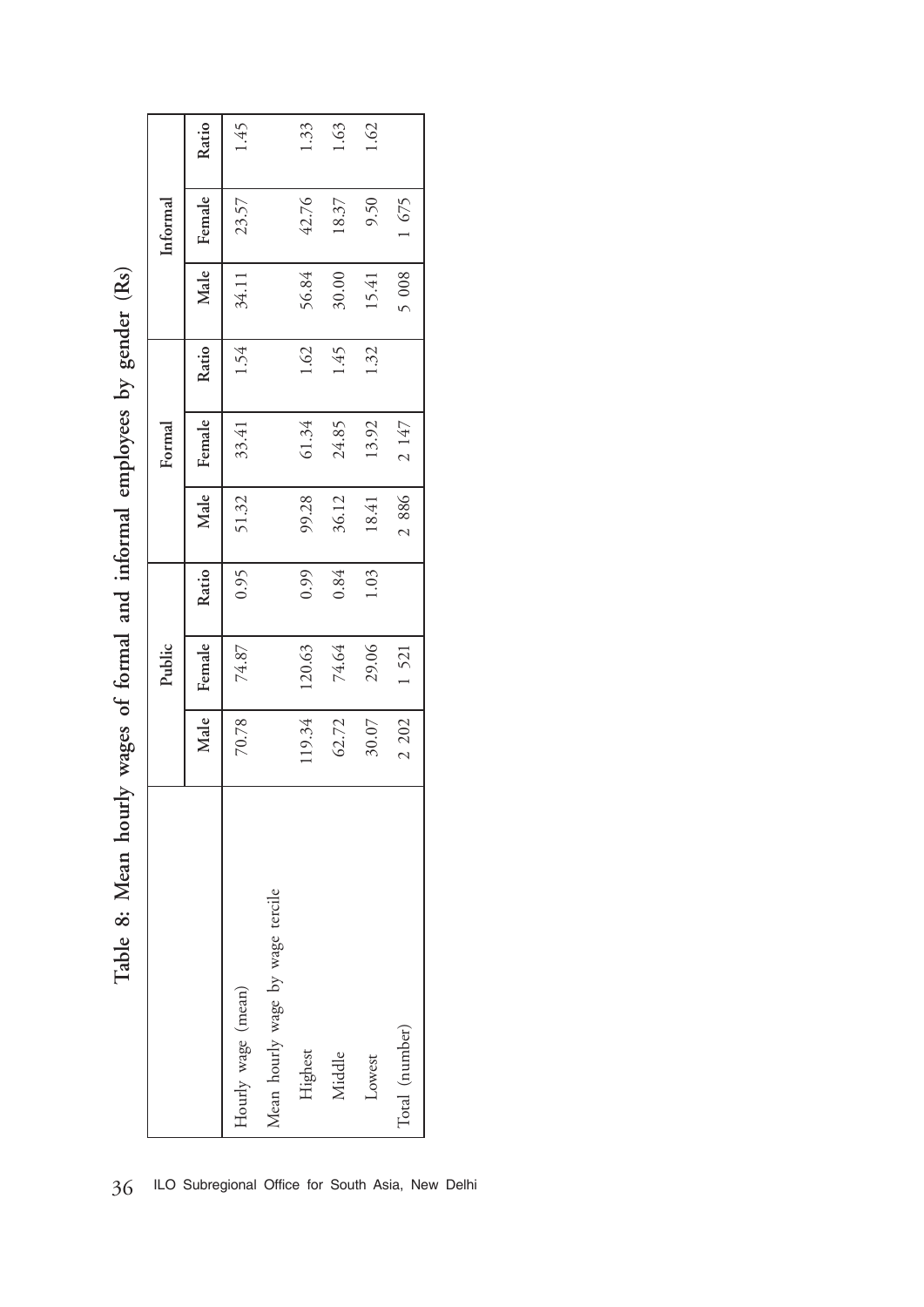| Inequality measure   | All<br>employees | Public<br>employees | Formal<br>employees | Informal<br>employees |
|----------------------|------------------|---------------------|---------------------|-----------------------|
|                      |                  |                     |                     |                       |
| Percentile ratios    |                  |                     |                     |                       |
| p90/p10              | 6.81             | 5.563               | 5.904               | 4.741                 |
| p90/p50              | 2.840            | 1.840               | 2.739               | 1.975                 |
| Gini Coefficient     | 0.426            | 0.328               | 0.435               | 0.360                 |
| Generalized Entropy  |                  |                     |                     |                       |
| GE $(a = -1)$        | 62.246           | 63.660              | 37.310              | 64.091                |
| GE $(a = 0)$         | 0.410            | 0.270               | 0.377               | 0.370                 |
| GE $(a = 1)$ (Theil) | 0.335            | 0.187               | 0.376               | 0.284                 |
| Atkinson             |                  |                     |                     |                       |
| $A (ε = 0.5)$        | 0.154            | 0.096               | 0.162               | 0.128                 |
| A $(\epsilon = 1)$   | 0.333            | 0.236               | 0.314               | 0.309                 |
| A $(\epsilon = 2)$   | 0.992            | 0.992               | 0.987               | 0.992                 |

**Table 9: Wage inequality measures, employees**

Notes: All inequality measures generated using Jenkins' (2006) INEQDECO: Stata module to calculate inequality indices with decomposition by subgroup, http://repec.org/software/bocbocode/s366002.htm. The parameter a is the income difference sensitivity parameter for the Generalized Entropy Indices. The parameter  $\varepsilon$  is the inequality aversion parameter for the Atkinson Indices.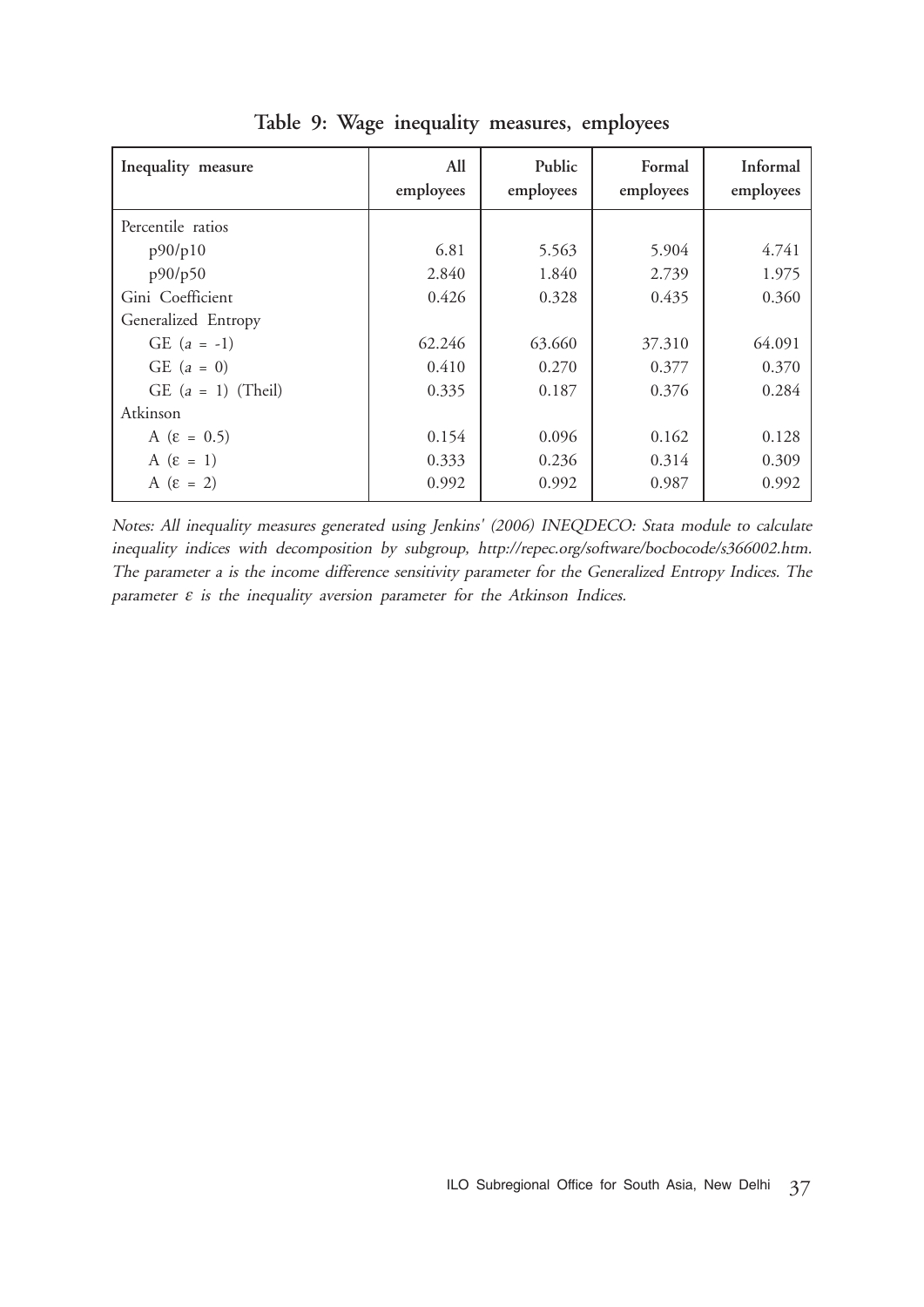| Categories of employment   | Public       | Formal       | Informal     |
|----------------------------|--------------|--------------|--------------|
|                            | (1)          | (2)          | (3)          |
| Demographics               |              |              |              |
| Male (d)                   | $-0.0032$    | $-0.0305***$ | $0.0337***$  |
| Married (d)                | $0.0152***$  | $-0.0165***$ | 0.0012       |
| Age                        | $0.0105***$  | $0.0037***$  | $-0.0142***$ |
| Age squared                | $-0.0001***$ | $-0.0001***$ | $0.0002***$  |
| Sri Lankan Tamil (d)       | $-0.0242***$ | $0.0299**$   | $-0.0056$    |
| Indian Tamil (d)           | $-0.0097**$  | 0.0222       | $-0.0126$    |
| Moor (d)                   | $-0.0278***$ | $-0.0366***$ | $0.0644***$  |
| Other (d)                  | $-0.0251***$ | $0.0838**$   | $-0.0586$    |
| Education                  |              |              |              |
| Junior secondary           | $0.0138***$  | $0.0206***$  | $-0.0344***$ |
| Senior secondary           | $0.0545***$  | $0.1096***$  | $-0.1641***$ |
| Tertiary                   | $0.3291***$  | $0.1990***$  | $-0.5280***$ |
| Occupation                 |              |              |              |
| Managerial (d)             | $-0.0339***$ | $0.1032***$  | $-0.0693***$ |
| Professional (d)           | $0.1560***$  | $0.0974***$  | $-0.2534***$ |
| Technical (d)              | $0.1299***$  | $0.2239***$  | $-0.3538***$ |
| Clerical (d)               | $0.1529***$  | $0.2593***$  | $-0.4121***$ |
| Service (d)                | $-0.0011$    | $-0.0306***$ | $0.0317***$  |
| Agricultural (d)           | $-0.0674***$ | $-0.2641***$ | $0.3316***$  |
| Elementary (d)             | $0.0249***$  | $0.0927***$  | $-0.1176***$ |
| Industry                   |              |              |              |
| Manufacturing (d)          | $-0.0321***$ | $-0.0111$    | $0.0432***$  |
| Services (d)               | $0.0482***$  | $-0.1293***$ | $0.0811***$  |
| Spatial                    |              |              |              |
| Rural (d)                  | $0.0104***$  | 0.0091       | $-0.0195**$  |
| Estates (d)                | $0.2361***$  | $0.2349***$  | $-0.4710***$ |
| Central Province (d)       | $0.0299***$  | $-0.0684***$ | $0.0385***$  |
| Southern Province (d)      | $0.0084***$  | $-0.0646***$ | $0.0562***$  |
| North-Western Province (d) | $0.0069**$   | $-0.0933***$ | $0.0864***$  |
| North Central Province (d) | $0.0400***$  | $-0.0345***$ | $-0.0054$    |
| Uva Province (d)           | $0.0137***$  | $-0.0103$    | $-0.0034$    |
| Sabaragamuwa Province (d)  | $-0.0064**$  | $-0.0606***$ | $0.0670***$  |
| Pseudo R-squared           | 0.4394       | 0.4394       | 0.4394       |
| Number of observations     | 27 724       | 27 724       | 27 724       |

**Table 10: Determinants of probability of employment in public, formal, and informal employment: Marginal effects of multinomial logistic estimates (all employed)**

#### Notes:

1. \*\*\*, \*\*, and \* denote statistical significance at the 1 per cent, 5 per cent, and 10 per cent levels, respectively. (d) for discrete change in dummy variable from 0 to 1.

2. The base category is unemployed.

3. Estimation of marginal effects calculated at mean values using Bartus' (2005) Stata ado <margeff>.

38 ILO Subregional Office for South Asia, New Delhi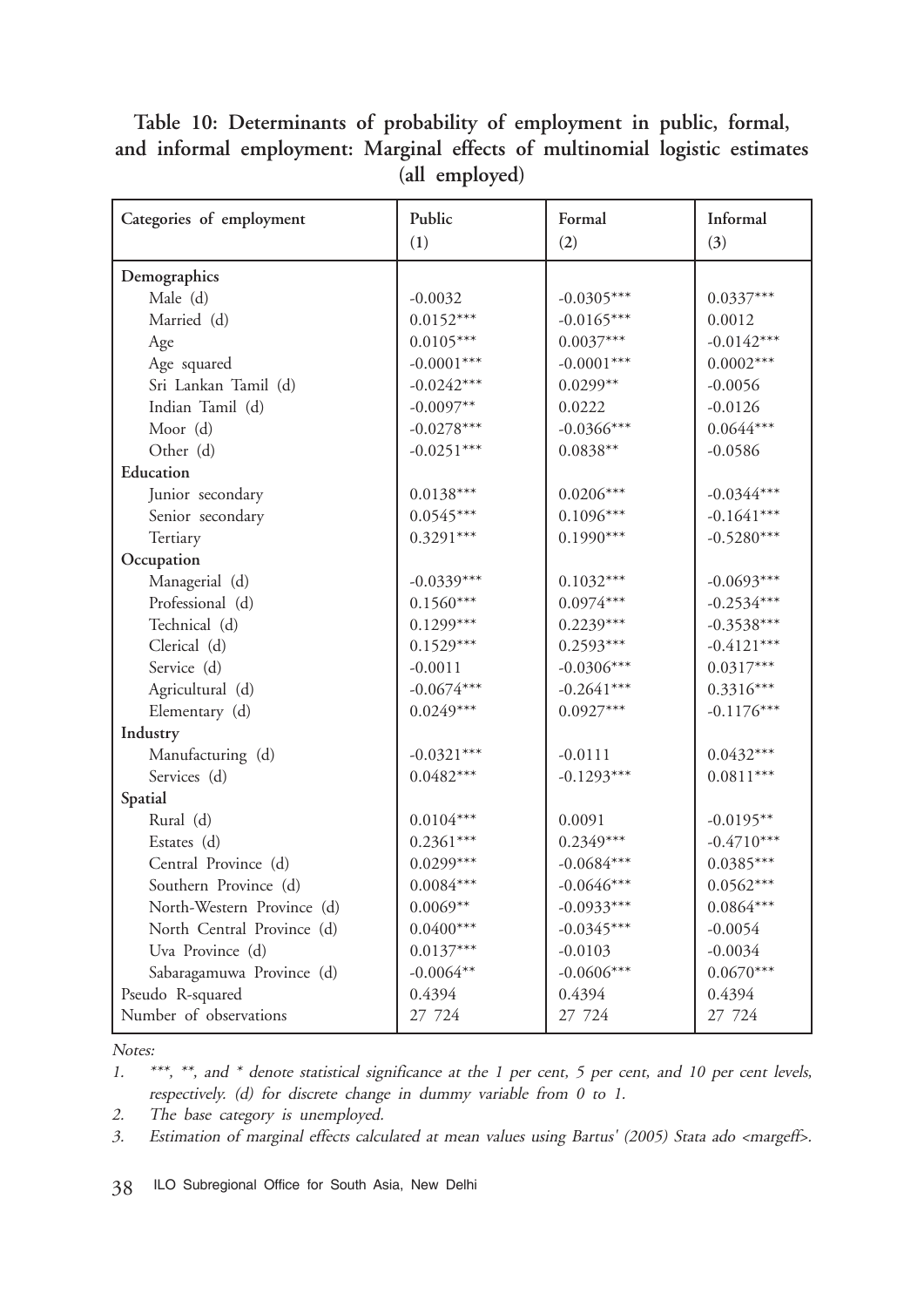| Categories of employment   | Cells 1 & 5<br>(1) | Cell 2<br>(2) | Cells 3 & 9<br>(3) | Cell 4<br>(4) | Cells 6 & 10<br>(5) |
|----------------------------|--------------------|---------------|--------------------|---------------|---------------------|
| Demographics               |                    |               |                    |               |                     |
| Male (d)                   | $-0.1735***$       | $0.0098***$   | $0.0249***$        | $0.0101***$   | $0.1152***$         |
| Married (d)                | $0.0107***$        | $-0.0129***$  | $0.0425***$        | $0.0030**$    | $-0.0418***$        |
| Age                        | $-0.0082***$       | $-0.0048***$  | $0.0046**$         | 0.0003        | $-0.0065***$        |
| Age squared                | $0.0001***$        | $0.0000***$   | 0.0000             | 0.0000        | $0.0001***$         |
| Sri Lankan Tamil (d)       | $-0.0362***$       | $0.0267***$   | $-0.0621**$        | 0.0019        | $0.0459***$         |
| Indian Tamil (d)           | $-0.0338***$       | $0.0627***$   | $-0.0565*$         | 0.0008        | $-0.0041$           |
| Moor (d)                   | $0.0397***$        | 0.0000        | $0.1214***$        | 0.0022        | $-0.0106$           |
| Other (d)                  | $-0.0153$          | 0.0092        | 0.0798             | $-0.0005$     | $-0.0983***$        |
| Education                  |                    |               |                    |               |                     |
| Junior secondary           | 0.0030             | $-0.0052$     | 0.0058             | $0.0035*$     | $-0.0463***$        |
| Senior secondary           | $-0.0010$          | $-0.0013$     | $-0.0749***$       | $0.0025*$     | $-0.1601***$        |
| Tertiary                   | $-0.0088$          | $-0.0140**$   | $-0.3043***$       | $-0.0072***$  | $-0.1733***$        |
| Occupation                 |                    |               |                    |               |                     |
| Managerial (d)             | $-0.0265***$       | $-0.0263***$  | $0.0861***$        | $0.1161***$   | $-0.2243***$        |
| Professional (d)           | $-0.0495***$       | 0.005         | $-0.2745***$       | $-0.0007$     | $-0.1236***$        |
| Technical (d)              | $-0.0412***$       | $0.0130**$    | $-0.2883***$       | $-0.0047**$   | $-0.1431***$        |
| Clerical (d)               | $-0.0386***$       | $0.0293***$   | $-0.3901***$       | $-0.0055**$   | $-0.0987***$        |
| Service (d)                | $0.2032***$        | $0.0352***$   | $-0.2885***$       | 0.0021        | $0.0505***$         |
| Agricultural (d)           | $0.1765***$        | $-0.0542***$  | $0.5671***$        | $-0.0068***$  | $-0.2135***$        |
| Elementary (d)             | $-0.0199***$       | $0.0386***$   | $-0.3460***$       | $-0.0124***$  | $0.0783***$         |
| Industry                   |                    |               |                    |               |                     |
| Manufacturing (d)          | $-0.0228***$       | $0.0267***$   | $0.1086***$        | $-0.0042***$  | $-0.0275***$        |
| Services (d)               | $-0.0194***$       | 0.0037        | $0.3029***$        | $-0.0179***$  | $-0.0907***$        |
| Spatial                    |                    |               |                    |               |                     |
| Rural (d)                  | 0.0077             | $-0.0033$     | $-0.0047$          | $-0.0030*$    | $-0.0263***$        |
| Estates (d)                | $-0.0289***$       | $-0.0288***$  | $-0.2193***$       | $-0.0078***$  | $-0.1523***$        |
| Central Province (d)       | $0.0299***$        | $-0.0220***$  | 0.0031             | $-0.0015$     | $0.0474***$         |
| Southern Province (d)      | $0.0157***$        | $-0.0161***$  | $0.0429***$        | $-0.0004$     | $0.0443***$         |
| North-Western Province (d) | 0.0059             | $-0.0164***$  | $0.0464***$        | $0.0111***$   | $0.0805***$         |
| North Central Province (d) | $0.0332***$        | $-0.0154***$  | $0.0433**$         | $-0.0047***$  | $-0.0510***$        |
| Uva Province (d)           | $0.0413***$        | $-0.0245***$  | $0.0628***$        | $-0.0048***$  | $-0.0436***$        |
| Sabaragamuwa Province (d)  | $-0.0022$          | $-0.0092***$  | $0.0565***$        | $-0.001$      | $0.0570***$         |
| Pseudo R-squared           | 0.3457             | 0.3457        | 0.3457             | 0.3457        | 0.3457              |
| Number of observations     | 27 724             | 27 724        | 27 724             | 27 724        | 27 724              |

**Table 11: Determinants of probability of different categories of informal employment: Marginal effects of multinomial logistic estimates (all employed)**

1. \*\*\*, \*\*, and \* denote statistical significance at the 1 per cent, 5 per cent, and 10 per cent levels, respectively. (d) for discrete change in dummy variable from 0 to 1.

2. Base category is employment in public and formal sectors.

3. Cell definitions as in Table 2. That is, Cell 1: Family worker in formal enterprise; Cell 2: Employee in informal job in formal enterprise; Cells 3 & 9: Own-account worker in informal enterprise/ household; Cell 4: Employer in informal enterprise; Cell 5: Family worker in informal enterprise; Cells 6 & 10: Employee in informal enterprise/household.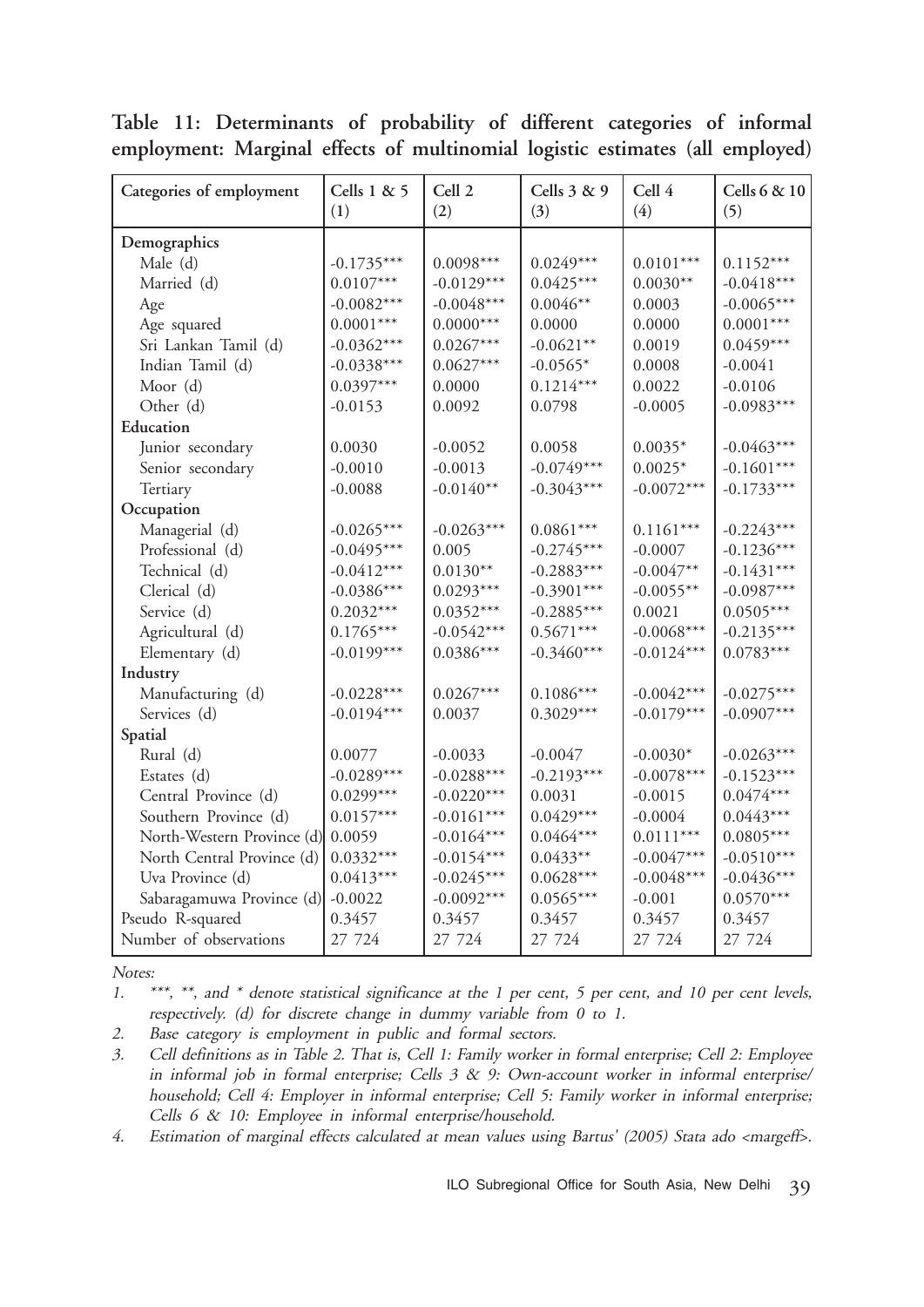| Categories of employment   | Cells 1 & 5<br>(1) | Cell <sub>2</sub><br>(2) | Cells $3 & 9$<br>(3) | Cell 4<br>(4) | Cells 6 & 10<br>(5) |
|----------------------------|--------------------|--------------------------|----------------------|---------------|---------------------|
| Demographics               |                    |                          |                      |               |                     |
| Married (d)                | $-0.0308***$       | $-0.0116***$             | $0.0516***$          | $0.0066***$   | $-0.0311***$        |
| Age                        | $-0.0037***$       | $-0.0053***$             | $-0.0037$            | 0.0002        | $-0.0094***$        |
| Age squared                | $0.0000***$        | $0.0001***$              | $0.0001***$          | 0.0000        | $0.0001***$         |
| Sri Lankan Tamil (d)       | $-0.0087***$       | $0.0338***$              | $-0.0496*$           | 0.0032        | $0.0402*$           |
| Indian Tamil (d)           | $-0.0131***$       | $0.1152***$              | $-0.0550$            | 0.0018        | $-0.0312$           |
| Moor (d)                   | 0.0023             | 0.0097                   | $0.0909***$          | 0.0028        | $0.0305*$           |
| Other (d)                  | $-0.0113***$       | 0.0034                   | 0.0556               | $-0.0004$     | $-0.1103***$        |
| Education                  |                    |                          |                      |               |                     |
| Junior secondary           | $-0.0013$          | $-0.0044$                | $-0.0234$            | 0.0050        | $-0.0437***$        |
| Senior secondary           | $-0.0009$          | 0.0053                   | $-0.1240***$         | 0.0029        | $-0.1515***$        |
| Tertiary                   | $-0.0022$          | 0.0098                   | $-0.3442***$         | $-0.0108***$  | $-0.2013***$        |
| Occupation                 |                    |                          |                      |               |                     |
| Managerial (d)             | $-0.0091***$       | $-0.0289***$             | $0.0834***$          | $0.1391***$   | $-0.2735***$        |
| Professional (d)           | $-0.0124***$       | $-0.0086$                | $-0.2284***$         | $-0.0012$     | $-0.1491***$        |
| Technical (d)              | $-0.0127***$       | 0.0062                   | $-0.2759***$         | $-0.0071**$   | $-0.1723***$        |
| Clerical (d)               | $-0.0074**$        | $0.0278***$              | $-0.4038***$         | $-0.0101***$  | $-0.1224***$        |
| Service (d)                | $0.0904***$        | $0.0434***$              | $-0.3096***$         | $-0.0015$     | $0.0345**$          |
| Agricultural (d)           | $0.0560***$        | $-0.0557***$             | $0.6754***$          | $-0.0116***$  | $-0.2492***$        |
| Elementary (d)             | $-0.0003$          | $0.0334***$              | $-0.3601***$         | $-0.0203***$  | $0.0672***$         |
| Industry                   |                    |                          |                      |               |                     |
| Manufacturing (d)          | $-0.0016$          | $0.0271***$              | $0.0468*$            | $-0.0063***$  | 0.0073              |
| Services (d)               | $-0.0086**$        | 0.0021                   | $0.3050***$          | $-0.0283***$  | $-0.1148***$        |
| Spatial                    |                    |                          |                      |               |                     |
| Rural (d)                  | $-0.0017$          | 0.0025                   | $-0.0151$            | $-0.0053**$   | $-0.0178$           |
| Estates (d)                | $-0.0103***$       | $-0.0309***$             | $-0.2192***$         | $-0.0120***$  | $-0.1500***$        |
| Central Province (d)       | $0.0084**$         | $-0.0284***$             | 0.0117               | $-0.0020$     | $0.0674***$         |
| Southern Province (d)      | $-0.0013$          | $-0.0210***$             | $0.0331**$           | $-0.0005$     | $0.0669***$         |
| North-Western Province (d) | $-0.0024$          | $-0.0215***$             | $0.0581***$          | $0.0160***$   | $0.0879***$         |
| North Central Province (d) | $0.0053*$          | $-0.0181***$             | $0.0636***$          | $-0.0074***$  | $-0.0528***$        |
| Uva Province (d)           | 0.0046             | $-0.0292***$             | $0.0896***$          | $-0.0081***$  | $-0.0439***$        |
| Sabaragamuwa Province (d)  | $-0.0044**$        | $-0.0137***$             | $0.0834***$          | $-0.0018$     | $0.0624***$         |
| Pseudo R-squared           | 0.3370             | 0.3370                   | 0.3370               | 0.3370        | 0.3370              |
| Number of observations     | 18 005             | 18 005                   | 18 005               | 18 005        | 18 005              |

**Table 12: Determinants of probability of different categories of informal employment: Marginal effects of multinomial logistic estimates (employed males)**

1. \*\*\*, \*\*, and \* denote statistical significance at the 1 per cent, 5 per cent, and 10 per cent levels, respectively. (d) for discrete change in dummy variable from 0 to 1.

2. Base category is employment in public and formal sectors.

3. Cell definitions as in Table 2. That is, Cell 1: Family worker in formal enterprise; Cell 2: Employee in informal job in formal enterprise; Cells 3 & 9: Own-account worker in informal enterprise/ household; Cell 4: Employer in informal enterprise; Cell 5: Family worker in informal enterprise; Cells 6 & 10: Employee in informal enterprise/household.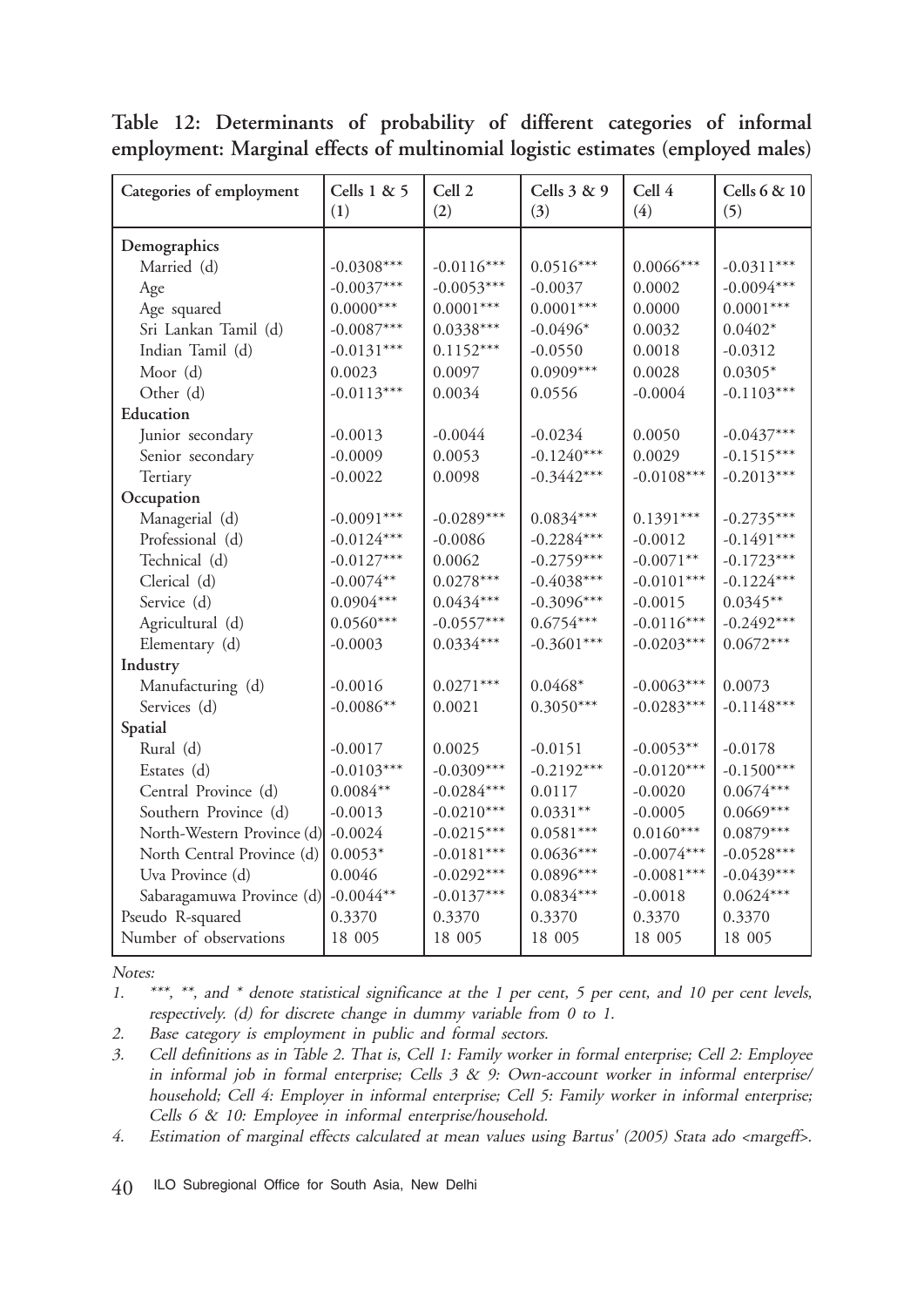| Categories of employment   | Cells 1 & 5<br>(1) | Cell <sub>2</sub><br>(2) | Cells 3 & 9<br>(3) | Cells 6 & 10<br>(4) |
|----------------------------|--------------------|--------------------------|--------------------|---------------------|
| Demographics               |                    |                          |                    |                     |
| Married                    | $0.1921**$         | $-0.0193$                | 0.0169             | $-0.072$            |
| Age                        | $-0.0125***$       | $-0.0039***$             | 0.0125             | $-0.0048$           |
| Age squared                | $0.0002***$        | $0.0000***$              | 0.0000             | 0.0000              |
| Sri Lankan Tamil (d)       | $-0.1225$          | 0.0134                   | $-0.0781$          | 0.0474              |
| Indian Tamil (d)           | $-0.0573$          | 0.0022                   | $-0.0359$          | 0.0247              |
| Moor (d)                   | $0.1756*$          | $-0.0215$                | $0.1775***$        | $-0.0706$           |
| Other (d)                  | 0.0462             | 0.0214                   | 0.1187             | $-0.0747$           |
| Education                  |                    |                          |                    |                     |
| Junior secondary           | 0.0328             | $-0.0072$                | 0.0536             | $-0.0461**$         |
| Senior secondary           | 0.0265             | $-0.0167$                | 0.0397             | $-0.1631***$        |
| Tertiary                   | $-0.0001$          | $-0.0294$                | $-0.1914$          | $-0.136$            |
| Occupation                 |                    |                          |                    |                     |
| Managerial (d)             | $-0.0929$          | $-0.022$                 | 0.1981             | $-0.1551$           |
| Professional (d)           | $-0.1962**$        | 0.0319                   | $-0.2488***$       | $-0.1059***$        |
| Technical (d)              | $-0.1567$          | 0.0306                   | $-0.2521$          | $-0.1045$           |
| Clerical (d)               | $-0.1474**$        | 0.0387                   | $-0.3218*$         | $-0.0777***$        |
| Service (d)                | 0.3691             | 0.0271                   | $-0.2046$          | 0.0485              |
| Agricultural (d)           | $0.4040***$        | $-0.0445*$               | $0.3377***$        | $-0.1453*$          |
| Elementary (d)             | $-0.1309$          | $0.0544***$              | $-0.2727$          | 0.1093              |
| Industry                   |                    |                          |                    |                     |
| Manufacturing (d)          | $-0.0756$          | $0.0394***$              | $0.1622**$         | $-0.0702$           |
| Services (d)               | $-0.0481$          | 0.0102                   | 0.2518             | $-0.0206$           |
| Spatial                    |                    |                          |                    |                     |
| Rural (d)                  | 0.0386             | $-0.0141**$              | 0.0010             | $-0.0271$           |
| Estates (d)                | $-0.1211$          | $-0.0215$                | $-0.1926$          | $-0.1488$           |
| Central Province (d)       | $0.1117***$        | $-0.0100$                | $-0.0125$          | 0.0004              |
| Southern Province (d)      | 0.0968             | $-0.0076$                | 0.0462             | $-0.0100$           |
| North-Western Province (d) | 0.0416             | $-0.0072$                | 0.0098             | 0.0589              |
| North Central Province (d) | $0.1245***$        | $-0.0091$                | $-0.0063$          | $-0.0549$           |
| Uva Province (d)           | $0.1841***$        | $-0.0149$                | $-0.0016$          | $-0.0664$           |
| Sabaragamuwa Province (d)  | $-0.0052$          | 0.0002                   | $-0.0044$          | 0.0372              |
| Pseudo R-squared           | 0.3766             | 0.3766                   | 0.3766             | 0.3766              |
| Number of observations     | 9 7 15             | 9 7 15                   | 9 7 15             | 9 7 15              |

**Table 13: Determinants of probability of different categories of informal employment: Marginal effects of multinomial logistic estimates (employed females)**

1. \*\*\*, \*\*, and \* denote statistical significance at the 1 per cent, 5 per cent, and 10 per cent levels, respectively. (d) for discrete change in dummy variable from 0 to 1.

2. Base category is employment in public and formal sectors.

3. Cell definitions as in Table 2. That is, Cell 1: Family worker in formal enterprise; Cell 2: Employee in informal job in formal enterprise; Cells 3 & 9: Own-account worker in informal enterprise/ household; Cell 4: Employer in informal enterprise; Cell 5: Family worker in informal enterprise; Cells 6 & 10: Employee in informal enterprise/household.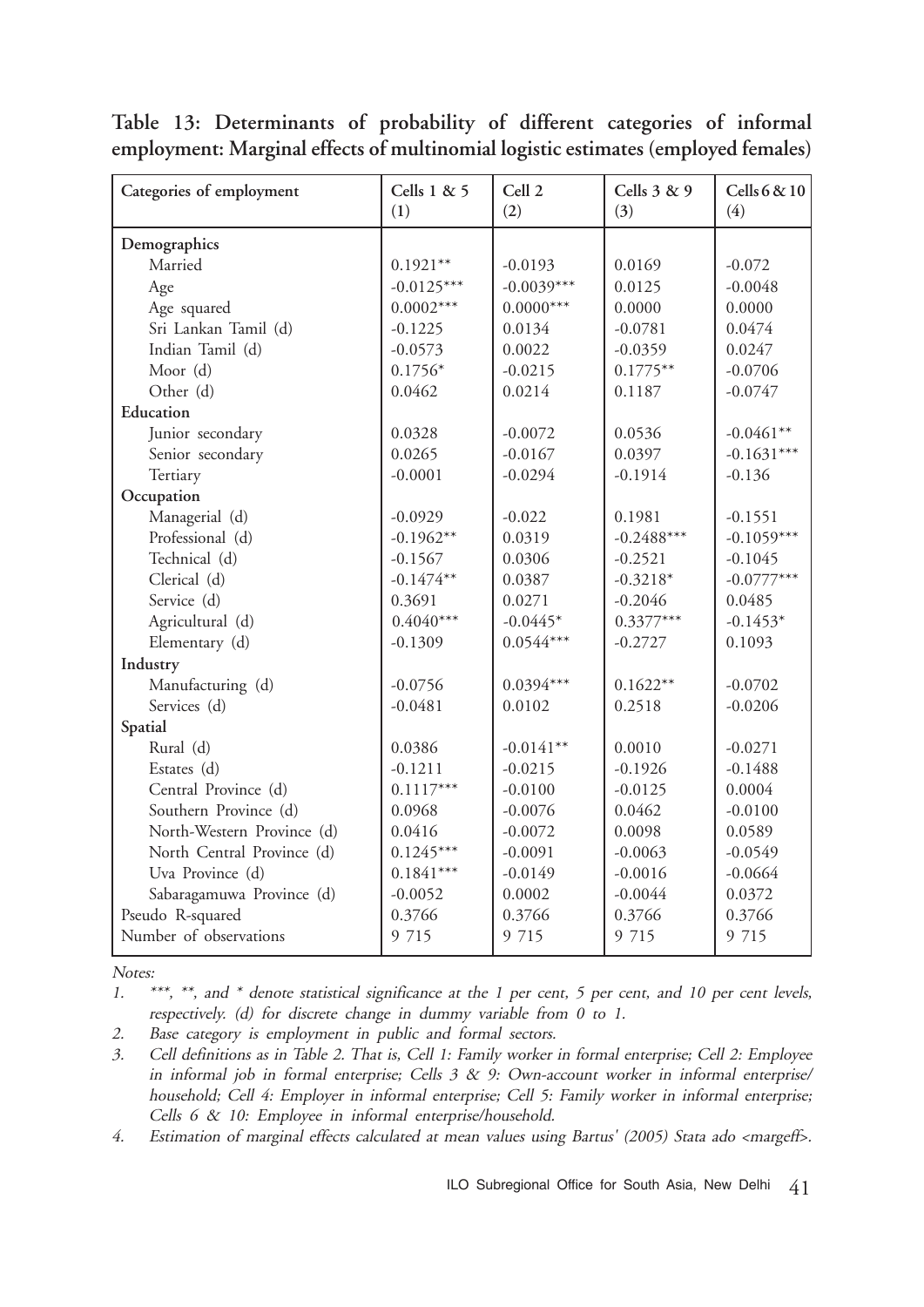| Categories of employees       | Informal employees in     | Informal employees in       |
|-------------------------------|---------------------------|-----------------------------|
|                               | formal enterprises<br>(1) | informal enterprises<br>(2) |
| Demographics                  |                           |                             |
| Male (d)                      | $0.0222***$               | $0.1280***$                 |
| Married (d)                   | 0.0015                    | 0.0184                      |
| Age                           | $-0.0047***$              | 0.004                       |
| Age squared                   | $0.0001***$               | 0.0000                      |
| Sri Lankan Tamil (d)          | 0.0186                    | $-0.0317$                   |
| Indian Tamil (d)              | $0.1370***$               | $-0.0603*$                  |
| Moor (d)                      | $-0.0048$                 | $-0.0792**$                 |
| Other (d)                     | 0.0018                    | $-0.1154$                   |
| Education                     |                           |                             |
| Junior secondary              | $-0.0141*$                | $-0.0711***$                |
| Senior secondary              | $-0.0074$                 | $-0.2242***$                |
| Tertiary                      | $-0.0460***$              | $-0.3301***$                |
| Occupation                    |                           |                             |
| Managerial (d)                | 0.0367                    | $-0.2956***$                |
| Professional (d)              | $0.0700**$                | $-0.1381***$                |
| Technical (d)                 | 0.0274                    | $-0.2315***$                |
| Clerical (d)                  | 0.0274                    | $-0.2269***$                |
| Service (d)                   | $0.0595***$               | $-0.0041$                   |
| Agricultural (d)              | $-0.0404$                 | $0.1675***$                 |
| Elementary (d)                | $0.0168**$                | $-0.0640***$                |
| Industry                      |                           |                             |
| Manufacturing (d)             | $0.0418***$               | 0.0341                      |
| Services (d)                  | $0.0870***$               | 0.0127                      |
| Job related variables         |                           |                             |
| Firm size (employees) 5-9 (d) | $0.0773***$               | $-0.2261***$                |
| $10-15$ (d)                   | $0.0849***$               | $-0.3353***$                |
| $16-49$ (d)                   | $0.0715***$               | $-0.4080***$                |
| $50-99$ (d)                   | $0.0519***$               | $-0.4272***$                |
| $100+$                        | $0.0590***$               | $-0.5865***$                |
| No specific institution (d)   | $-0.1007***$              | $-0.0125$                   |
| No regular employees (d)      | $-0.0849***$              | $-0.0979**$                 |
| Temporary (d)                 | $0.2000^{***}\,$          | $0.4378***$                 |
| Casual (d)                    | $0.1976***$               | $0.3541***$                 |
| No permanent employer (d)     | $-0.0318***$              | $0.4648***$                 |

**Table 14: Determinants of probability of different categories of employees: Marginal effects of multinomial logistic estimates (informal employees)**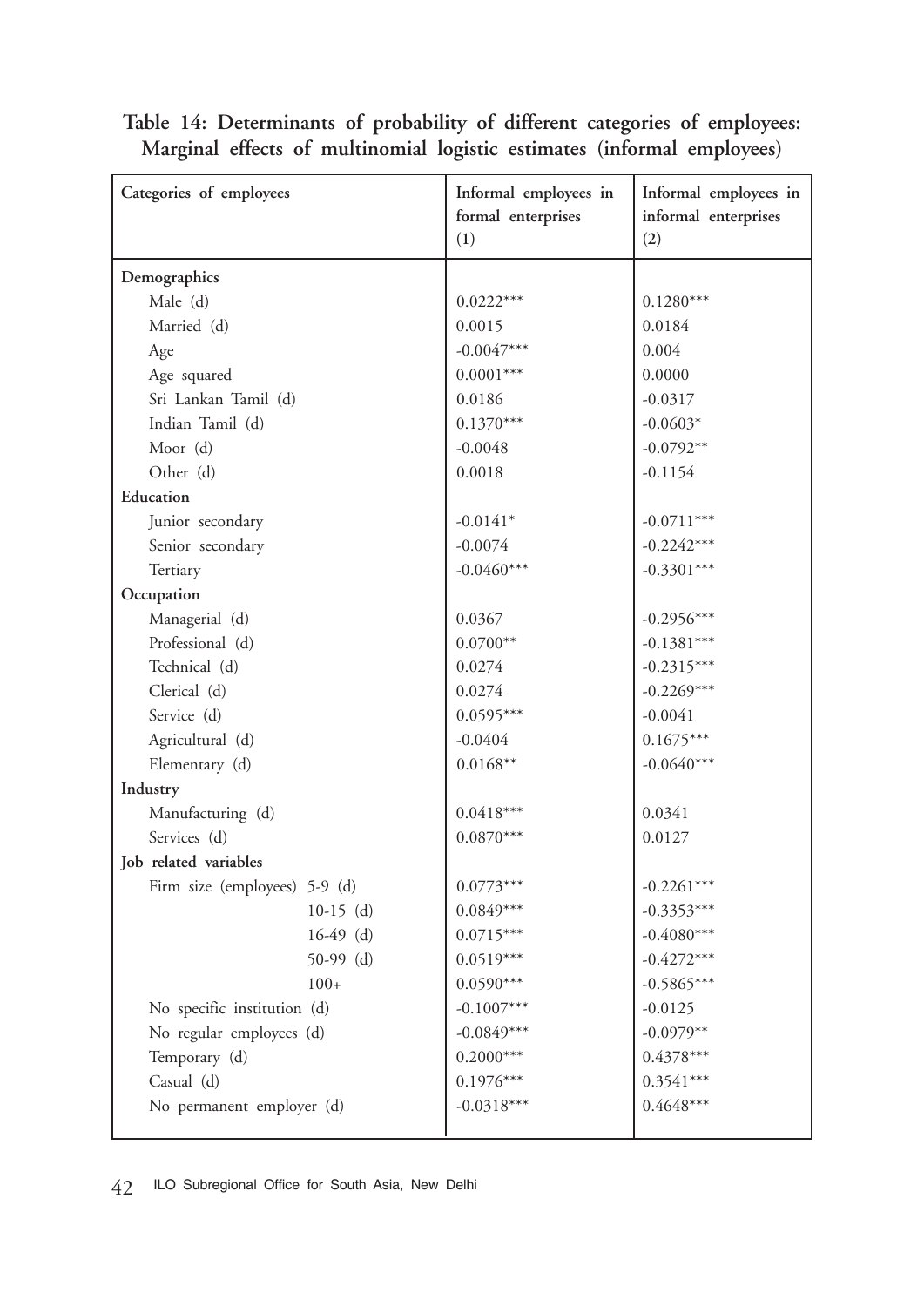| Categories of employees    | Informal employees in<br>formal enterprises<br>(1) | Informal employees in<br>informal enterprises<br>(2) |
|----------------------------|----------------------------------------------------|------------------------------------------------------|
| Spatial                    |                                                    |                                                      |
| Rural (d)                  | $-0.0026$                                          | $-0.1643***$<br>$-0.3443***$                         |
| Estates (d)                | $-0.0812***$                                       |                                                      |
| Central Province (d)       | $-0.0517***$                                       | $0.1359***$                                          |
| Southern Province (d)      | $-0.0242***$                                       | $0.1354***$                                          |
| North-Western Province (d) | $-0.0329***$                                       | $0.2512***$                                          |
| North Central Province (d) | $-0.0330***$                                       | $-0.0795**$                                          |
| Uva Province (d)           | $-0.0534***$                                       | $-0.0115$                                            |
| Sabaragamuwa Province (d)  | $-0.0246***$                                       | $0.0837***$                                          |
| Pseudo R-squared           | 0.4645                                             | 0.4645                                               |
| Number of observations     | 11 759                                             | 11 759                                               |

1. \*\*\*, \*\*, and \* denote statistical significance at the 1 per cent, 5 per cent, and 10 per cent levels, respectively. (d) for discrete change in dummy variable from 0 to 1.

2. Base category is formal employees in formal enterprises.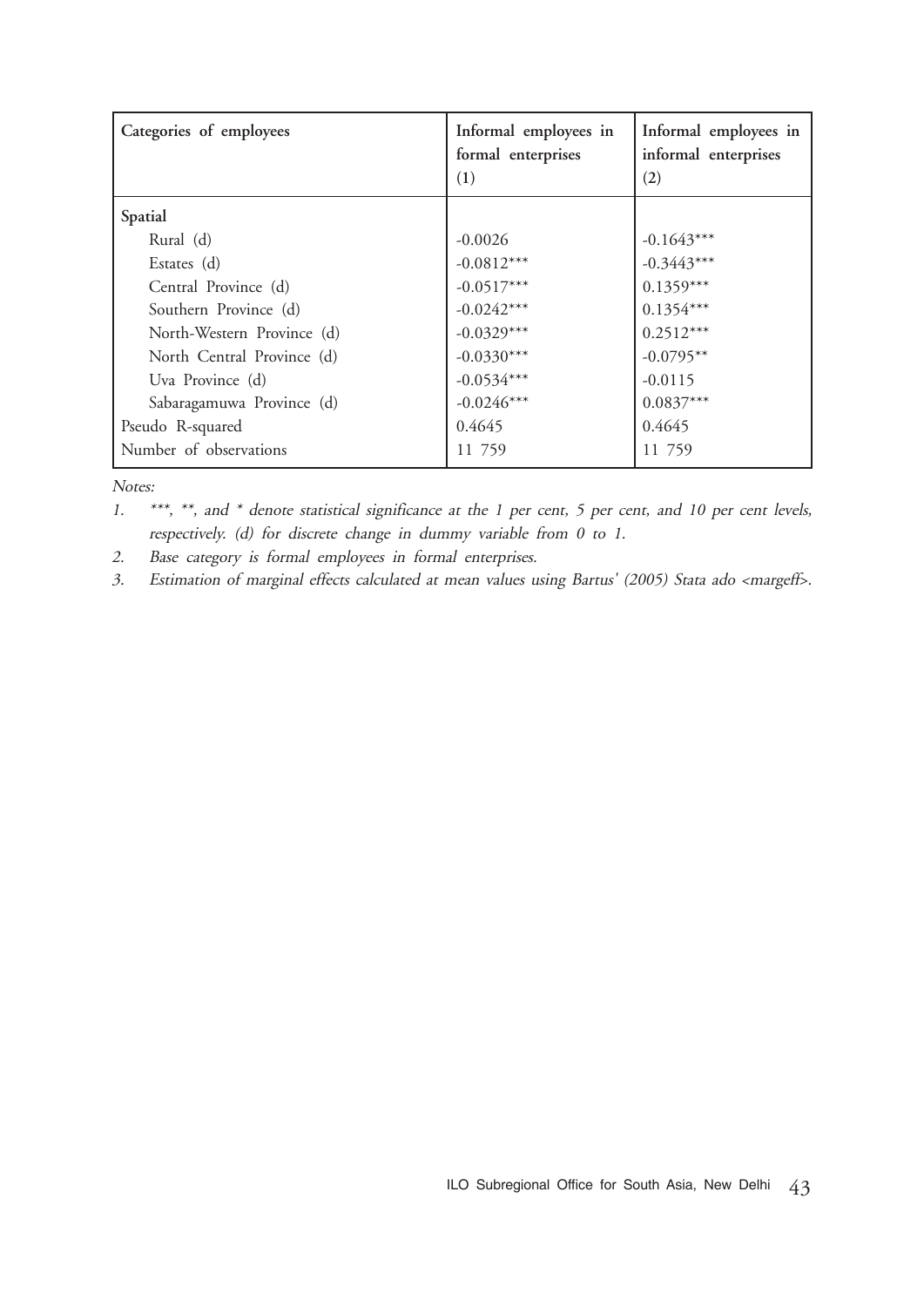|                                 | Public      | Formal              | Informal     |
|---------------------------------|-------------|---------------------|--------------|
|                                 | (1)         | (2)                 | (3)          |
|                                 |             |                     |              |
| Demographics<br>Male            | 0.0897      | $0.1749***$         | $0.4272***$  |
|                                 | 0.0786      | $0.0471***$         | $0.0504***$  |
| Age                             | $-0.0008$   | $-0.0006***$        | $-0.0006***$ |
| Age squared<br>Sri Lankan Tamil | 0.0839      | $-0.0395$           | 0.0685       |
| Indian Tamil                    |             |                     | 0.0208       |
| Moor                            | $0.3483**$  | $-0.0032$<br>0.1068 |              |
|                                 | 0.1735      |                     | 0.0834       |
| Other                           | 0.3622      | $0.5106***$         | $-0.6192$    |
| Education                       |             |                     |              |
| Junior secondary                | 0.1264      | 0.0523              | 0.0477       |
| Senior secondary                | 0.2035      | $0.2703**$          | 0.1305       |
| Tertiary                        | 0.3438      | $0.8156**$          | 0.4390       |
| Occupation                      |             |                     |              |
| Managerial                      | 0.1448      | $1.0773**$          | 0.0739       |
| Professional                    | 0.0777      | 0.6206              | 0.8182       |
| Technical                       | $-0.1659$   | $0.4403*$           | 0.0453       |
| Clerical                        | $-0.2132$   | 0.3332              | 0.2141       |
| Service                         | $-0.1630$   | $-0.0689$           | $-0.1304$    |
| Agricultural                    | $-0.3271$   | $-0.3351$           | $-0.1105$    |
| Elementary                      | $-0.2361$   | $-0.2427*$          | $-0.2136$    |
| Industry                        |             |                     |              |
| Manufacturing                   | $0.4783*$   | $0.2443***$         | 0.0655       |
| Services                        | 0.2249      | 0.1420              | 0.0061       |
| Job related variables           |             |                     |              |
| Firm size (employees) 5-9       |             | 0.0346              | $-0.0636$    |
| $10-15$                         |             | 0.0611              | $-0.0388$    |
| 16-49                           |             | $0.1202*$           | $-0.0262$    |
| 50-99                           |             | 0.0299              | 0.1081       |
| $100+$                          |             | $0.2031***$         | $-0.1756**$  |
| No specific institution         |             | $0.3896***$         | 0.0103       |
| No regular employees            |             | $-0.0572$           | $-0.1506$    |
| Temporary                       |             | $-0.1819***$        | 0.0661       |
| Casual                          |             | $-0.1969**$         | 0.0627       |
| No permanent employer           |             | $-0.0300$           | 0.1383       |
| Spatial                         |             |                     |              |
| Rural                           | $-0.1227$   | $-0.0497$           | $-0.0774$    |
| Estates                         | $-0.9098**$ | 0.0857              | 0.0907       |
| Central Province                | $-0.0464$   | $-0.2215***$        | $-0.0150$    |
| Southern Province               | $-0.0323$   | $-0.1029$           | $0.1334*$    |
|                                 |             |                     |              |

|  |  | Table 15: Determinants of hourly wages (all employees) |  |  |  |  |  |
|--|--|--------------------------------------------------------|--|--|--|--|--|
|--|--|--------------------------------------------------------|--|--|--|--|--|

44 ILO Subregional Office for South Asia, New Delhi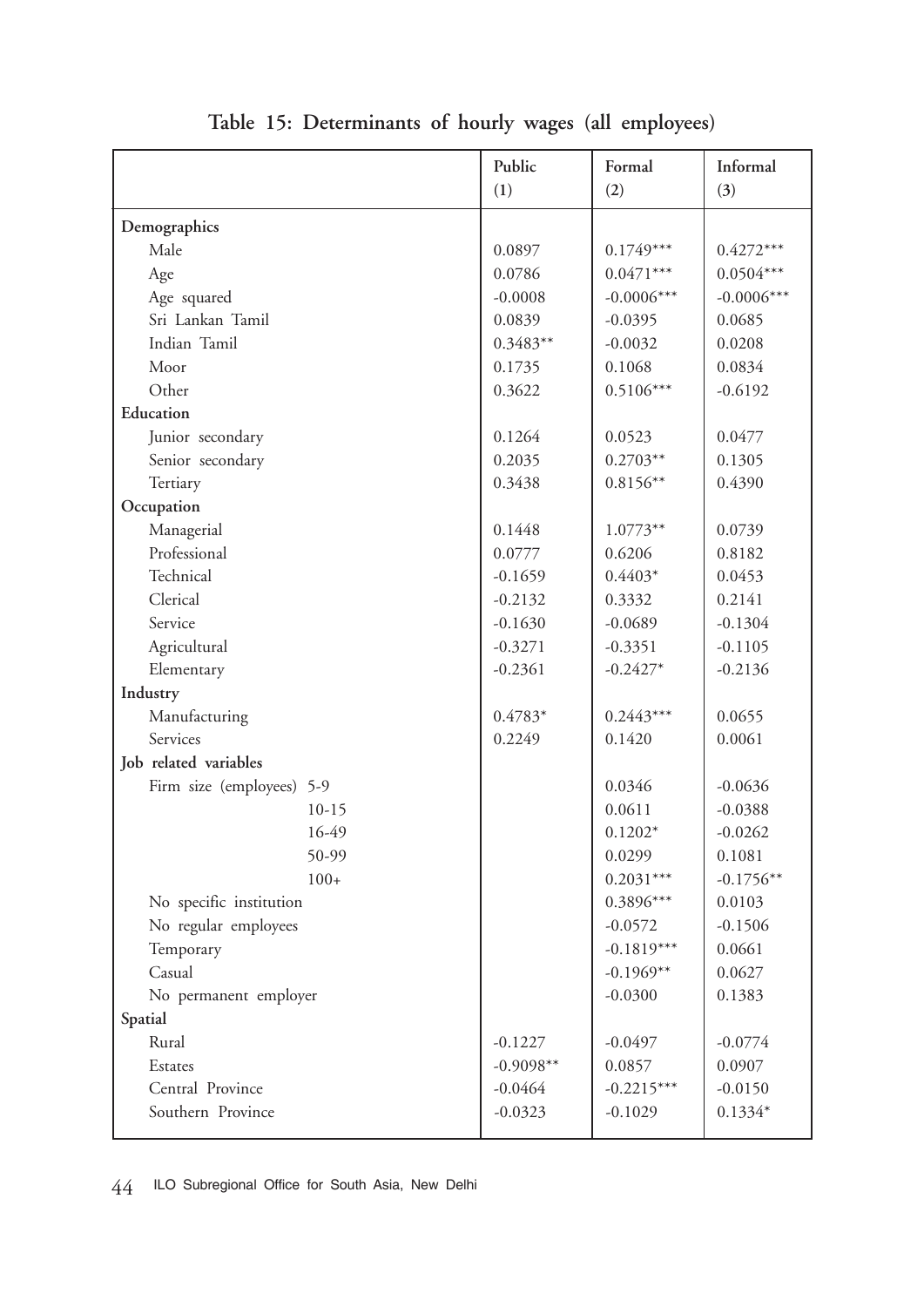|                                                                                                                                                                                                                    | Public                                                                                                              | Formal                                                                                                                               | Informal                                                                                                         |
|--------------------------------------------------------------------------------------------------------------------------------------------------------------------------------------------------------------------|---------------------------------------------------------------------------------------------------------------------|--------------------------------------------------------------------------------------------------------------------------------------|------------------------------------------------------------------------------------------------------------------|
|                                                                                                                                                                                                                    | (1)                                                                                                                 | (2)                                                                                                                                  | (3)                                                                                                              |
| North-Western Province<br>North Central Province<br>Uva Province<br>Sabaragamuwa Province<br>Conditional Expected Values of Residuals<br>Outcome 1<br>Outcome 2<br>Outcome 3<br>Outcome 4<br>Outcome 5<br>Constant | $-0.0785$<br>$-0.2896*$<br>$-0.1148$<br>$-0.1299$<br>$-0.4319$<br>0.1651<br>$-0.0597$<br>0.1121<br>0.7573<br>2.4310 | $-0.3300**$<br>$-0.2055$<br>$-0.0898$<br>$-0.2875***$<br>$-0.1833$<br>0.0738<br>$-0.2841$<br>$0.1410*$<br>$-0.7131**$<br>$1.5218***$ | $-0.0609$<br>0.0090<br>0.1095<br>$-0.2572**$<br>0.0772<br>0.2659<br>0.2718<br>0.2888<br>$-0.0245$<br>$2.0987***$ |

- 1. Estimates generated using Gurgand & Fournier's (2004) SELMLOG.ado. Sample selection bias correction based on multinomial logistic model with five employment outcomes: unemployment; employment as own-account workers, contributing family workers, and employers; public employees; formal employees; and informal employees.
- 2. Standard errors derived from 100 bootstrap replications with \*\*\*, \*\*, and \* denoting statistical significance at the 1 per cent, 5 per cent, and 10 per cent levels, respectively.
- 3. The coefficients on the conditional expected values of the residuals derived from the multinomial logistic model estimate the covariance between the residual in the regression and the residuals (or some function of the residuals) from the multinomial logistic model.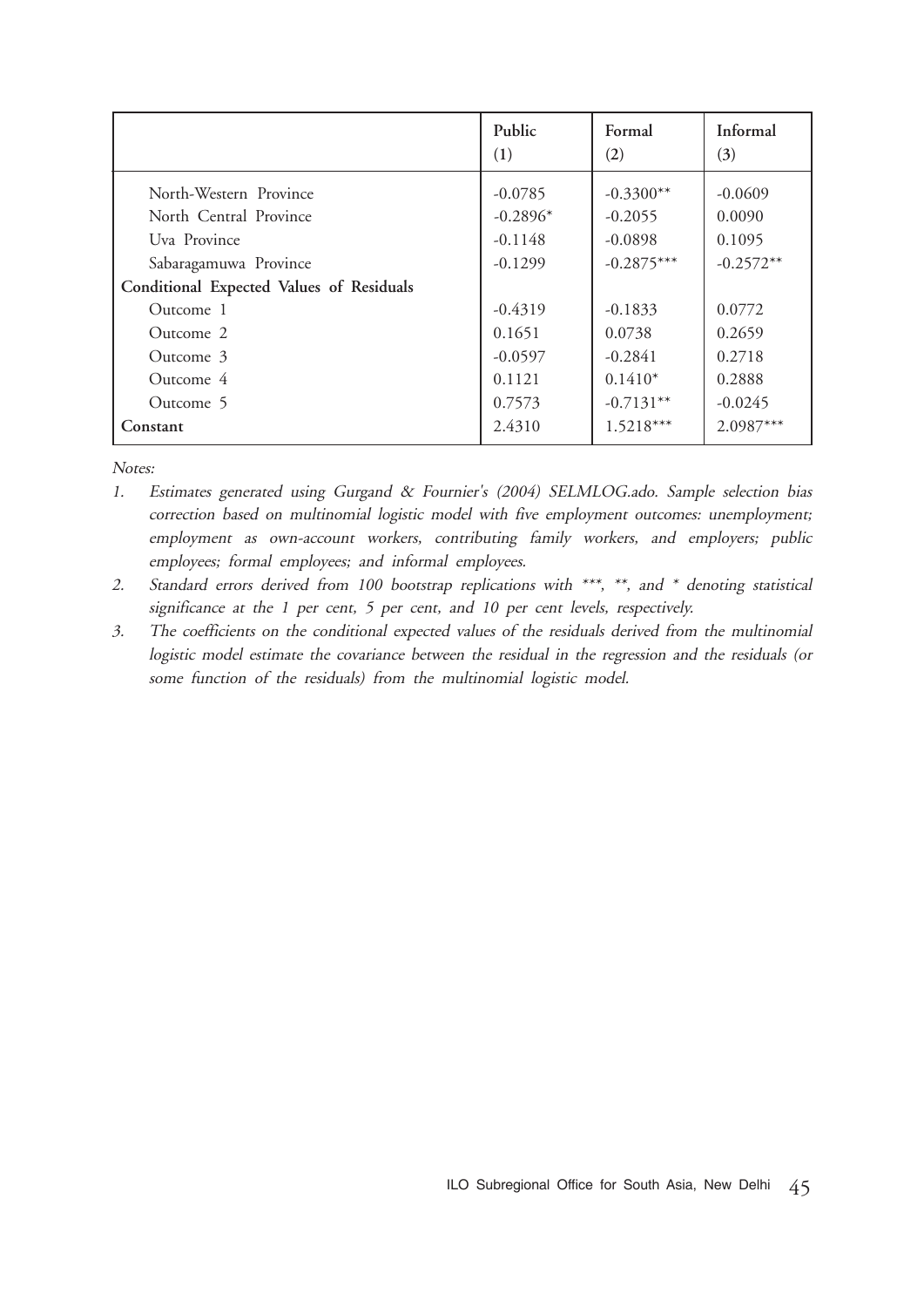|                           | Public     | Formal       | Informal     |
|---------------------------|------------|--------------|--------------|
|                           | employees  |              |              |
|                           | (1)        | (2)          | (3)          |
| Demographics              |            |              |              |
| Age                       | 0.0762     | $0.0354**$   | $0.0519***$  |
| Age squared               | $-0.0008$  | $-0.0004**$  | $-0.0006***$ |
| Sri Lankan Tamil          | 0.0057     | 0.0363       | 0.0181       |
| Indian Tamil              | 0.2097     | $-0.0609$    | $-0.0371$    |
| Moor                      | 0.3107     | 0.1265       | 0.0794       |
| Other                     | 0.4437     | $0.5316**$   | $-0.5709$    |
| Education                 |            |              |              |
| Junior secondary          | 0.1291     | 0.041        | 0.0432       |
| Senior secondary          | 0.1938     | 0.1994       | 0.1651       |
| Tertiary                  | 0.1736     | 0.6959       | 0.8483       |
| Occupation                |            |              |              |
| Managerial                | 0.7316     | $1.1558***$  | 0.3219       |
| Professional              | 0.0098     | 0.67         | 0.6442       |
| Technical                 | $-0.3006$  | 0.3738       | $-0.174$     |
| Clerical                  | $-0.4834$  | 0.1726       | 0.1567       |
| Service                   | $-0.3801$  | $-0.0924$    | $-0.2064$    |
| Agricultural              | 0.2688     | $-0.2076$    | $-0.1075$    |
| Elementary                | $-0.4899$  | $-0.3707$    | $-0.2338$    |
| Industry                  |            |              |              |
| Manufacturing             | $0.6240**$ | $0.2604**$   | 0.0356       |
| Services                  | 0.1292     | 0.2732       | 0.0149       |
| Job related variables     |            |              |              |
| Firm size (employees) 5-9 |            | 0.0349       | $-0.0387$    |
| $10-15$                   |            | 0.0378       | 0.0096       |
| 16-49                     |            | 0.1372       | $-0.1176$    |
| 50-99                     |            | 0.0235       | $-0.0196$    |
| $100+$                    |            | $0.1798*$    | $-0.1912**$  |
| No specific institution   |            | $0.3254**$   | 0.0168       |
| No regular employees      |            | $-0.1929$    | $-0.0669$    |
| Temporary                 |            | $-0.2573***$ | 0.1195       |
| Casual                    |            | $-0.2769**$  | 0.1483       |
| No permanent employer     |            | $-0.0004$    | 0.1951       |
| Informal employment       |            |              |              |
| Public employee           | $-0.1065$  | $-0.0247$    | $-0.0639$    |
| Spatial                   | $-0.6834$  | 0.0223       | 0.0565       |
| Rural                     | $-0.1073$  | $-0.1978*$   | 0.0241       |
| Estates                   | $-0.1081$  | $-0.0699$    | 0.138        |
|                           |            |              |              |

**Table 16: Determinants of hourly wages (male employees)**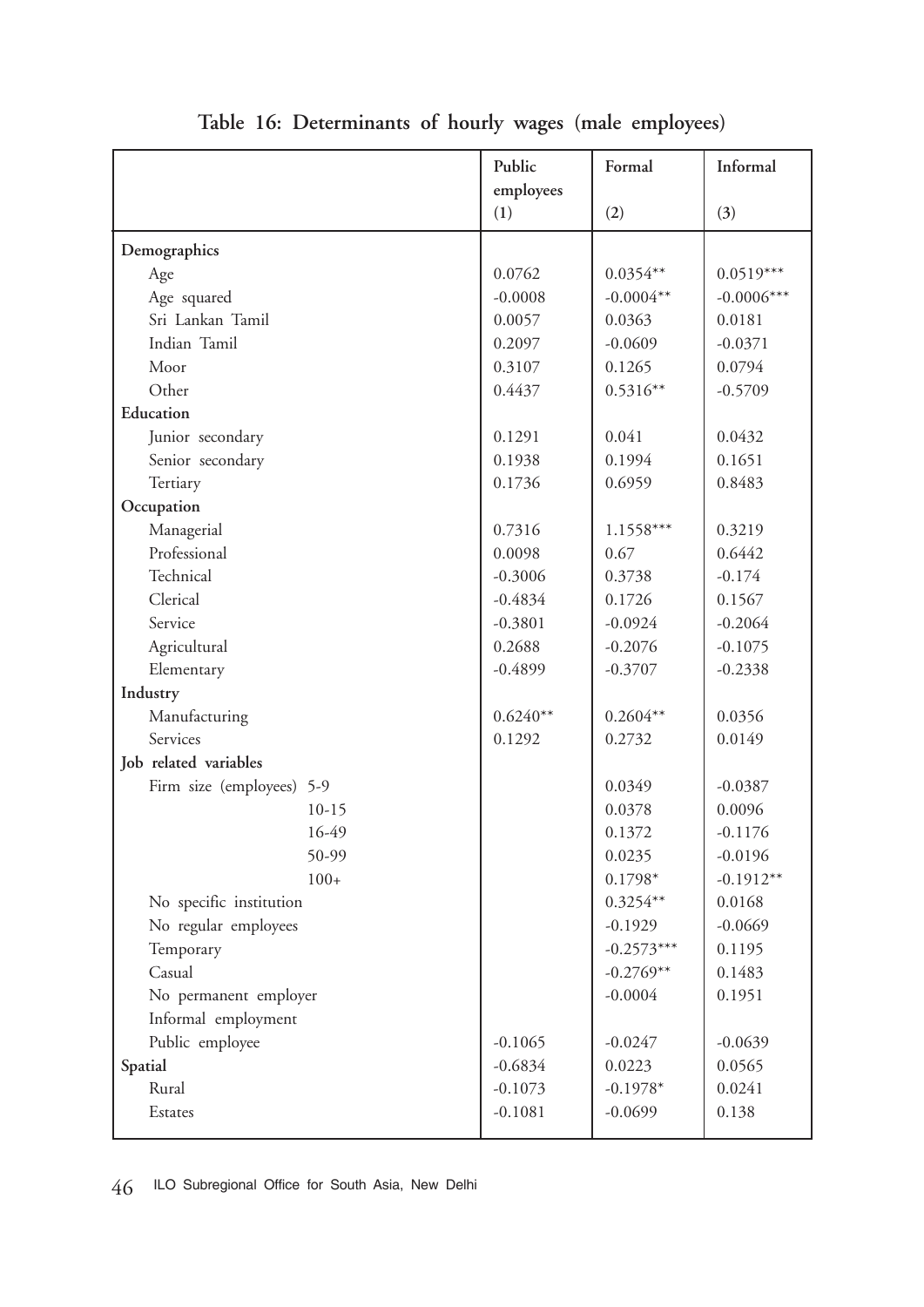|                        | Public<br>employees<br>(1) | Formal<br>(2) | Informal<br>(3) |
|------------------------|----------------------------|---------------|-----------------|
| Central Province       | $-0.1258$                  | $-0.2032$     | $-0.0366$       |
| Southern Province      | $-0.3535$                  | $-0.1655$     | 0.1526          |
| North-Western Province | $-0.0787$                  | $-0.0552$     | $0.1745*$       |
| North Central Province | $-0.1696$                  | $-0.3050**$   | $-0.2674*$      |
| Uva Province           | $-0.7846$                  | $-0.2573$     | 0.4622          |
| Sabaragamuwa Province  | 0.6629                     | 0.3113        | 0.4029          |
| Constant               | $-0.1708$                  | $-0.349$      | 0.3821          |

Notes: As for Table 15.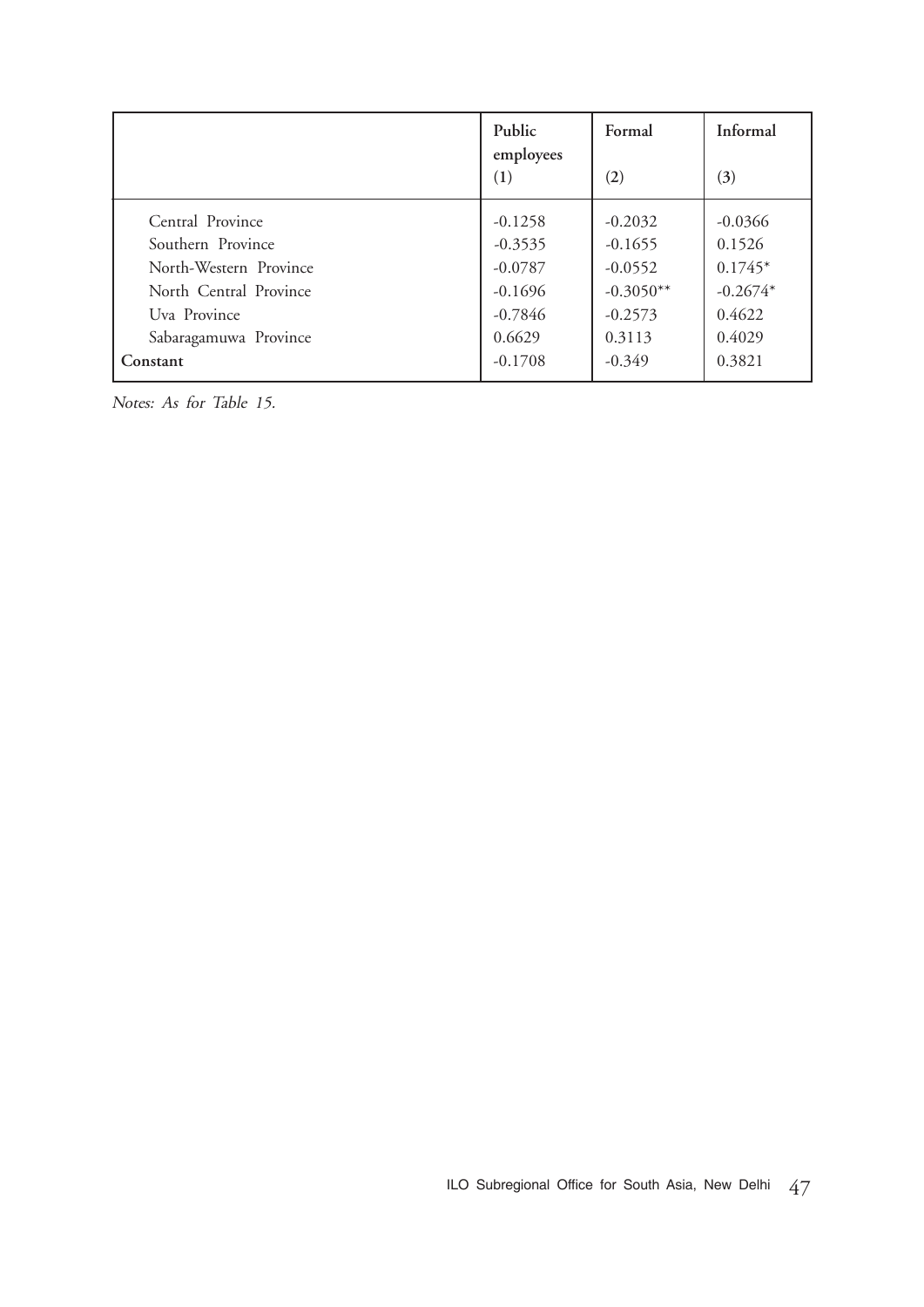|                                | Public    | Formal     | Informal    |
|--------------------------------|-----------|------------|-------------|
|                                | employees |            |             |
|                                | (1)       | (2)        | (3)         |
| Demographics                   |           |            |             |
| Age                            | 0.0466    | $0.0472*$  | $0.0568**$  |
| Age squared                    | $-0.0005$ | $-0.0005$  | $-0.0007**$ |
| Sri Lankan Tamil               | 0.2543    | $-0.0668$  | 0.2758      |
| Indian Tamil                   | 0.5436    | 0.0453     | 0.2745      |
| Moor                           | 0.1204    | 0.255      | $-0.1031$   |
| Other                          | 0.0000    | $-0.061$   | 0.7023      |
| Education                      |           |            |             |
| Junior secondary               | $-0.1587$ | 0.0966     | 0.0791      |
| Senior secondary               | 0.401     | $0.3341*$  | 0.0887      |
| Tertiary                       | 0.9268    | 0.6857     | 0.4019      |
| Occupation                     |           |            |             |
| Managerial                     | $-0.1686$ | 1.4805**   | 0.0000      |
| Professional                   | 1.085     | 0.0000     | 0.0000      |
| Technical                      | 0.9411    | $0.6827**$ | $0.9983*$   |
| Clerical                       | 0.8541    | 0.4527     | 1.136       |
| Service                        | $-0.3545$ | 0.1136     | 0.208       |
| Agricultural                   | $-0.8078$ | 0.9188     | $-0.7601$   |
| Elementary                     | 0.3515    | $-0.1573$  | 0.1586      |
| Industry                       |           |            |             |
| Manufacturing                  | $-0.2122$ | 0.2484     | 0.0663      |
| Services                       | 0.4511    | 0.025      | $-0.1849$   |
| Job related variables          |           |            |             |
| Firm size (employees)<br>$5-9$ |           | 0.0963     | $-0.0853$   |
| $10-15$                        |           | $-0.0186$  | $-0.1545$   |
| 16-49                          |           | 0.1376     | $0.2065*$   |
| 50-99                          |           | 0.0658     | $0.3929***$ |
| $100+$                         |           | 0.2574     | $-0.1013$   |
| No specific institution        |           | $0.5595*$  | $-0.042$    |
| No regular employees           |           | 0.2925     | $-0.4247$   |
| Temporary                      |           | $-0.1394*$ | 0.019       |
| Casual                         |           | $-0.1333$  | $-0.056$    |
| No permanent employer          |           | $-0.1181$  | 0.1045      |
| Informal employment            |           |            |             |
| Public employee                | $-0.051$  | $-0.088$   | 0.0207      |
| Spatial                        | $-0.5054$ | 0.0255     | 0.6401      |
| Rural                          | $-0.0921$ | $-0.1858$  | $-0.2583$   |
| Estates                        | $-0.2685$ | $-0.0384$  | 0.0038      |
|                                |           |            |             |

**Table 17: Determinants of hourly wages (female employees)**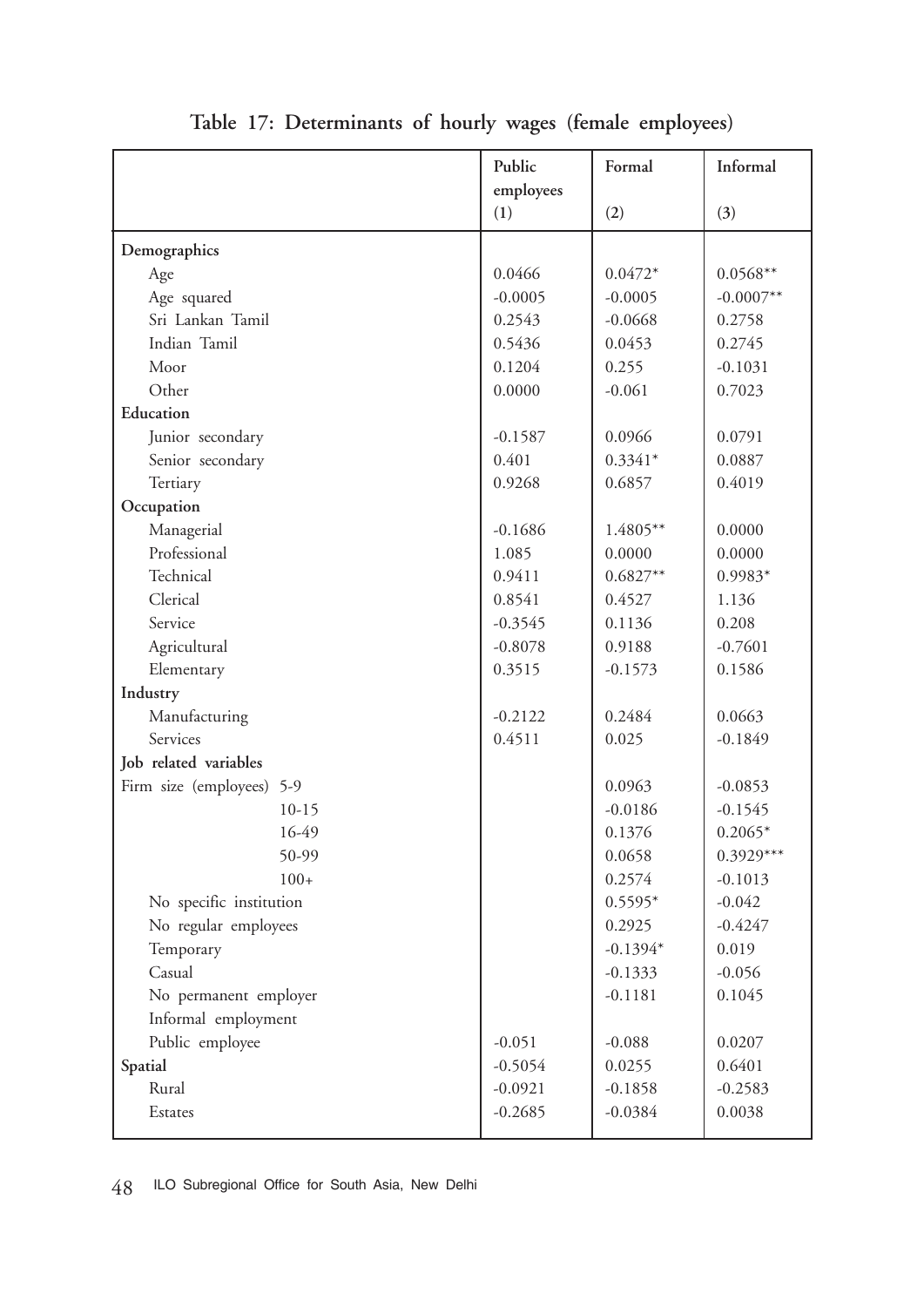|                        | Public<br>employees<br>(1) | Formal<br>(2) | Informal<br>(3) |
|------------------------|----------------------------|---------------|-----------------|
| Central Province       | 0.0583                     | $-0.1234$     | $-0.2218$       |
| Southern Province      | $-0.0717$                  | $-0.0766$     | $-0.4331$       |
| North-Western Province | $-0.1993$                  | $-0.0878$     | $-0.1842$       |
| North Central Province | $-0.4114$                  | $-0.1623$     | $-0.2548$       |
| Uva Province           | $-0.2556$                  | $-0.3398$     | 0.0345          |
| Sabaragamuwa Province  | $-1.332$                   | $-0.1918$     | $-0.1706$       |
| Constant               | 0.0478                     | $-0.5069$     | 0.8084          |

Notes: As for Table 15.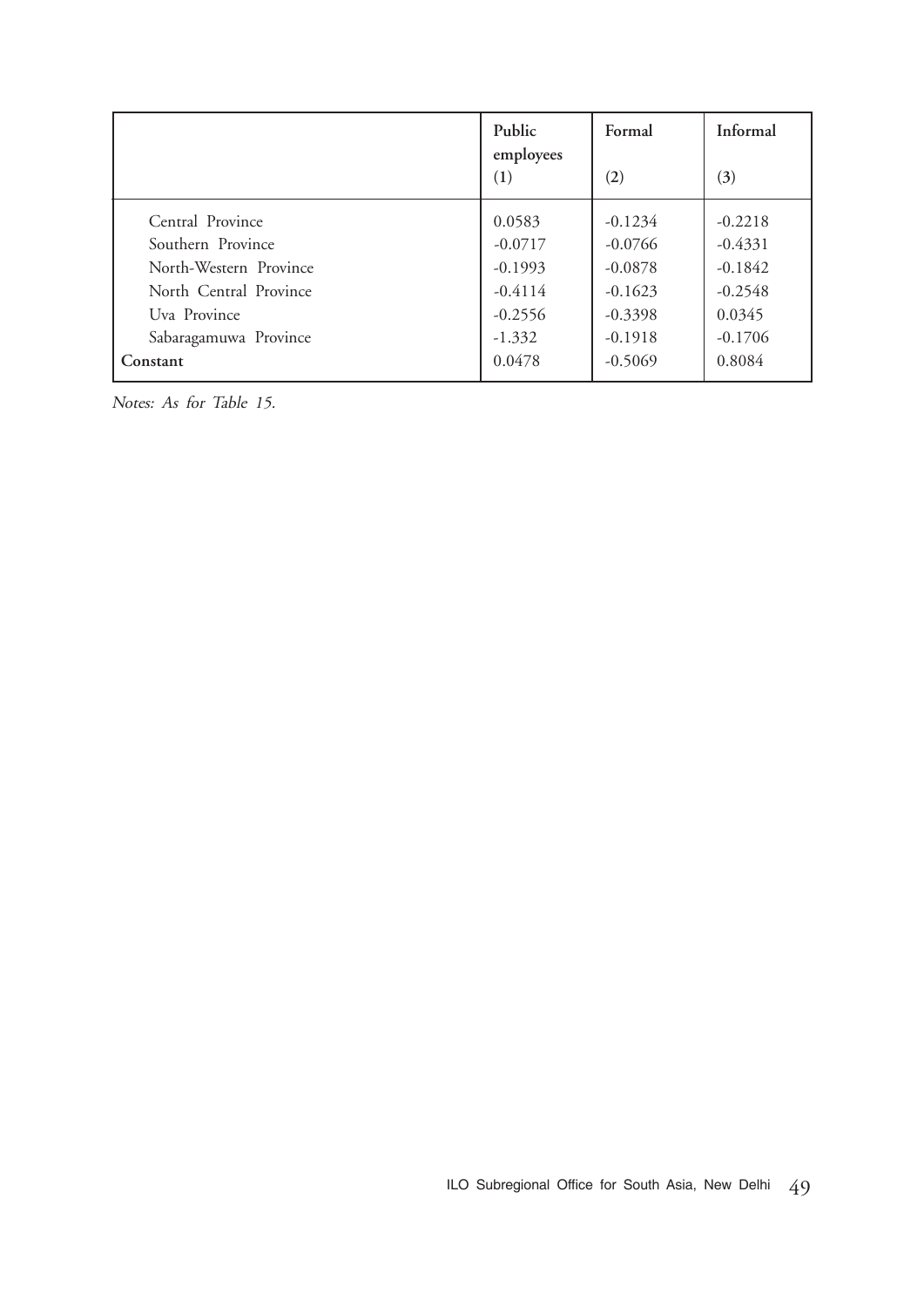**Figure 1: Adaptive kernel density estimation of wage distribution: Public, formal, and informal employees (2006)**



Note: The difference in density in the bottom panel denotes the difference in density between the formal and informal wage distributions graphed in the top panel.

50 ILO Subregional Office for South Asia, New Delhi